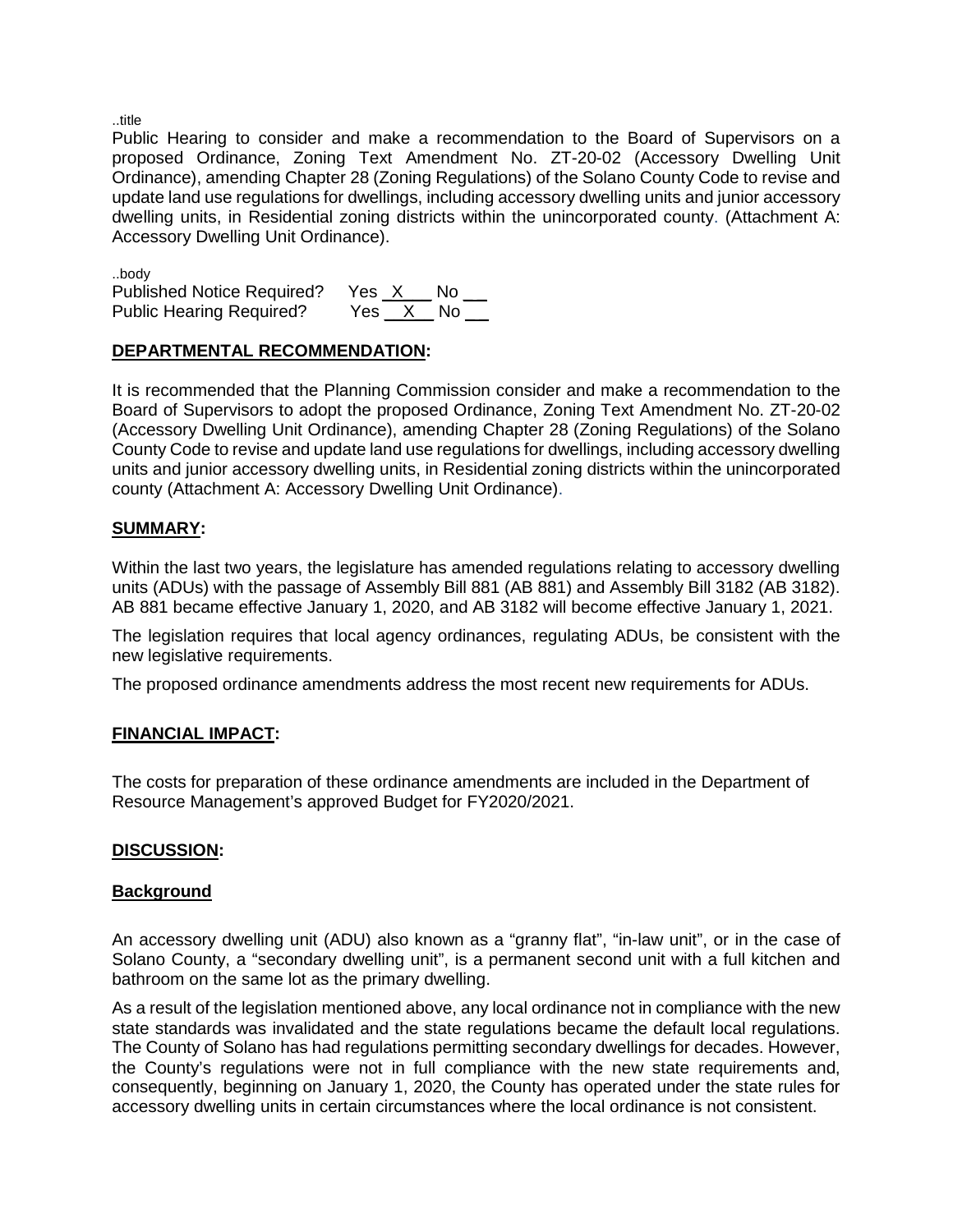#### **Discussion**

Under the State ADU Legislation, the County of Solano is permitted to adopt new local accessory dwelling regulations which modify certain aspects of the default regulations imposed by the State on January 1, 2020, so long as the County's new rules address all of the requirements embodied in the State legislation.

Over the last 2 to 3 years, the legislature has been actively revising rules that local agencies must follow when approving second units in residential zoning districts. Staff anticipates this trend to continue. As the Planning Commission is likely aware, California is facing a housing shortage statewide. ADUs serve as an important form of housing that can be utilized to serve low/moderate income people and families. As a result, the state continues to look for methods to streamline local permitting processes, reduce governmental constraints, and reduce permitting costs for ADUs.

In response to the legislation updates, the primary substantive change incorporated into the draft ordinance addresses the ability for both an ADU and a Junior ADU to be located on the same parcel under certain circumstances.

These draft ordinance revisions also modify the permitting process for ADUs. To date, ADU's require approval of an Administrative Permit prior to receiving a building permit. The Administrative Permit process is intended to ensure that all code standards are met prior to the commencement of the building permit process. However, staff believes these processes are somewhat redundant. As such, to further streamline the permitting process, staff is As such, to further streamline the permitting process, staff is recommending that zoning allow ADUs "by right", without the need to obtain the Administrative Permit. An ADU's compliance with local standards will still be reviewed and confirmed through the building permit process.

Because staff expects additional legislative revisions in the coming years, the proposed ordinance also re-names "secondary units" to "accessory dwelling unit" for the residentially zoned districts. Second units in the agriculturally zoned districts will remain as "secondary dwellings". Since the legislative changes tend to focus on housing in residential areas, using different nomenclature for residential zones and agricultural zones should make future revisions simpler.

The primary definition and regulation related changes are summarized below, with the balance of the ordinance revisions (Sections  $V - XXIX$ ) to ensure proper cross referencing.

# **Zone Text Amendments Summary (See Attachment A)**

The amendments to Chapter 28 fall into three broad categories:

- 1) Revisions and additions to definitions in Article I, Section 28.01(Definitions);
- 2) Revisions and additions to the Dwellings regulations in Article III, notably regulations and permitting for ADUs and Secondary units;
- 3) Revisions to the temporary dwellings regulations in Article III; and
- 4) Minor textual changes to the compatibility waiver process.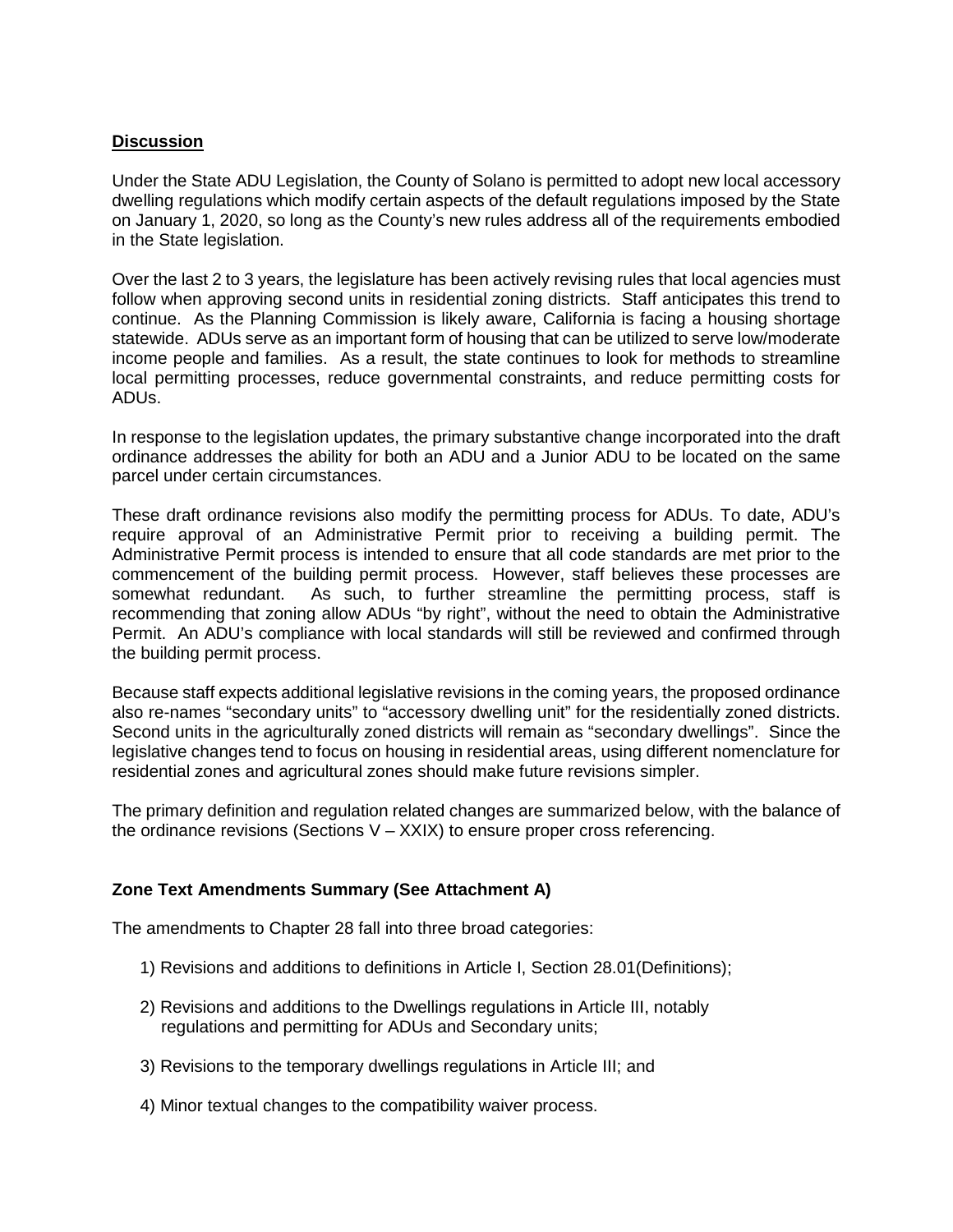Each of these categories is summarized below:

# **1. Revisions and Additions to Definitions in Article I, Section 28.01**

The proposed additions/revisions to definitions in Section 28.01 include the following:

- a. Additional definitions: Accessory dwelling unit, dwelling unit, efficiency dwelling unit, floating home
- b. Revised definitions: Dwelling, dwelling group, manufactured dwelling, primary dwelling, secondary dwelling, temporary dwelling, duplex, gross floor area, kitchen

#### **2. Revisions and additions to the Dwellings regulations in Article III, Section 28.72.10**

The proposed revisions include revisions, deletions and additions to each of the following Subsections in Article III, Section 28.72.10 Dwellings:

- a. Revisions of development and architectural standards in 28.72.10(A)(1) and 28.72.10(A)(2);
- b. Addition of development standards relating to ADUs and Junior ADUs in 28.72.10(B)(2); and
- c. Revisions to Secondary Dwelling Subsection, 28.72.10(B)(3).

# **3. Revisions and additions to the temporary dwellings regulations in Article III, Section 28.72.20(B)(2) and (3)**

- a. Revisions relating to temporary dwellings from 28.72.20(B)(2) and temporary emergency dwellings 28.72.20(B)(3).
- **2. Revisions and additions to the neighborhood compatibility waiver process in Article V, Section 28.108**

# **General Plan and Zoning Consistency**

The 2008 Solano County General Plan (Plan) designates several areas of the County for various types of agricultural and residential land uses. The Plan further defines which zoning districts are consistent with those land use designations. The zoning districts provide for both primary and secondary dwelling units and contain various development standards for each. This ordinance makes very minor changes to those existing regulations and is considered exempt from CEQA under the "general rule".

# **Environmental Analysis:**

Staff is recommending that the Planning Commission consider and recommend that this proposed ordinance revision is exempt from the requirements of CEQA under the "general rule" exemption since this ordinance is a set of technical adjustments and corrections which do not alter prior regulations for intensity or location of development or any other physical alterations to the environment.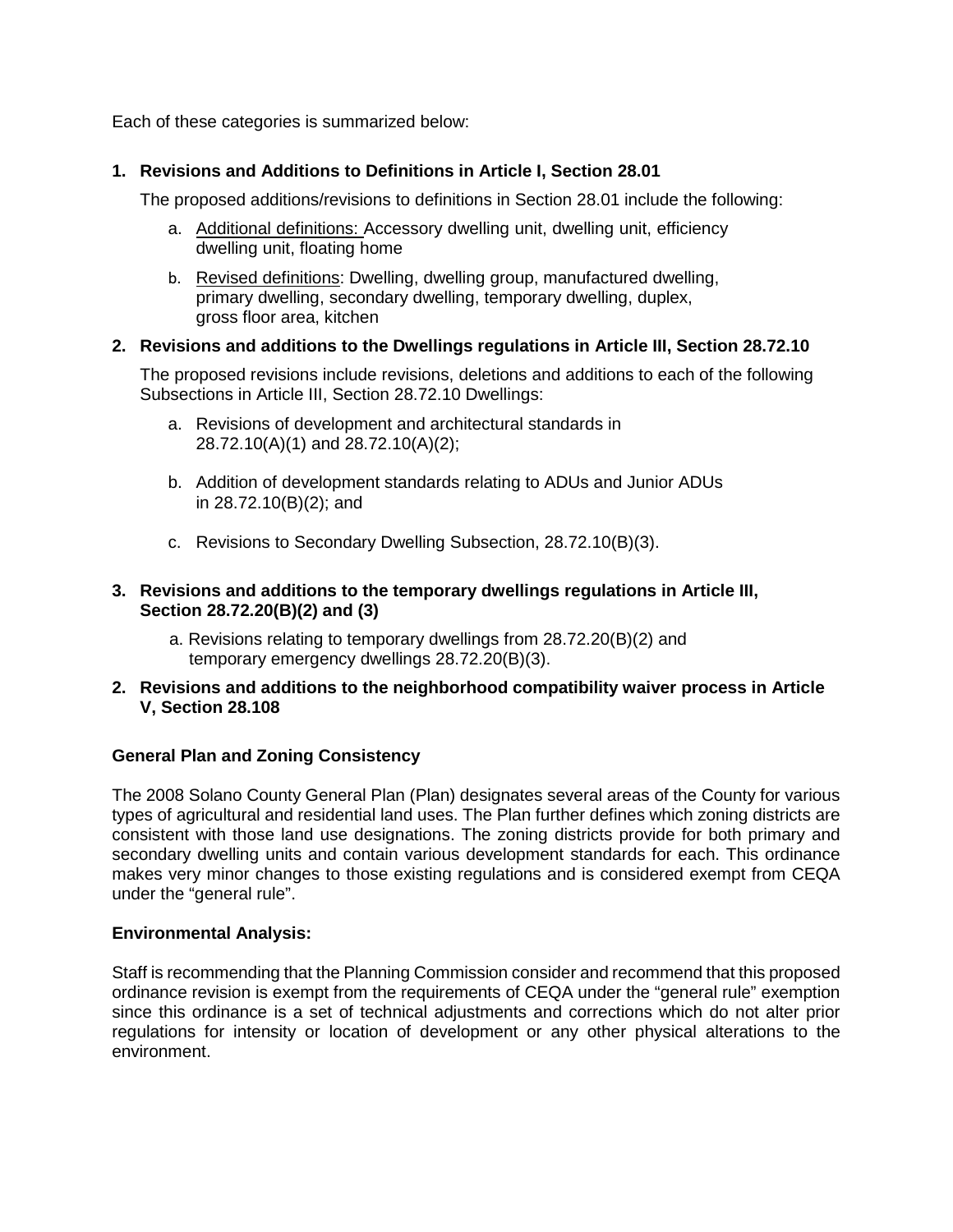# **PUBLIC HEARING NOTICE:**

In accordance with Solano County Zoning Regulations, notice of a public hearing was published at least 15 days before the scheduled hearing in the local newspapers.

#### **ALTERNATIVES:**

- 1. Not to adopt any amendments to Chapter 28 at this time. This alternative is not recommended because the proposed amendments implement state mandated regulations.
- 2. To consider further or different revisions to what has been prepared as may be directed by the Board.

#### **OTHER AGENCY INVOLVEMENT:**

The proposed zoning amendments will also be submitted to the Airport Land Use Commission (ALUC) as required under state law prior to the Board of Supervisors consideration of the ordinance.

Attachment A: Draft Ordinance - Redlined Attachment B: Draft Ordinance - Final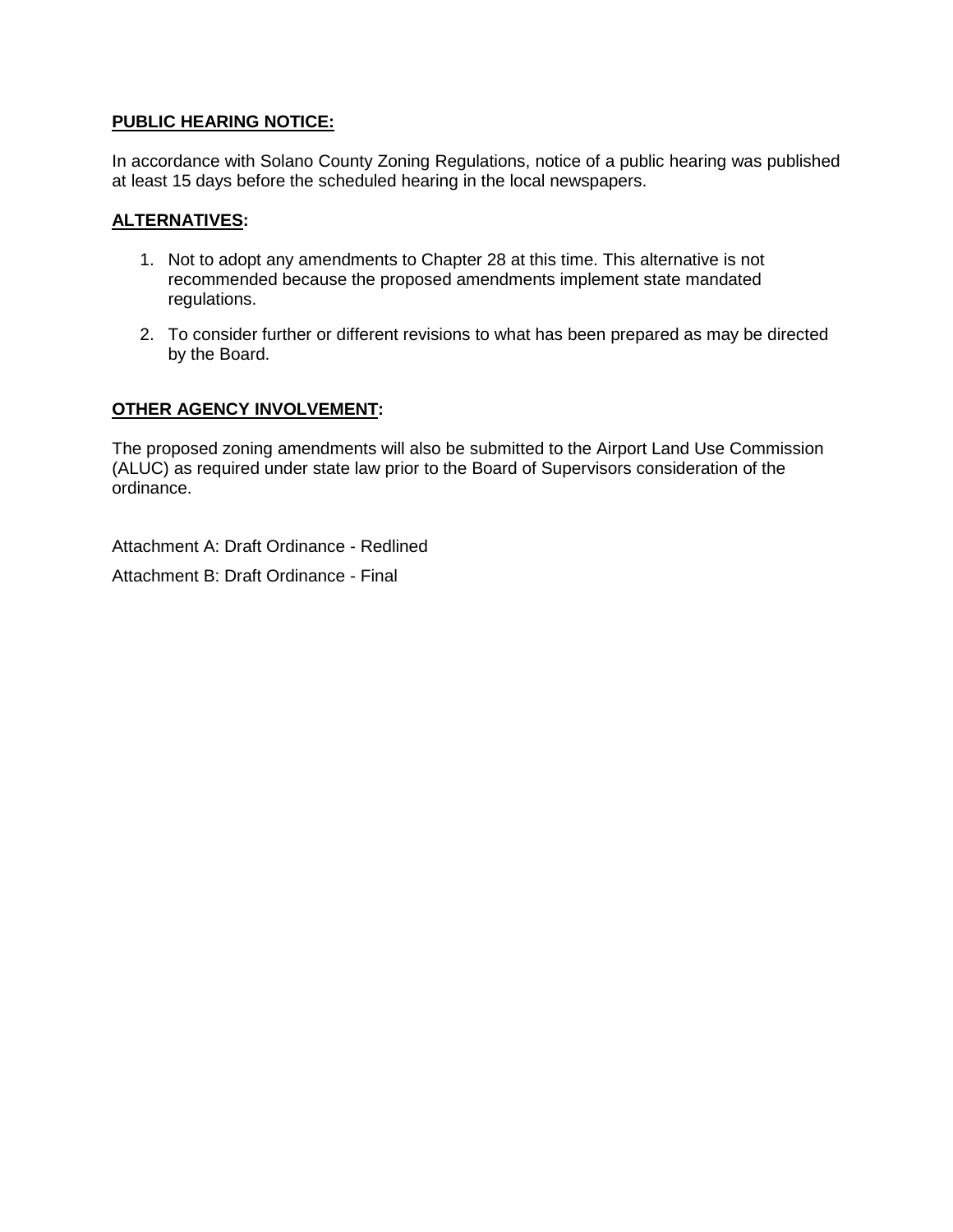# **ORDINANCE NO. 2020 – \_\_\_\_\_**

#### **AN ORDINANCE AMENDING CHAPTER 28 (ZONING REGULATIONS) OF THE SOLANO COUNTY CODE TO REVISE AND UPDATE LAND USE REGULATIONS FOR DWELLINGS, INCLUDING ACCESSORY DWELLNG UNITS AND JUNIOR ACCESSORY DWELLING UNITS**

The Board of Supervisors of the County of Solano ordains as follows:

#### SECTION I

The following definitions are added, deleted, or revised, in alphabetical order, to Section 28.01 of Chapter 28 of the Solano County Code:

**Accessory building, residential**. A detached building accessory to a single-family dwelling. Examples include a detached garage, a storage shed, or a dwelling space accessory building. In any R district, an accessory building on a lot that has a dwelling is classified as a residential accessory building even if the accessory building is used in conjunction with the use of the property for commercial crop production or grazing. A residential accessory building does not include an accessory dwelling unit or a secondary dwelling.

**Dwelling or dwelling unit**. A room or suite of rooms that contains single residential unit providing complete independent living facilities for one family, including permanent provisions for living, sleeping, eating, cooking and sanitation, that are used, intended, or and designed for, orto be used, rented, leased, or otherwise occupied for living purposesexclusively by, one family. A dwelling shall have no more than one kitchen, unless a second kitchen has been approved as provided in this Chapter. Each dwelling shall have a separate and independent entrance from either the exterior or an interior common area.

**Accessory dwelling unit.** A dwelling attached to, or detached from, an existing or proposed single-family dwelling or multifamily dwelling and located on the same lot or parcel within a residential zoning district. Also includes a new dwelling unit created by repurposing existing space within the gross floor area of an existing single-family or multifamily dwelling into an independent living unit. An accessory dwelling unit is accessory to a single-family dwelling or multifamily dwelling.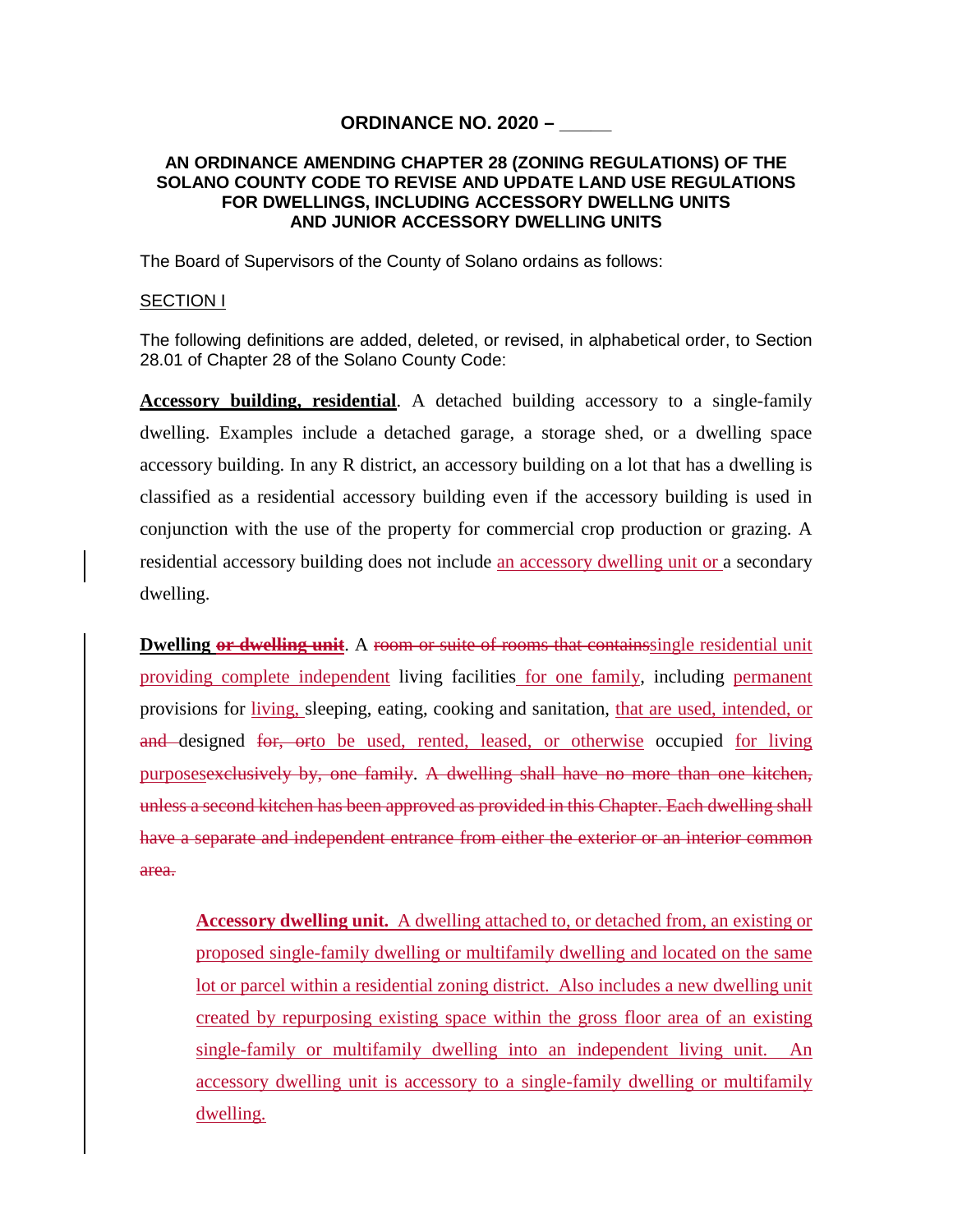**Dwelling group.** A group of two or more detached or semidetached onefamilysingle-family, two-family, or multiple-familymultifamily dwellings occupying a parcel of land in or one ownership, and having any yard or court in common. Does not include a single-family dwelling or multifamily dwelling with a detached accessory dwelling unit or a primary dwelling with a detached secondary dwelling.

**Dwelling unit**. An individual dwelling, other than an accessory dwelling unit or a junior accessory dwelling unit, within a multifamily dwelling or within a mixed occupancy building.

**Efficiency dwelling unit.** A dwelling or dwelling unit of not less than 320 square feet gross floor area that is intended for and occupied by not more than two people and includes the following: a living room of not less than 220 square feet; a separate closet; kitchen facilities consisting of a kitchen sink, cooking appliance, and refrigerator; and a separate bathroom containing a water closet, lavatory, and bathtub and/or shower.

**Junior accessory dwelling unit**. An accessory dwelling unit that is no more than 500 square feet in size, measured as gross floor area, and contained entirely within an existing or proposed single-family dwelling. A junior accessory dwelling unit may include separate sanitation facilities or may share sanitation facilities with the single-family dwelling.

**Dwelling, manufacturedManufactured dwelling**. A structure certified under the National Manufactured Housing Construction and Safety Standards Act of 1974 and designed for, or occupied exclusively by, one family as a dwelling. A manufactured dwelling shall be installed on a foundation system as a fixture or improvement to the real property, in accordance with the Health and Safety Code and implementing regulations, unless installed as a temporary dwelling or in a mobilehome park.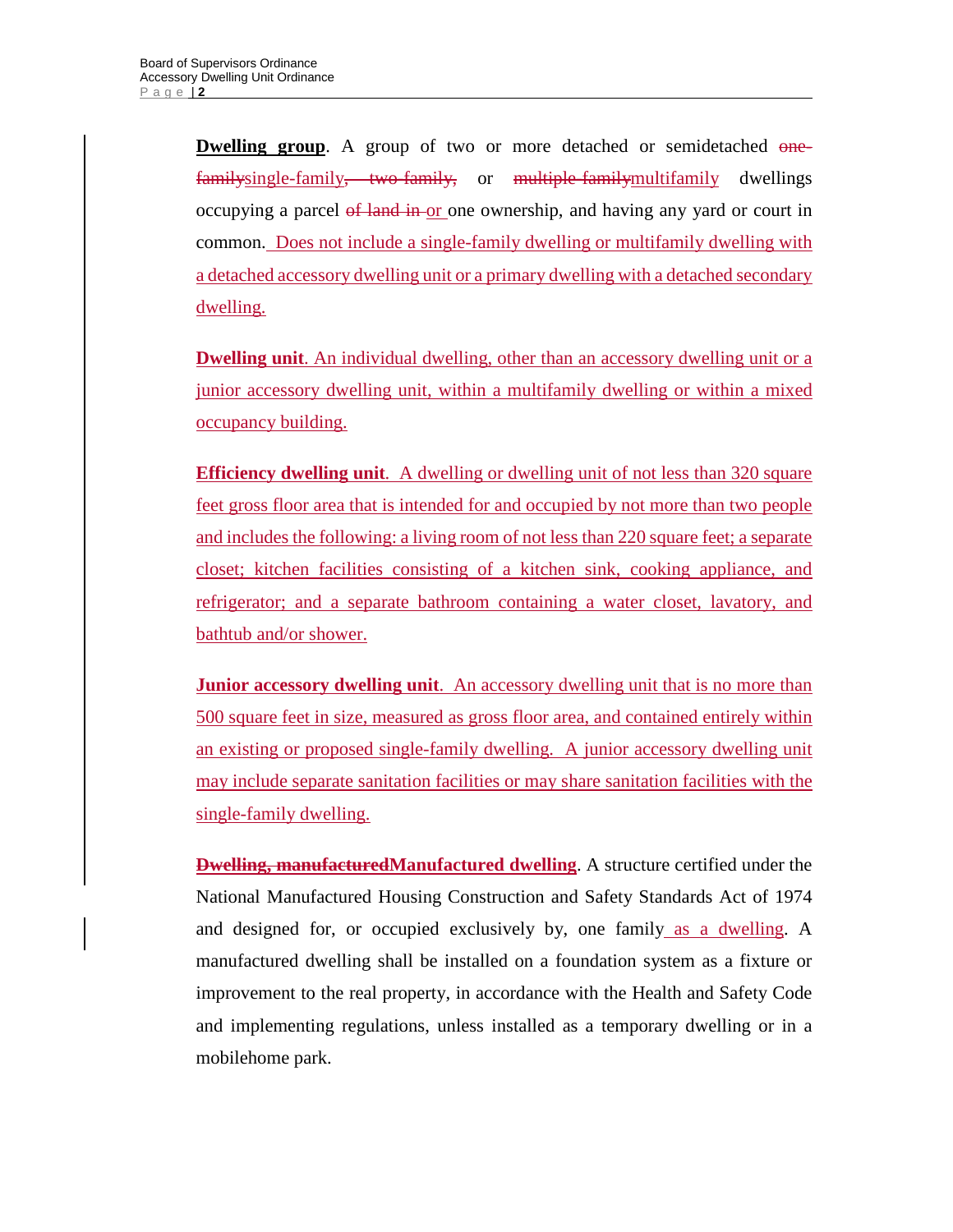**Dwelling, multiple-familyMultifamily dwelling**. A building, or portion thereof, containing two or more dwelling units used or designed as a residence for three residential use by two or more families living independently of each other and doing their own cooking in such building, including apartment houses and flats.

**Dwelling, one-family or single-familySingle-family dwelling**. A detached building, other than a detached accessory dwelling unit, which meets the building regulations of the County and is designed for, or occupied exclusively by, one family as a dwelling. Includes a manufactured dwelling but does not include a tent or a recreational vehicle.

**Dwelling, primaryPrimary dwelling**. If a lot is improved, or proposed to be improved, with two single-family dwellings, exclusive of employee housing, the first dwelling constructed shall be the primary dwelling unless a later constructed dwelling is larger in gross floor area than an existing dwelling, in which case the larger dwelling shall be the primary dwelling. Dwelling units within a duplex or multiple-familymulifamily dwelling structure are not classified as primary or secondary dwellings.

**Dwelling, secondarySecondary dwelling**. An independent dwelling unit that provides complete living facilities for one family and is situated on the same parcel as an existing or proposed primary dwelling. A secondary dwelling may be a detached building, attached to the primary dwelling, or located within the living area of an existing primary dwelling. For purposes of calculating dwelling unit density under zoning or the general plan, a secondary dwelling shall not be counted as an independent dwelling unit in addition to the primary dwelling. Dwelling units within a <del>duplex or multiple-family</del>multifamily dwelling structure are not classified as primary or secondary dwellings.

**Dwelling, temporary Temporary dwelling**. A manufactured dwelling installed as chattel property and for a limited, fixed term, for a purpose specified by the applicable Zoning District.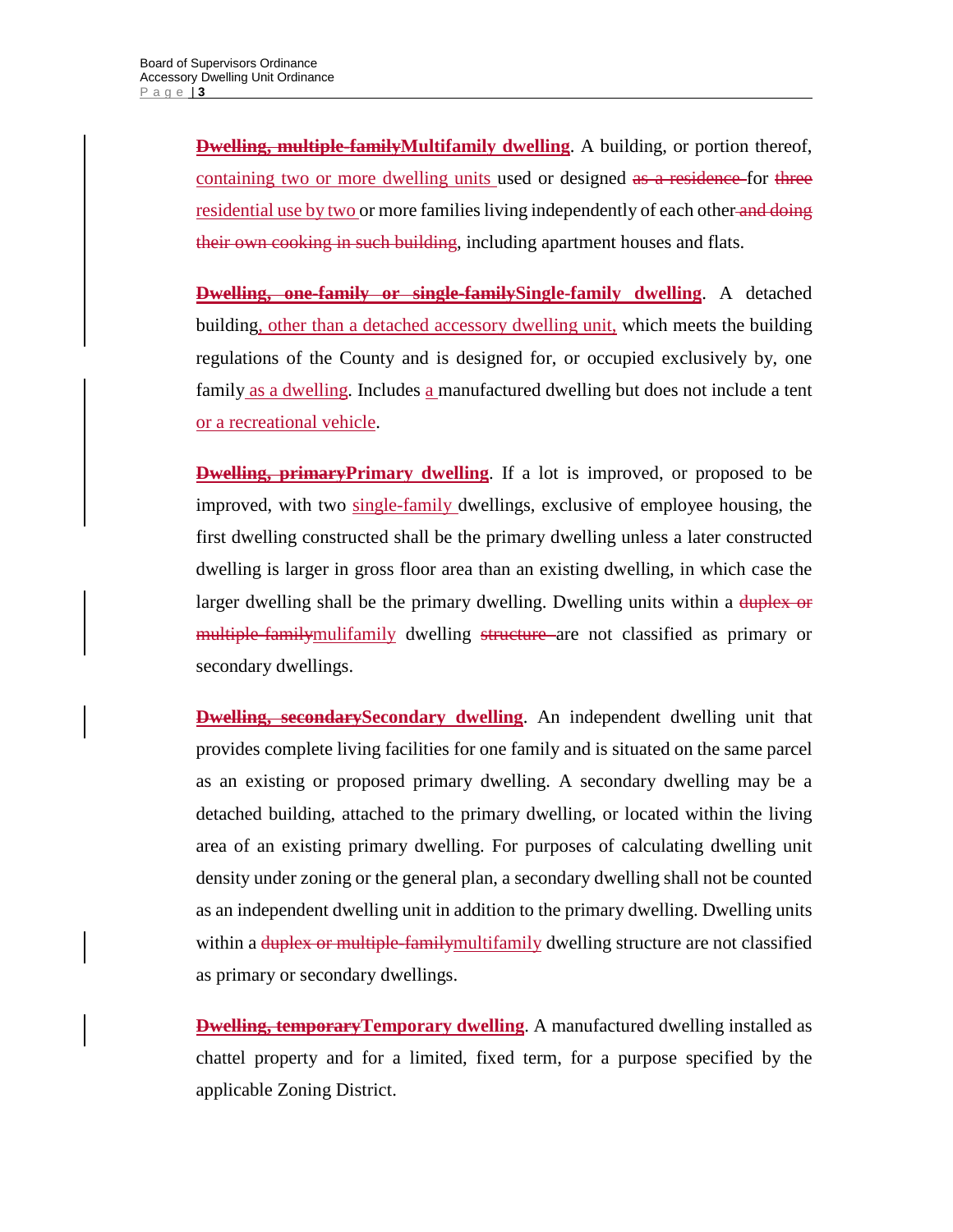**Duplex**. A detached building under one roofmultifamily dwelling containing two dwelling units of approximately equal gross floor area designed for, or occupied exclusively by, two families living independently of each other, and separated by a common wall or floor. An accessory dwelling unit may also be attached to, or located within, a duplex building as provided in this chapter.

**Floating home**. A floating structure that is designed and built to be used, or is modified to be used, as a stationary waterborne dwelling, and which has no mode of power of its own.

**Floor area, grossGross floor area**. For residential structures, gross floor area shall be calculated as the total area of all floors of a buildingthe dwelling or dwelling unit, as measured to the exterior finished surface of outside walls or to the centerline of common walls separating buildingsdwelling units, not including any carport, walkway, garage, overhang, patio, enclosed patio, detached residential accessory structure, or similar area. For commercial or industrial structures, gross floor area shall be calculated as the total area of all floors of a-the building, including any loft or mezzanine, measured to the exterior finished surface of outside walls or to the centerline of common walls, including covered and enclosed space, but not including any exterior storage areas incidental to the principal use of the construction, including any garage, parking structure, unenclosed walkway, or utility or disposal area.

**Kitchen**. Any room or portion of room that contains facilities for the preparation, cooking and/or serving of food, and includesA room, space, or area with equipment for the preparation and cooking of food, including a sink, a refrigerator, and either a stove, range, grill, or oven.

**Vacation house rental, hosted**. A vacation house rental on a parcel with either a primary and secondary dwelling or a single-family dwelling and an accessory dwelling unit, where the property owner resides on the property in the nonrental dwelling.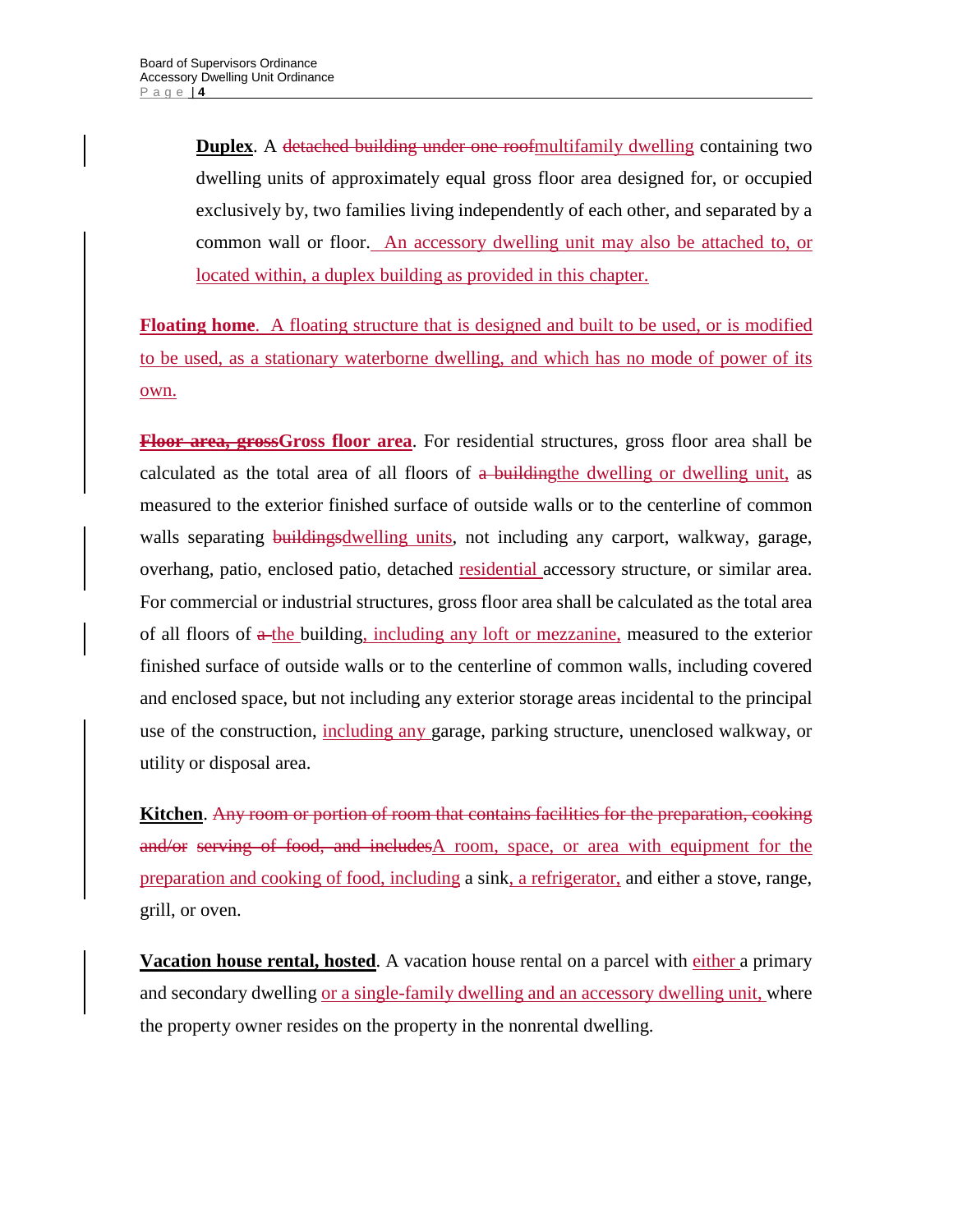# **SECTION II**

Section 28.72.10 is amended as follows:

# **28.72.10 DWELLINGS**

# **A. General Requirements**

All dwellings shall conform to the following minimum development and architectural standards.

# **1. Minimum Development Standards for Dwelling Units**

- **a.** All dwellings and buildings containing one or more dwelling units shall conform to the following minimum development standards: to the setback and height limits applicable in the zoning district in which the building is located unless a different setback or height limit is established in this section for the specific type of dwelling.
- **(1)** Exterior siding shall be a material commonly found in conventionally built residential structures. Metal sidings with a shiny or metallic appearance are not allowed. Siding shall extend to the ground or to the solid concrete or masonry perimeter foundation. Foundation or skirting materials simulating brick, concrete block or stone are permitted.
- **(2)** Roof eave or gable overhang shall be not less than 12 inches measured horizontally from the vertical side of the dwelling.
- **(3)** Roofing material shall be limited to materials commonly found on conventionally built residential structures. Roofing material with a shiny, metallic appearance is not allowed. The minimum pitch of the roof shall be three inches vertical to 12 inches horizontal.
- **(4)b.** The finished first floor of the dwelling shall be a maximum of 30 inches from the exterior finished grade of the lot measured from its highest level where it supports the dwelling, except for an upstairs dwelling unit of a duplex or multifamily dwelling, or an accessory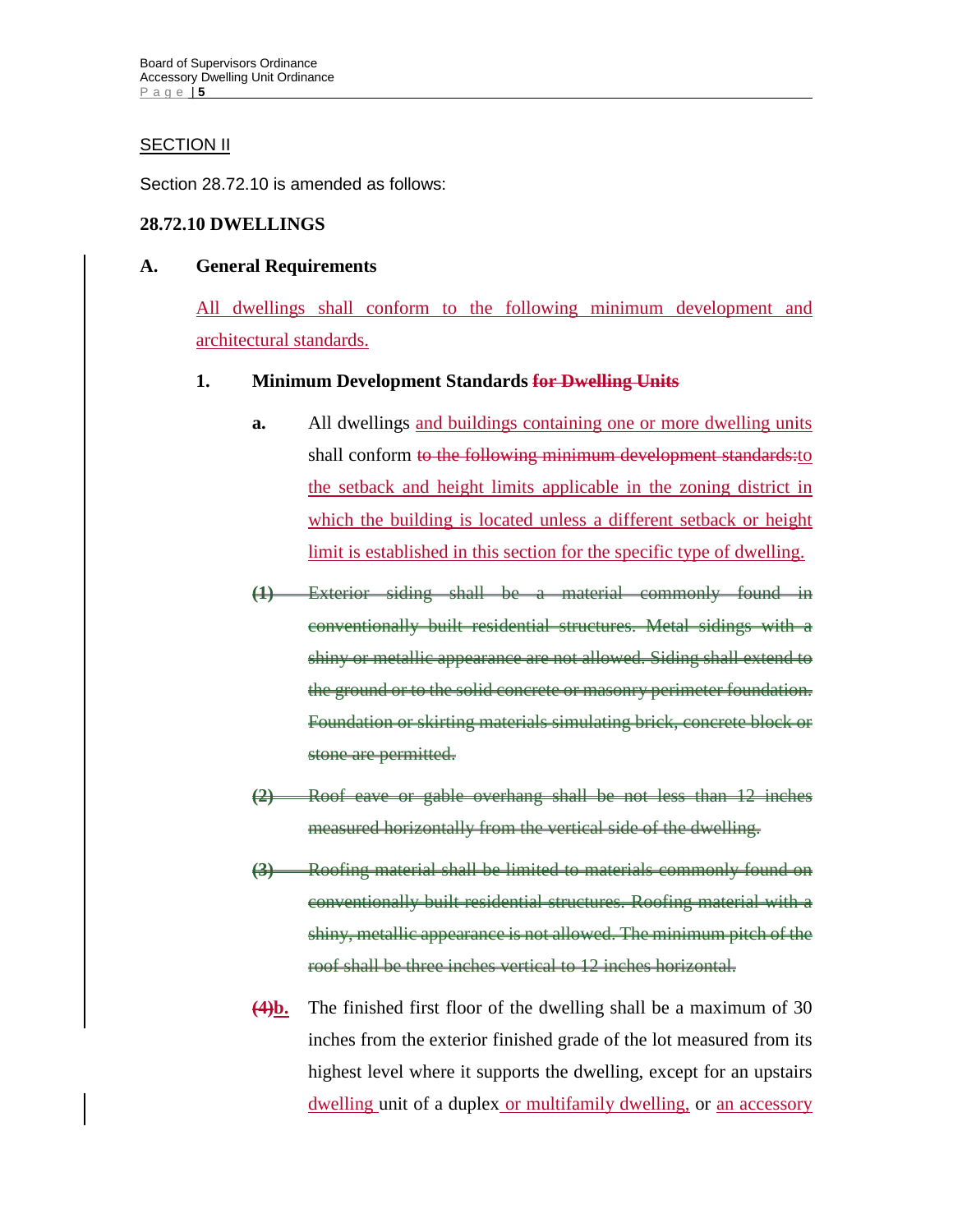dwelling unit, a junior accessory dwelling unit, or a secondary dwelling that is located above a primary dwelling or a residential accessory building.

- **c.** A dwelling shall have no more than one kitchen unless a second kitchen has been approved as provided in this chapter.
- **d.** Each dwelling shall have a separate and independent entrance from either the exterior or an interior common area.
- **(5)e.** Except in the R-TC-MF district, a duplex and a single-family dwelling may not be located on the same lot unless both buildings are part of an approved dwelling group.
- **b.f.** Should the Zoning Administrator determine that a dwelling or a building containing a dwelling unit does not meet these minimum development standards, zoning consistency approval of the building permit shall not be granted.

# **2. Minimum Architectural Standards \*(See Section 28.91)**

- **a.** Exterior siding shall be a material commonly found in conventionally built residential structures. Metal sidings with a shiny or metallic appearance areis not allowed. Siding shall extend to the ground or to the solid concrete or masonry perimeter foundation. Foundation or skirting materials simulating brick, concrete block or stone are permitted.
- **b.** Roof eave or gable overhang shall be not less than 12 inches measured horizontally from the vertical side of the dwelling. This standard does not apply to a detached accessory dwelling unit or to a multifamily dwelling with four or more dwelling units.
- **c.** Roofing material shall be limited to materials commonly found on conventionally built residential structures. Roofing material with a shiny, metallic appearance is not allowed. The minimum pitch of the roof shall be three inches vertical to 12 inches horizontal.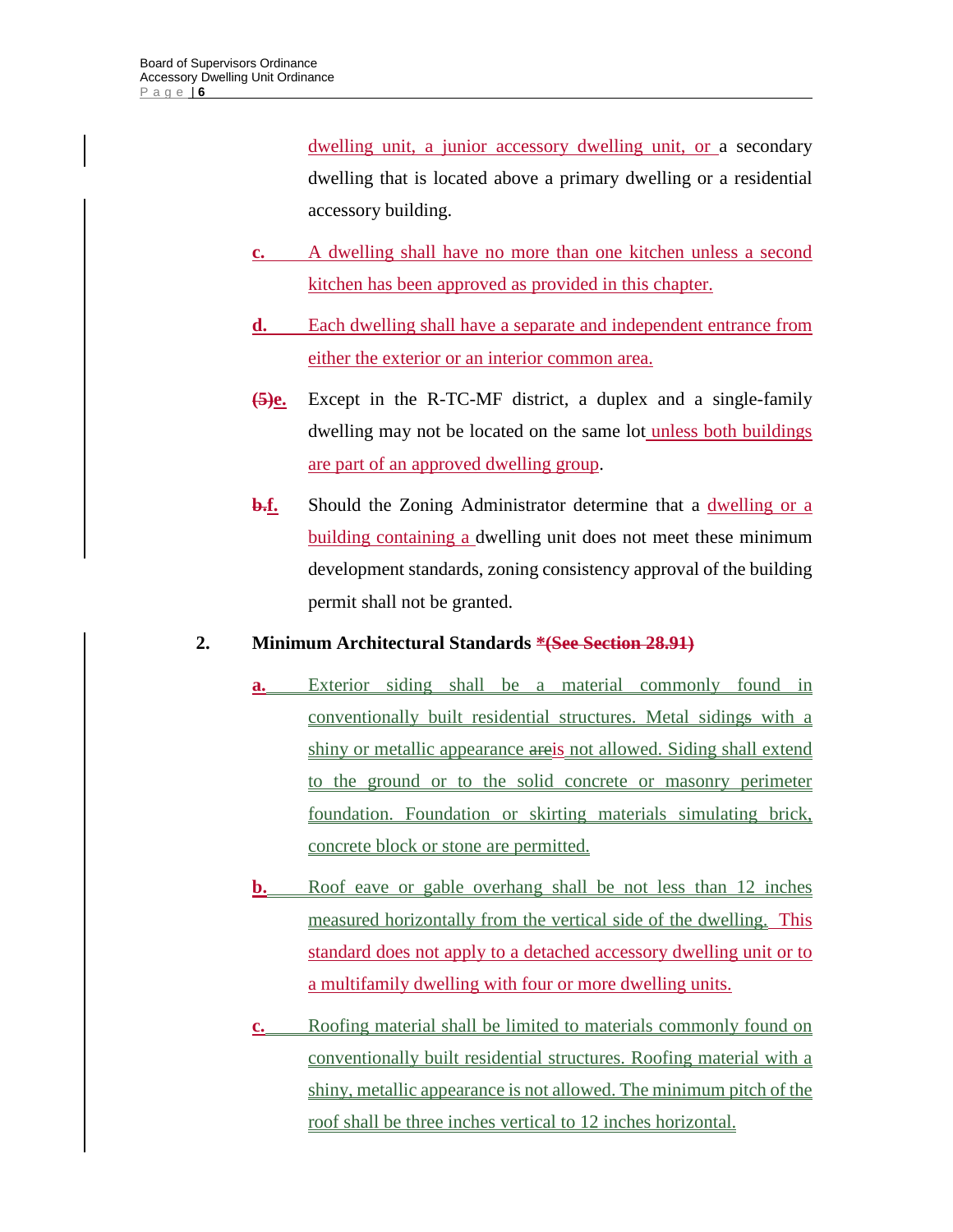- **d.** A waiver of any of these architectural standards may be granted pursuant to section 28.108.
- **B. Specific Requirements.** The specific residential uses listed below shall comply with the following specific standards:

# **1. Primary Dwelling**

- **a.** Minimum Dwelling Size. Except as otherwise provided for in this section, each dwelling shall have a minimum gross floor area of 1,000 square feet.
- **b.** Two-Car Garage Required. A two-car enclosed garage shall accompany each primary dwelling, and the siding and roofing materials shall match the dwelling.
- **2. Accessory Dwelling Unit or Junior Accessory Dwelling Unit.** An accessory dwelling unit or a junior accessory dwelling unit is allowed by right on a lot within a Rural Residential or Residential–Traditional Community zoning district, provided it complies with the following specific development standards:

# a. Parking.

- (1) One on-site parking space shall be provided for each accessory dwelling unit, as specified in Section 28.94, which may be in the front or side setback area or through tandem parking.
- (2) When an existing garage, carport, or covered parking structure is demolished in conjunction with the construction of an accessory dwelling unit or converted to an accessory dwelling unit, those covered or enclosed parking spaces do not need to be replaced but two on-site parking spaces must be available for use by the primary dwelling in addition to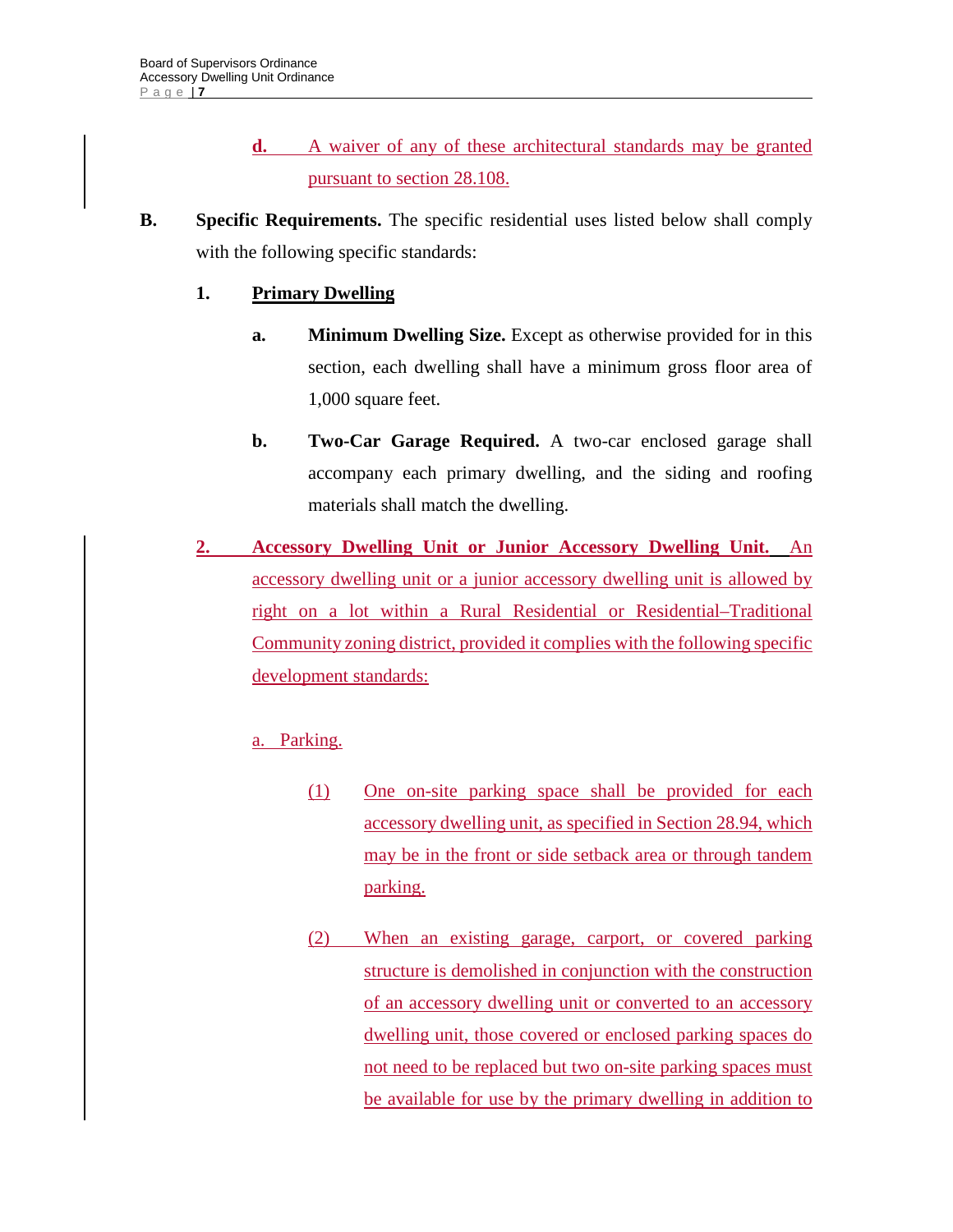the one on-site parking space required for the accessory dwelling unit.

- (3) Exception: An on-site parking space is not required for an accessory dwelling unit in any of the following instances:
	- i. The accessory dwelling unit is located within one-half mile walking distance of public transit.
	- ii. The accessory dwelling unit is part of the proposed or existing primary residence or a residential accessory structure.
- (4) No additional parking is required for a junior accessory dwelling unit.
- b. Height. The maximum allowable height of an accessory dwelling unit shall be as provided in Table 28-31B or 28-32C, as applicable to the zoning district in which the property is located.
- c. Setbacks.
	- (1) Front. The minimum required front yard or setback of an accessory dwelling unit shall be as provided in Table 28-31B or 28-32C, as applicable to the zoning district in which the property is located.
	- (2) Side and Rear. The minimum required side and rear yard or setback of an accessory dwelling unit shall be four feet from the side and rear lot lines
	- (3) Exception. No additional setback shall be required when existing living area of a dwelling or an existing residential accessory structure such as a garage is converted to an accessory dwelling unit, or when an accessory dwelling unit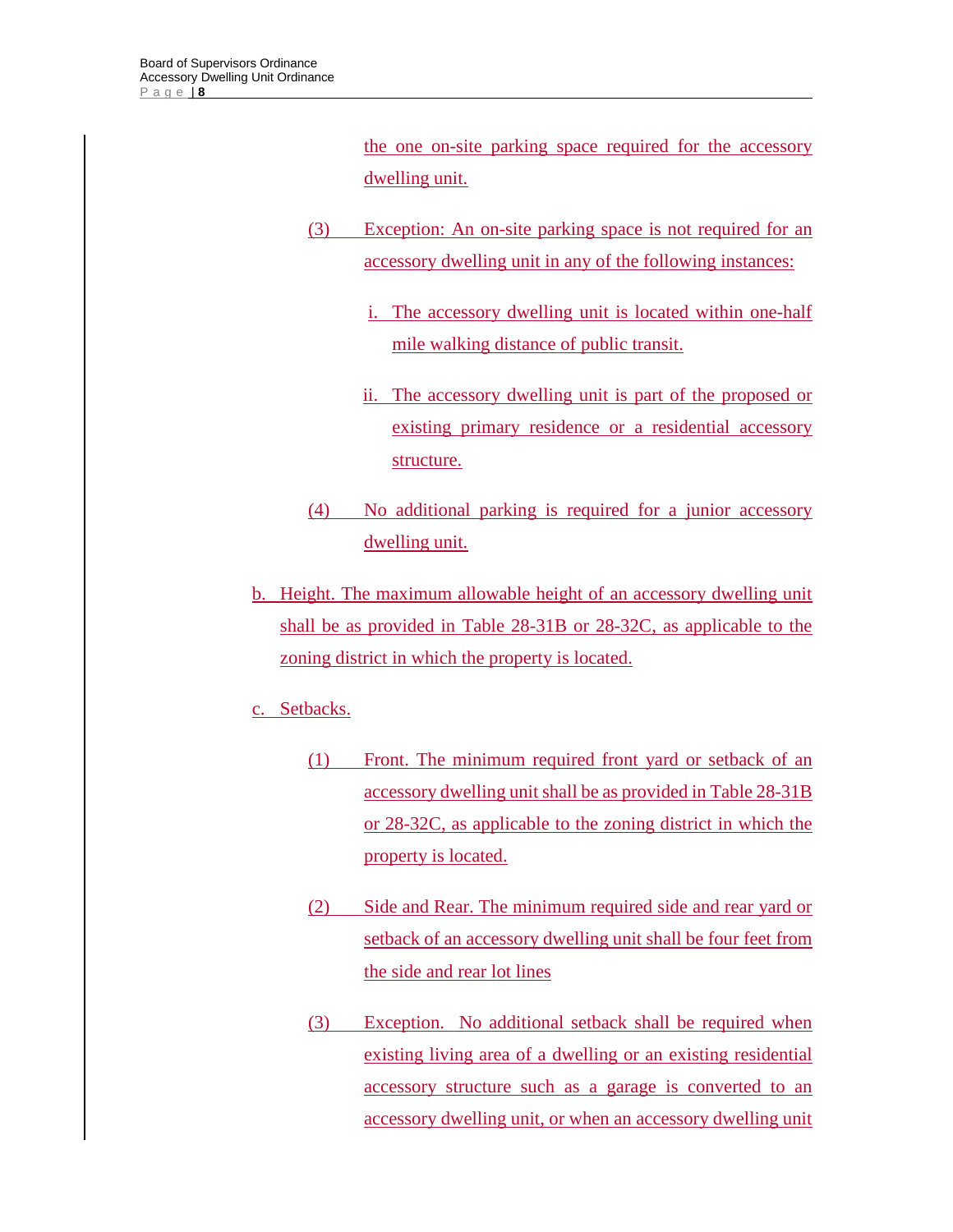is constructed in the same location and to the same dimensions as an existing dwelling or residential accessory structure.

- d. Landscape. The front yard landscaping for a detached accessory dwelling unit shall be consistent with the front yard landscaping for the primary dwelling.
- e. Architectural Review. An attached or a detached accessory dwelling unit shall be subject to architectural review, pursuant to sections 28.91 and 28.102, to the same extent as the primary dwelling.
- f. Maximum and Minimum Size.
	- (1) The gross floor area of an accessory dwelling unit attached to an existing or proposed primary dwelling shall not exceed 50 percent of the total floor area of the primary dwelling, but in no case shall exceed 1,200 square feet.
	- (2) The gross floor area of a detached accessory dwelling unit in an R-TC zoning district shall not exceed 850 square feet unless the accessory dwelling unit has more than one bedroom, in which case the total floor area shall not exceed 1,000 square feet.
	- (3) The gross floor area of a detached accessory dwelling unit in an R-R zoning district shall not exceed 1,500 square feet.
	- (4) The gross floor area of a junior accessory dwelling unit shall not exceed 500 square feet.
	- (5) Efficiency Unit. If the gross floor area of an attached or detached accessory dwelling unit or a junior accessory dwelling unit is less than 380 square feet, the unit shall be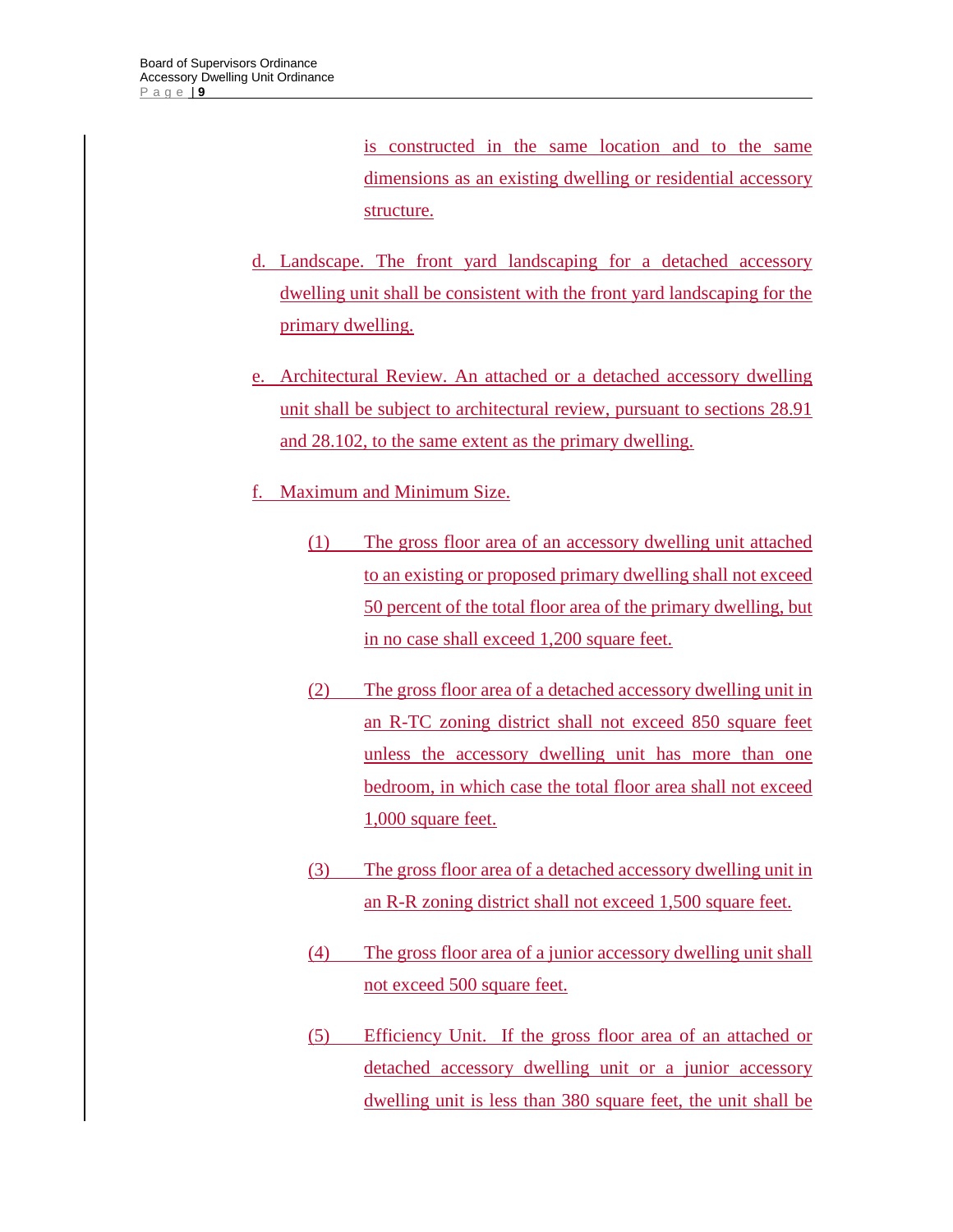occupied by no more than 2 people and shall provide all of the following features: (i) a living room of not less than 220 square feet of floor area, (ii) a separate closet, (iii) a kitchen sink, cooking appliance, and refrigerator, each having a clear working space of at least 30 inches in front, as well as light and ventilation conforming to the California Building Code, and (iv) a separate bathroom containing a water closet, lavatory, and bathtub or shower.

- g. Impacts to Historical Properties. A secondary dwelling unit or junior accessory dwelling unit shall not be allowed on a property listed on the California Register of Historic Places unless the Zoning Administrator makes a written determination that the unit would not have a significant adverse impact on the historic resource.
- h. Compliance with Density Requirements. The presence of an accessory dwelling unit or junior accessory dwelling unit, in and of itself, shall not cause the lot to exceed the allowable density for that lot. An accessory dwelling unit or junior accessory dwelling unit, occupied by a family as its place of residence, is a residential use that is consistent with the Solano County General Plan in all areas designated Residential on Figure LU-1 of the General Plan and zoned as part of a residential zoning district pursuant to this chapter.
- i. Rental or Sale of Accessory Dwelling Unit. An accessory dwelling unit or junior accessory dwelling unit may be rented separate from the primary dwelling but may not be sold or otherwise conveyed separate from the primary dwelling.
- j. Primary Dwelling Required. An accessory dwelling unit shall not be established on a lot unless both of the following are met:
	- (1) The lot is within a R-R or R-TC zoning district.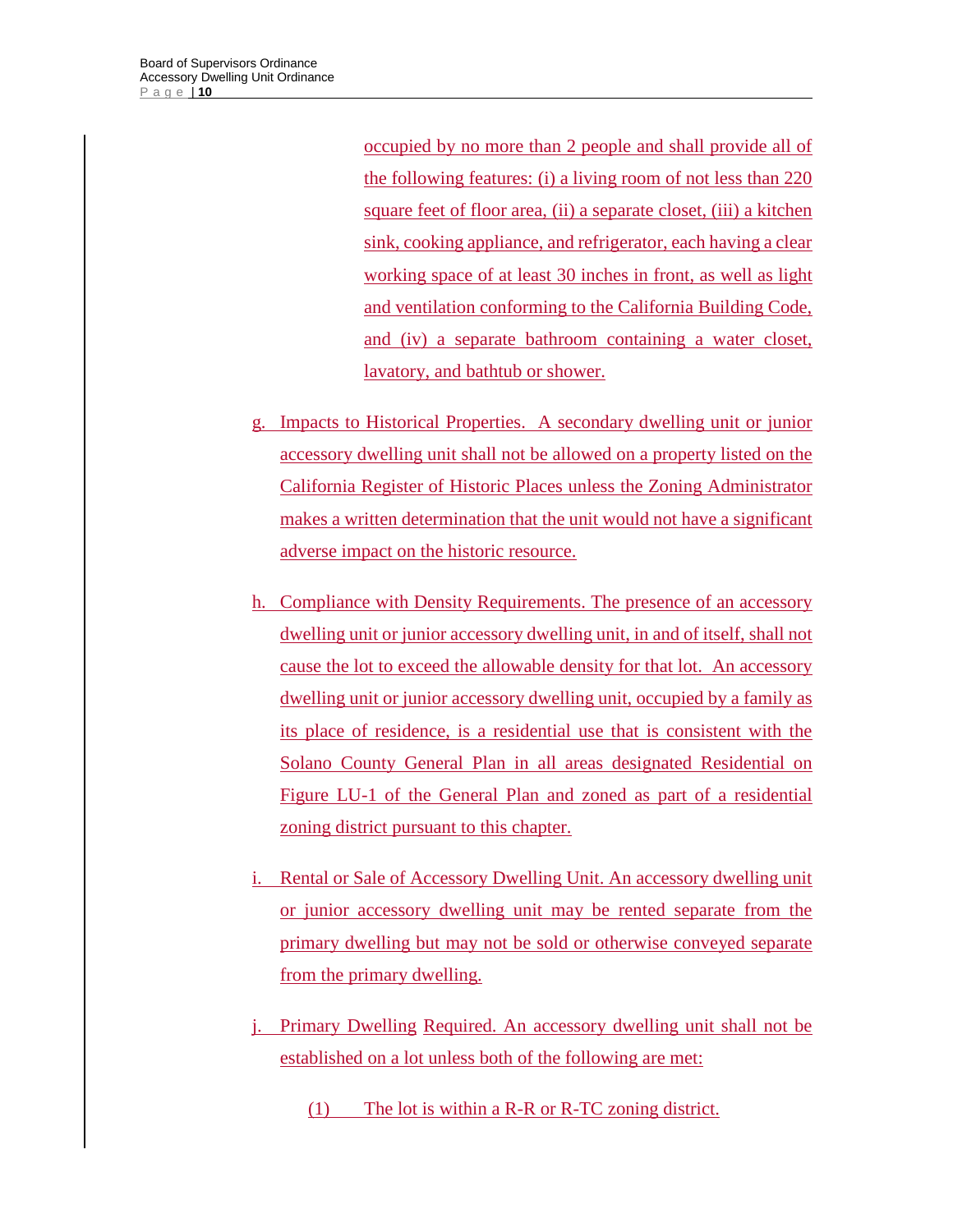(2) The lot has an existing primary dwelling or is proposed to be developed with a primary dwelling in conjunction with the accessory dwelling unit. A certificate of occupancy shall not be issued from an accessory dwelling unit prior to issuance of a certificate of occupancy for the primary dwelling.

# k. Attached, Detached, or Within Primary Dwelling.

- (1) An accessory dwelling unit may be (1) a detached structure, (2) attached to either the primary dwelling or a residential accessory building on the same lot, including a garage, or (3) located within the living area of the primary dwelling. If attached to the primary dwelling or a residential accessory building, or located within the living area of the primary dwelling, the accessory dwelling unit shall have an exterior access that is separate and independent from the entrance for the primary dwelling or accessory building to which it is attached or located within.
- (2) A junior accessory dwelling unit shall be contained entirely within an existing or proposed single-family dwelling. A junior accessory dwelling unit shall have an entrance from the exterior that is separate and independent from the main entrance to the single-family dwelling.
- l. Passageway. A passageway is not required in conjunction with the construction of an accessory dwelling unit. For purposes of this paragraph, "passageway" means a pathway that is unobstructed clear to the sky and extends from a street to one entrance of the accessory dwelling unit.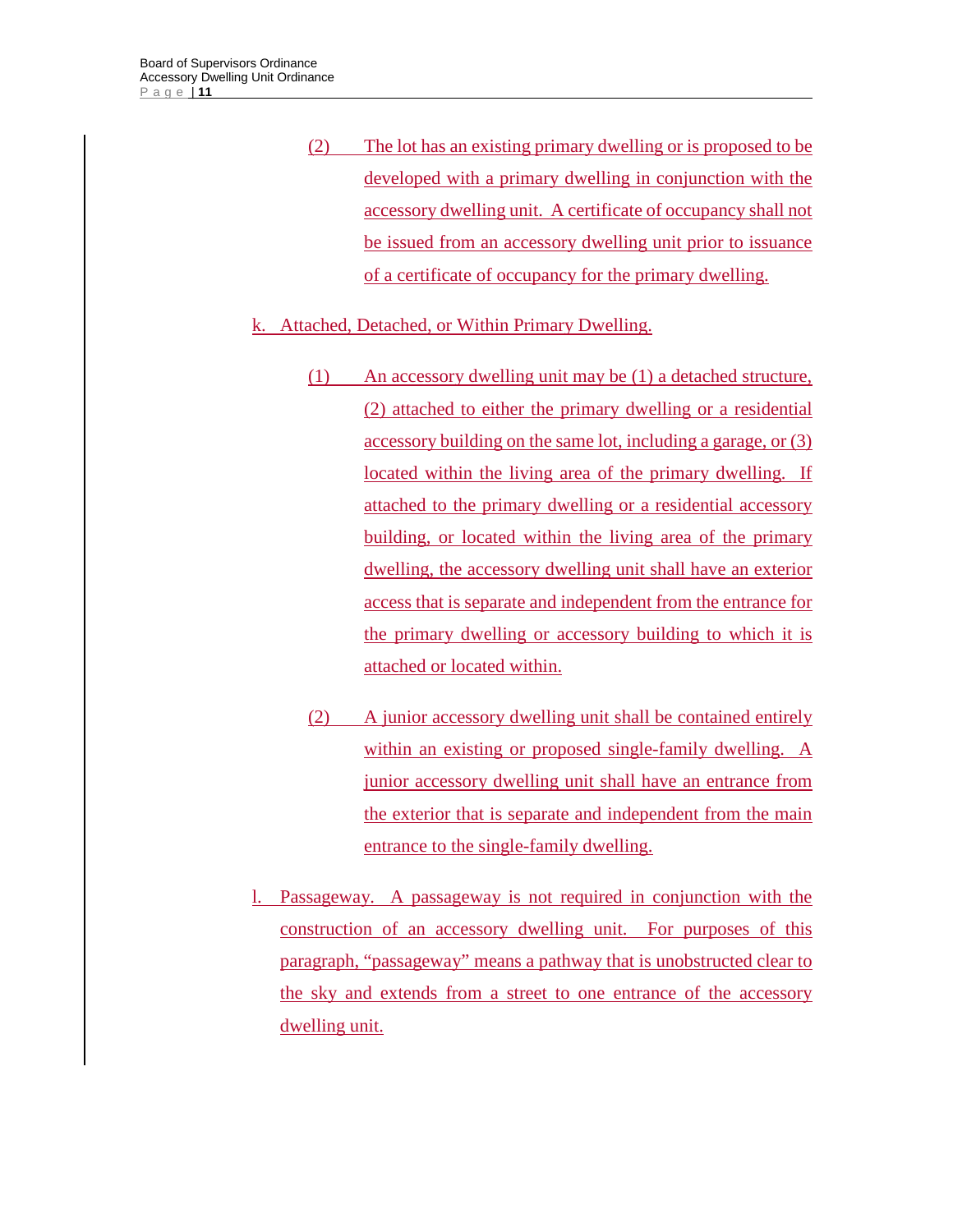- m. Compliance with Building Codes. An accessory dwelling unit or junior accessory dwelling unit shall comply with all building code requirements that apply to a detached dwelling unit, as appropriate.
- n. Approval of Septic Systems by Health Officer. When an accessory dwelling unit or junior accessory dwelling unit utilizes a private sewage disposal system, the unit shall not be occupied unless the system has been approved by, and is operating in compliance with the requirements of, the Division of Environmental Health Services.
- o. Fire Sprinklers. An accessory dwelling unit or junior accessory dwelling unit shall not be required to provide fire sprinklers if they are not required for the primary residence.
- p. Accessory Dwelling Unit and Junior Accessory Dwelling Unit on Same Lot. An accessory dwelling unit and a junior accessory dwelling unit are not allowed on the same lot unless all of the following requirements are met:
	- (1) The accessory dwelling unit is detached from the primary dwelling and complies with all applicable development standards.
	- (2) The accessory dwelling unit does not exceed 800 square feet gross floor area.
	- (3) The junior accessory dwelling unit is entirely within the existing space of an existing single-family dwelling, or entirely within the proposed space of a proposed singlefamily dwelling, provided that an existing single-family dwelling may be expanded by not more than 150 square feet for the sole purpose of accommodating ingress and egress for the junior accessory dwelling unit.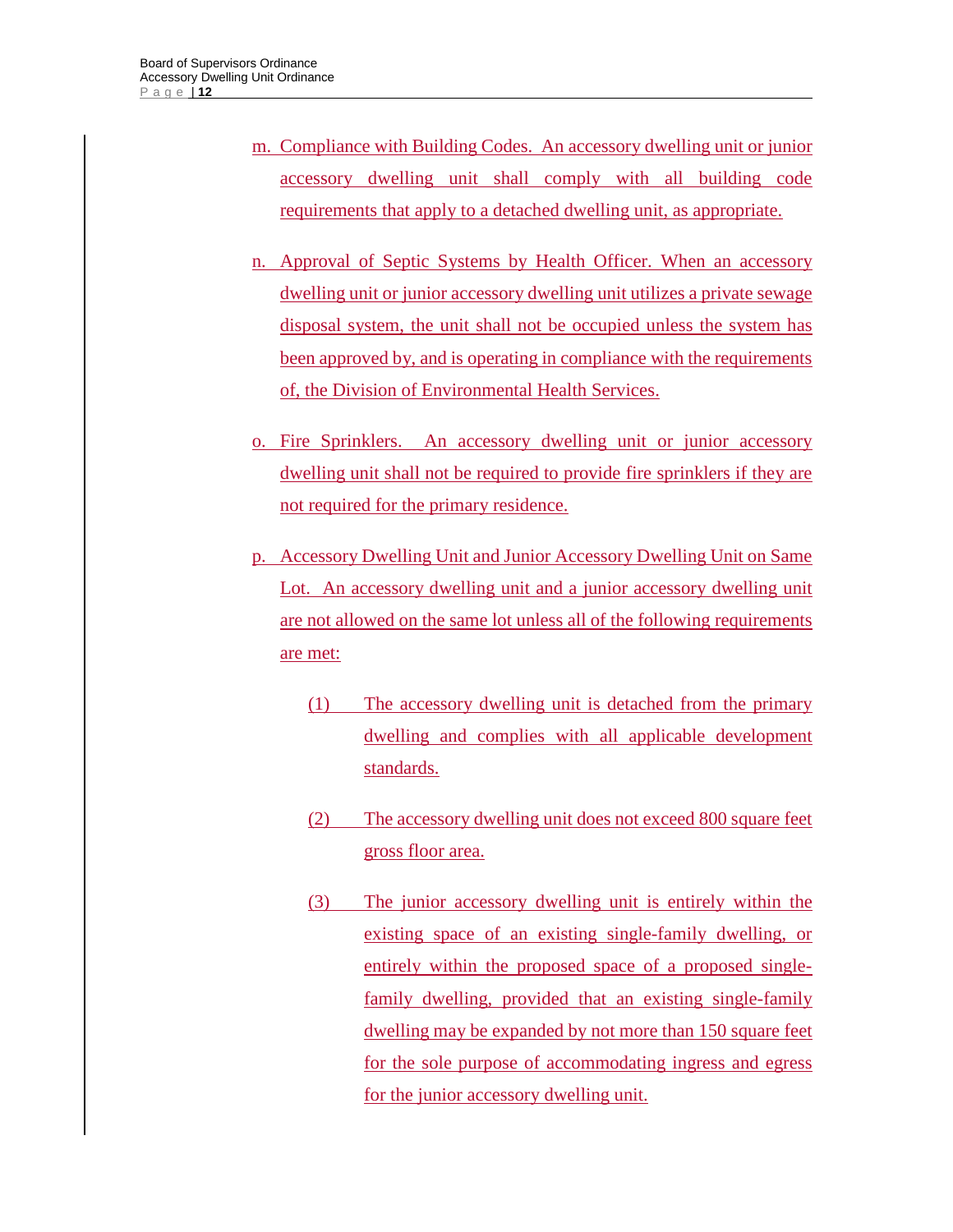- (4) When a lot is developed with both an accessory dwelling unit and a junior accessory dwelling unit, neither unit may be rented for a term of 30 days or less.
- q. Additional Requirements for Junior Accessory Dwelling Units.
	- (1) Either the primary dwelling or the junior accessory dwelling unit shall be occupied by the property owner, unless the owner is a governmental agency, land trust, or housing organization.
	- (2) Prior to construction of the junior accessory dwelling unit, the property owner shall record a deed restriction, which shall run with the land, that includes both of the following:
		- i. A prohibition on the sale of the junior accessory dwelling unit separate from the sale of the single-family residence, including a statement that the deed restriction may be enforced against future purchasers.
		- ii. A restriction on the size and attributes of the junior accessory dwelling unit that conforms with the development standards in this section.
	- (3) A junior accessory dwelling unit shall include an efficiency kitchen, which shall include all of the following:
		- i. A cooking facility with appliances; and
		- ii. A food preparation counter and storage cabinets that are of reasonable size in relation to the size of the junior accessory dwelling unit.
	- (4) A junior accessory dwelling unit shall not be rented for a term of 30 days or less.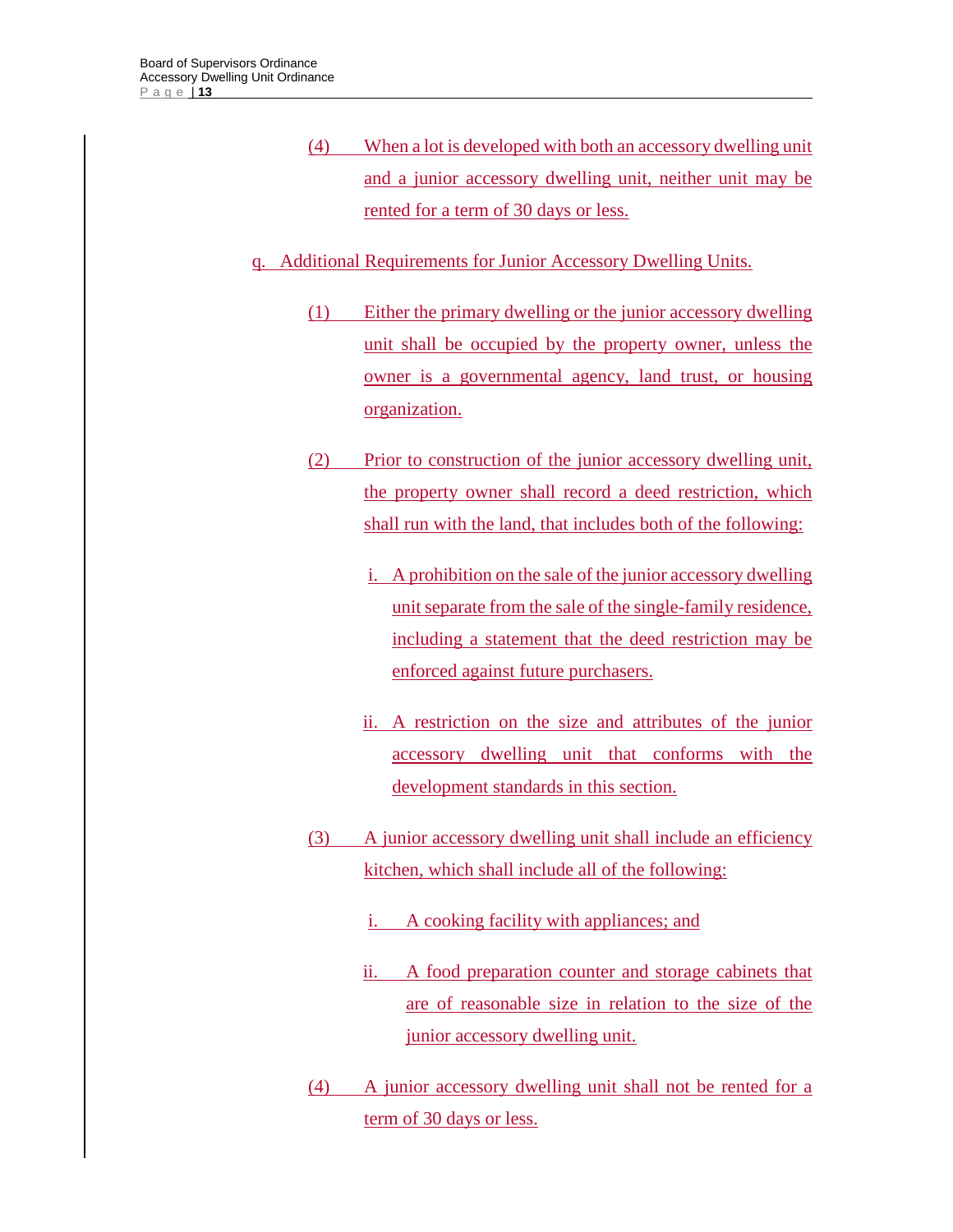**23. Secondary Dwelling.** A secondary dwelling*,* as permitted in the applicable zoning district, must meet the development standards for a dwelling, as delineated within the applicable zoning district, as well as the following specific development standards:

# **a. Minimum and Maximum Size.** Notwithstanding section  $28.72.10(A)(1)(a)(1)$ , a secondary dwelling shall comply with the following minimum development standards and maximum gross floor area limits. The gross floor area of a secondary dwelling shall not exceed 1,800 square feet. If the gross floor area of the secondary dwelling is less than 380 square feet, the unit shall be occupied by no more than 2 people and shall provide all of the following features: (i) a living room of not less than 220 square feet of floor area, (ii) a separate closet, (iii) a kitchen sink, cooking appliance, and refrigerator, each having a clear working space of at least 30 inches in front, as well as light and ventilation conforming to the California Building Code, and (iv) a separate bathroom containing a water closet, lavatory, and bathtub or shower.

| <b>Maximum Gross Floor Area for a Secondary Dwelling</b> |                   |  |  |  |  |
|----------------------------------------------------------|-------------------|--|--|--|--|
| (R-TC) Districts                                         | 850 Square Feet   |  |  |  |  |
| (R-R) Districts                                          | 1,500 Square Feet |  |  |  |  |
| (A)(A-SM)(A-SV) Districts                                | 1,800 Square Feet |  |  |  |  |

Notwithstanding these limits, the gross floor area of an attached secondary dwelling shall not exceed fifty percent (50%) of the gross floor area of the primary dwelling. If the secondary dwelling is established within an existing primary dwelling, the gross floor area of the secondary dwelling shall not exceed thirty-three percent (33%) of the existing gross floor area of the primary dwelling.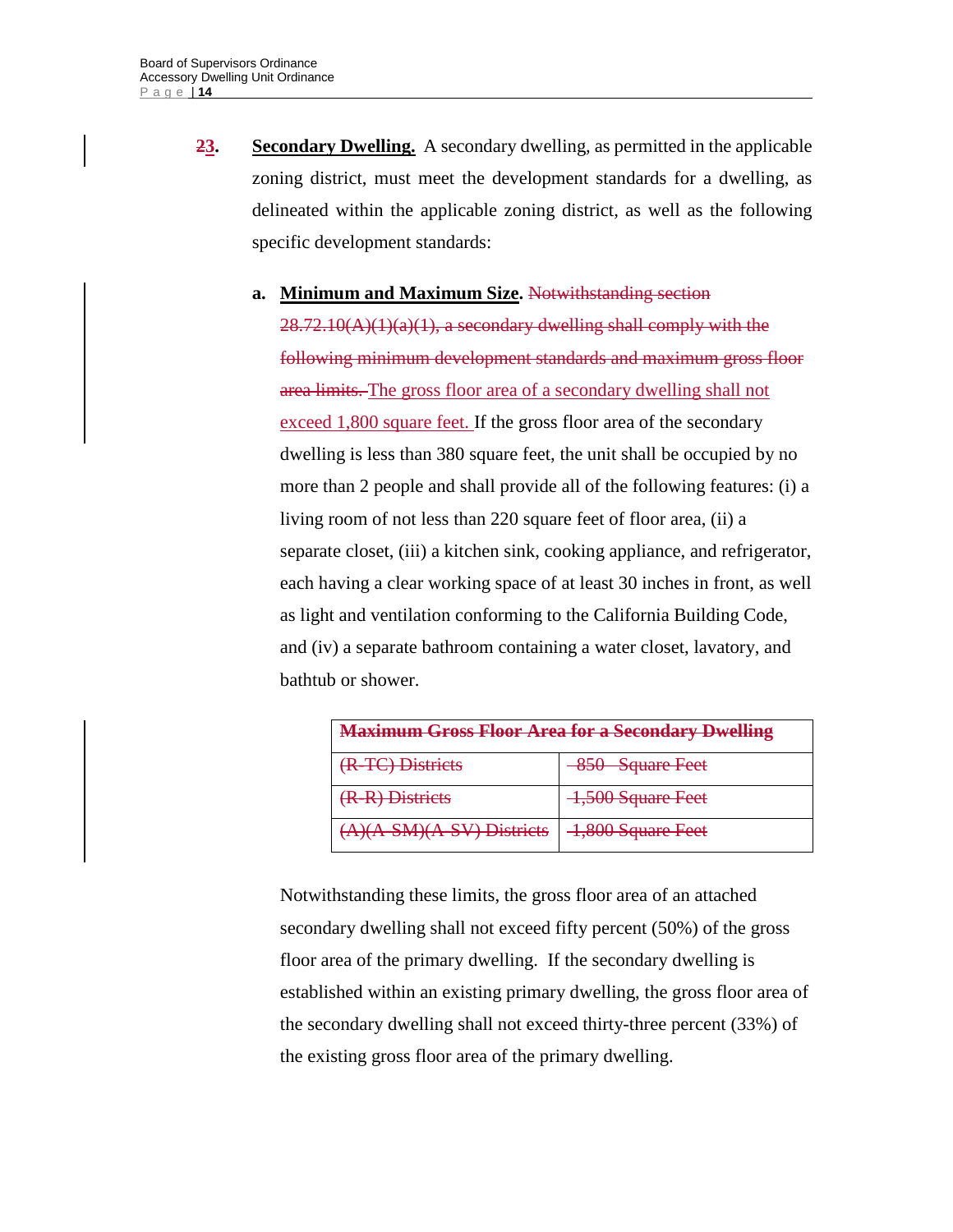- **b. Minimum Lot Size.** Within any R District, the minimum lot size for a detached secondary dwelling shall be 7,500 square feet. Within any A district, a secondary dwelling shall not be constructed or established on any parcel that is smaller than the minimum parcel size required for the district unless one of the following is applicable: (a) the parcel was created in compliance with law prior to January 1, 1984; (b) the parcel is first merged with contiguous property that is under the same ownership, as of the date of the building permit application, to the maximum extent possible consistent with state law; or (c) the dwelling will replace a properly permitted existing secondary dwelling.
- **c. Secondary Dwelling and Temporary Dwellings.** Only one secondary dwelling is allowed on a lot. A temporary dwelling shall not be located on the same lot as a secondary dwelling except as permitted by sections 28.72.20(B)(2) and (3) subsection 28.72.20(B)(3).
- **d. Secondary Dwellings and Other Housing Units.** A secondary dwelling shall not be allowed on a lot that has a companion living unit, duplex, multiple-family dwelling, rooming or boarding house or other similar accessory housing unit.
- **e. Attached / detached secondary dwelling units.** A secondary dwelling may be a detached structure or may be attached to or located within the primary dwelling or another building on the same lot-or located within the living area of the existing primary dwelling. If attached to or located within the primary dwelling or another building or within the living area of the existing primary dwelling, a separate exterior entrance shall be provided, independent from the entrance for the building to which it is attached or within. If attached to another building other than the primary dwelling, such as a garage, the resident of the secondary dwelling shall have exclusive occupancy of the building to which the secondary dwelling is attached.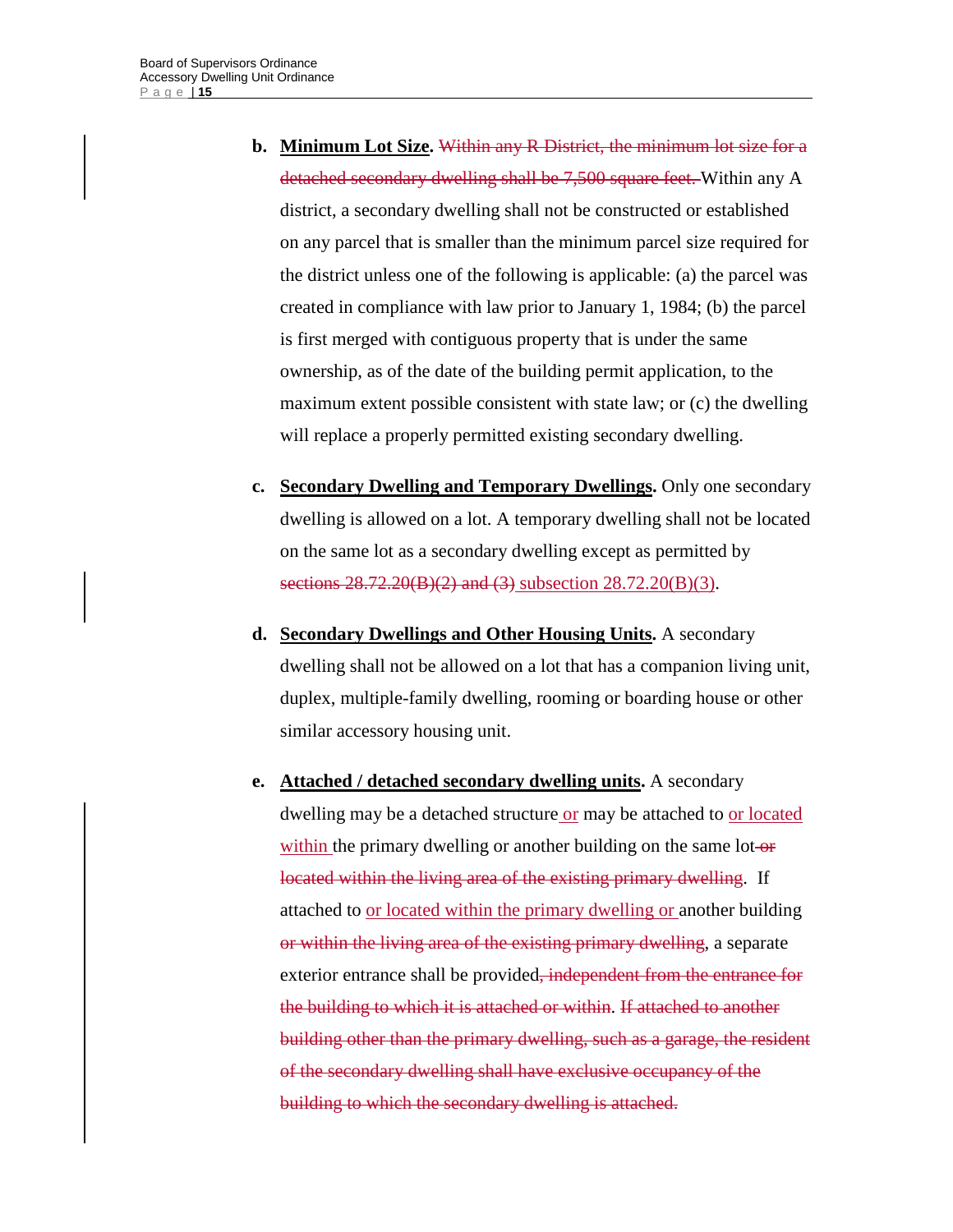- **f. Height and setback requirements.** The height and setback requirements for a secondary dwelling are as provided in the development standards table for the applicable zoning district, except that no additional setback shall be required for a lawfully-constructed existing garage that is converted to a secondary dwelling unit or a portion of a secondary dwelling, and a setback of no more than five feet from a side or rear lot line shall be required for a secondary dwelling unit that is constructed above a lawfully-constructed existing garage.
- **g. Parking**. Parking for a secondary dwelling shall comply with Section 28.94 (one offstreet parking space required, either covered or uncovered, or through tandem parking) unless the Director determines that no additional parking is required for the secondary dwelling. In any R-TC district in which a secondary dwelling is allowed, parking within a side setback area is allowed unless the Director makes a determination that parking in such area of the lot is not feasible based upon specific site or regional topographical or fire and life safety conditions. When an existing garage, carport, or covered parking structure is demolished in conjunction with the construction of a secondary dwelling unit, or converted to a secondary dwelling unit, a replacement garage shall be constructed for the primary dwelling concurrent with the construction of the secondary dwelling, and a certificate of occupancy shall not be issued for the secondary dwelling until the replacement garage is completed.
- **h.** Landscaping adjacent to a secondary dwelling shall be consistent with landscaping for the primary dwelling.
- **i.** Architectural review of an attached or detached secondary dwelling shall be conducted in accordance with Sections 28.91 and 28.102.
- **j.** Historic Resources. A secondary dwelling shall not be allowed on a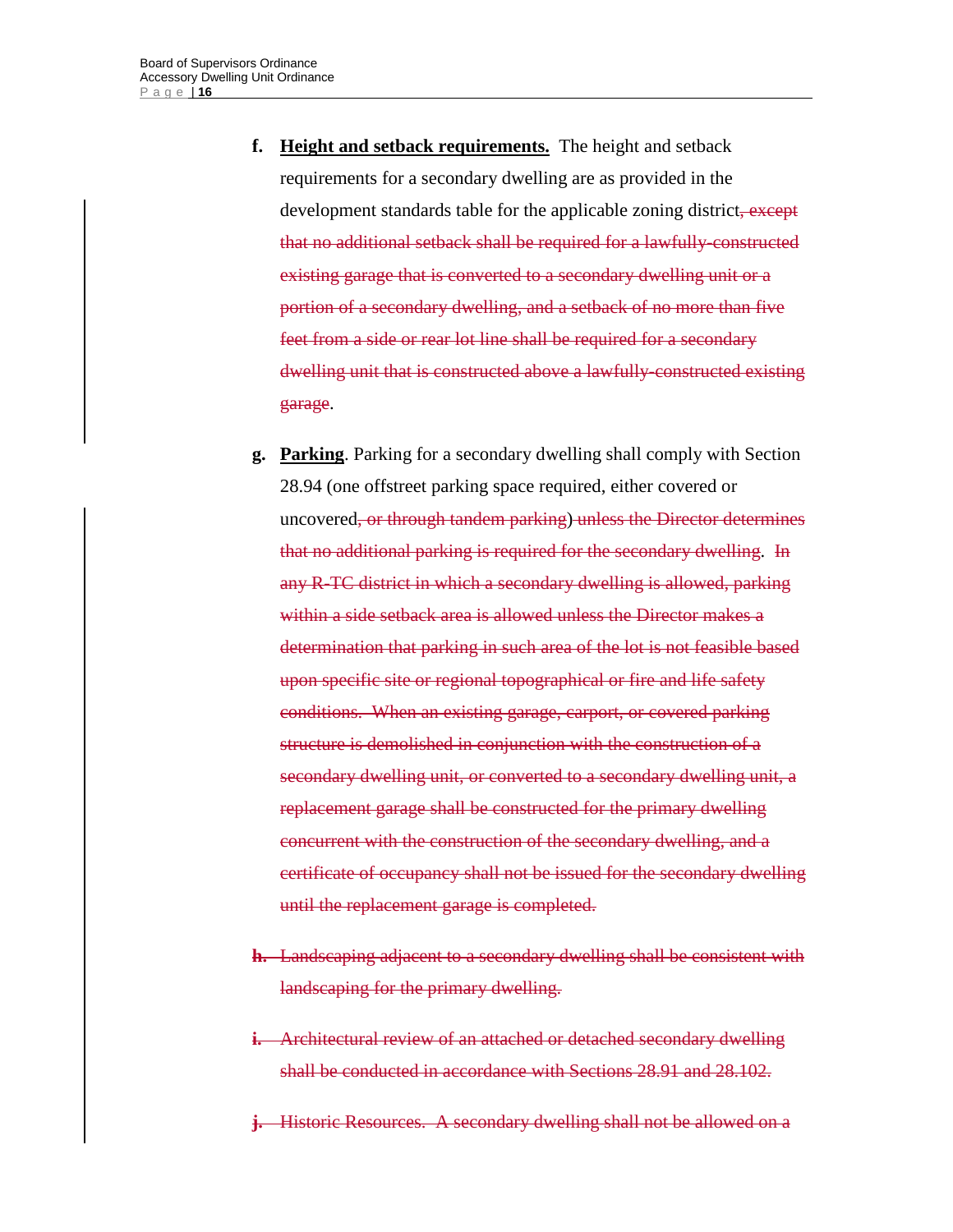property listed on the California Register of Historic Places unless the Director makes a written determination that the secondary dwelling would not have a significant adverse impact on the historic resource.

**k.h. Sale or Rental of a Secondary Dwelling.** A secondary dwelling may not be sold separate from the primary dwelling. A secondary dwelling may be offered for rent and rented only for residential purposes (occupancy longer than 30 days) unless otherwise allowed by this chapter.

#### **l.i. Transient Occupancy and other Commercial Activity.** A

secondary dwelling may not be offered for rent or rented for transient purposes (occupancy of 30 days or less) unless such use of the dwelling is otherwise allowed by this chapter. A secondary dwelling shall not be used as a place of commercial or business activity, other than a Type I Home Occupation conducted entirely within the dwelling and without any employees other than residents of the dwelling, or a business required to be regulated as a residential use of property pursuant state law.

**m.j. Utilities and Utility Connections.** As part of an application to construction of a new secondary dwelling or to convert an existing structure to a secondary dwelling, the property owner shall demonstrate that adequate potable water supply and wastewater treatment capacity is available to serve both the primary and secondary dwelling. A secondary dwelling unit shall not be considered a new dwelling for purposes of calculating utility connection fees or capacity charges, including water or sewer service. Nothing in this section shall be interpreted as requiring a property owner to install new or separate utility connections between a secondary dwelling and the utility's service mains or lines, nor shall any provision of this section be interpreted as preventing a utility from requiring or installing new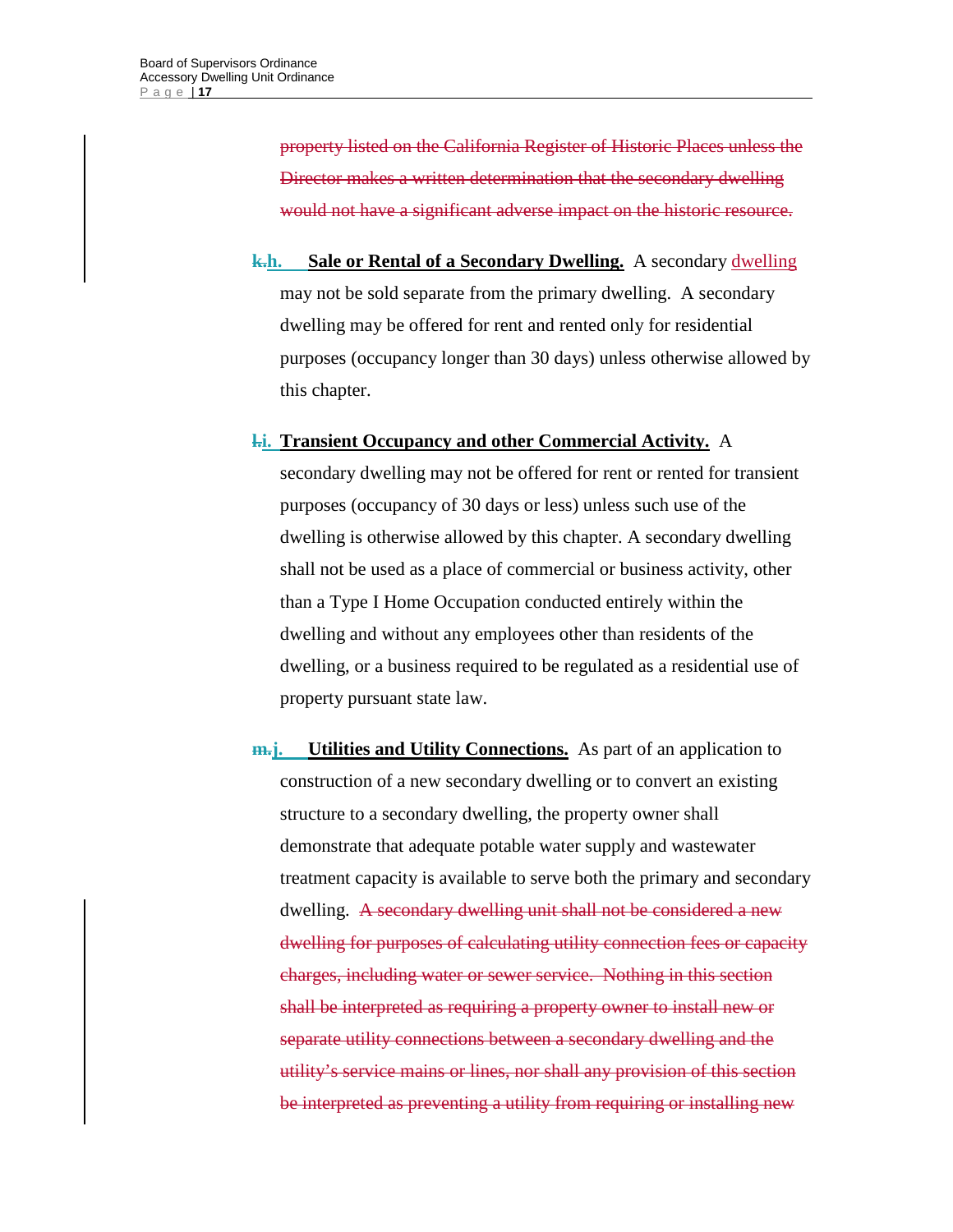or separate utility connections.

**n.k. Manufactured home.** A manufactured home, as defined in California Health and Safety Code Section 18007, may be used as a secondary dwelling if it has been installed on a foundation system as a fixture or improvement to the real property and provided that the manufactured home meets all of the regulations of this section 28.72.10(B)(6)(a).

# **34. Duplex or Multi-Family Dwellings (Reserved)**

- **45. Dwelling Group.** Dwelling groups located on the same parcel in the R-TC-MF District must meet the applicable development standards delineated in Table 28-32C and the specific building setback and siting requirements as follows:
	- **a.** Where the front of a building abuts the rear of another building (i.e., a front-to-back series) in a dwelling group on the lot, the minimum building separation shall be 20 feet, and the yard providing access shall be no less than eight feet.
	- **b.** Where both the front and rear of a building abut a side yard (i.e., a single row side-to-side series) in a dwelling group on the lot, the side yard providing access shall have a width of not less than 12 feet.
	- **c.** Where the rear of a building abuts a side yard and the front faces a court (i.e., a double row side-to-side series) in a dwelling group on the lot, the court shall have a width of not less than 20 feet.
	- **d.** Buildings within a dwelling group on the lot shall be separated by a minimum distance of 10 feet.
	- **e.** No building in any group shall be located on the lot such that the rear thereof abuts on any street right-of-way.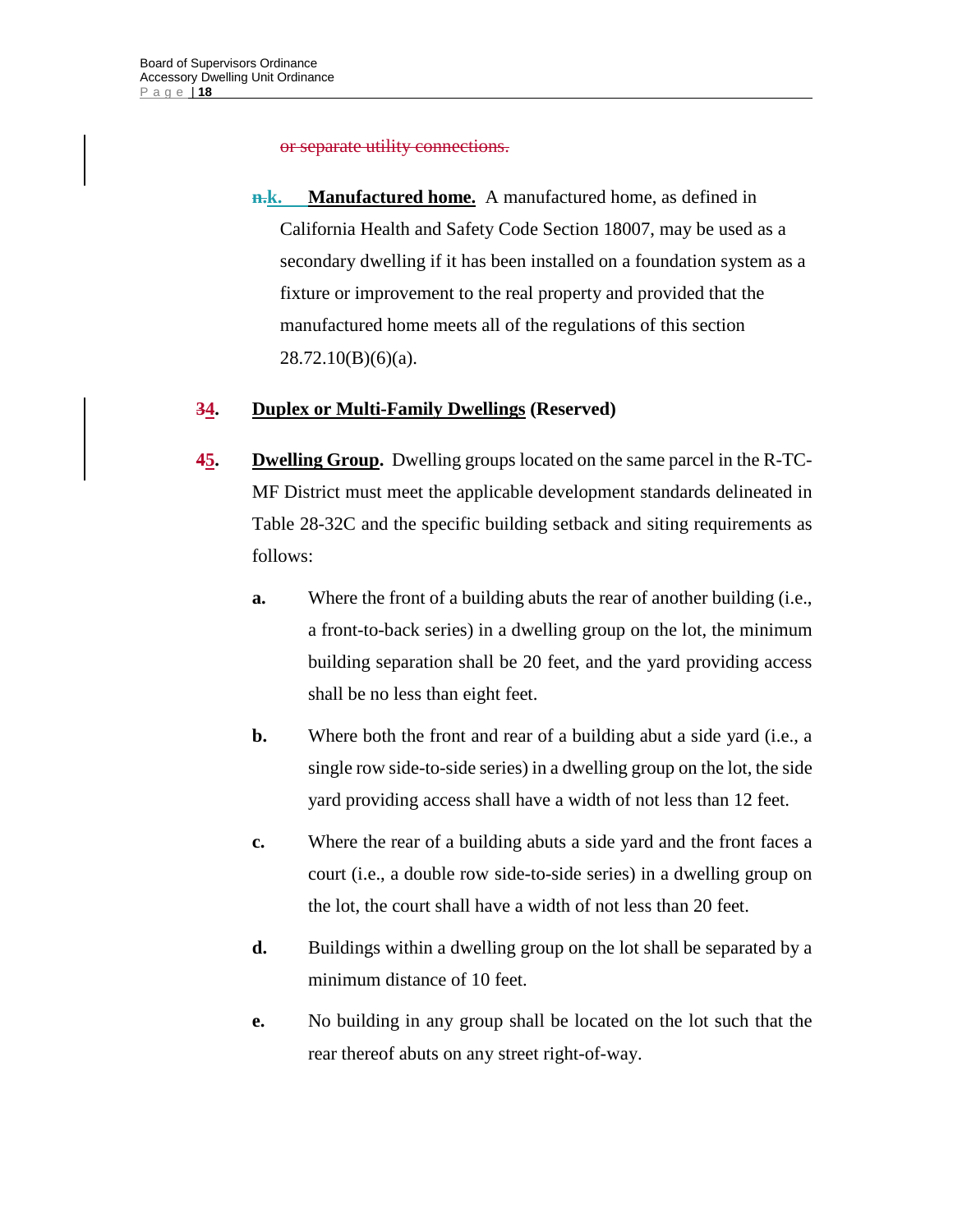**f.** Distances required between buildings and as yards and courts for dwelling groups on the lot shall be increased by two feet for each story that the height of any building or dwelling group on the lot exceeds two stories.

# **56. Floating Home**

- **a.** Floating homes must be located within and part of a marina and shall contain no more than one dwelling unit. No living or storage space may be located below the water line.
- **b.** Must be connected to approved electrical, water and sewage disposal systems, including a permanent continuous hookup to a shoreside sewage system.
- **c.** The float area shall not exceed a maximum of 1,200 square feet.
- **d.** The flotation system shall be designed according to accepted marine engineering principles by a licensed engineer.
- **e.** The height of the floating home shall not exceed 21 feet at highest point measured from water level.
- **f.** A 10-foot minimum distance shall be maintained between floats or walls. A 10-foot minimum distance shall be maintained between walls of floating homes on opposite sides of a moorage walkway. A five-foot minimum distance shall be maintained between a floating home and any lot line.

# **67. Nonconforming Secondary Dwelling or Guest House**

# **a. Nonconforming Secondary Dwelling**

**(1)** A secondary living unit legally existing on the lot prior to October 27, 2006, in an R-R District, June 13, 2008, in an A or R-TC District, and February 1, 2011, in the A-SV-20, ATC, or ATC-NC District which does not comply with the size or setback requirements of this section shall be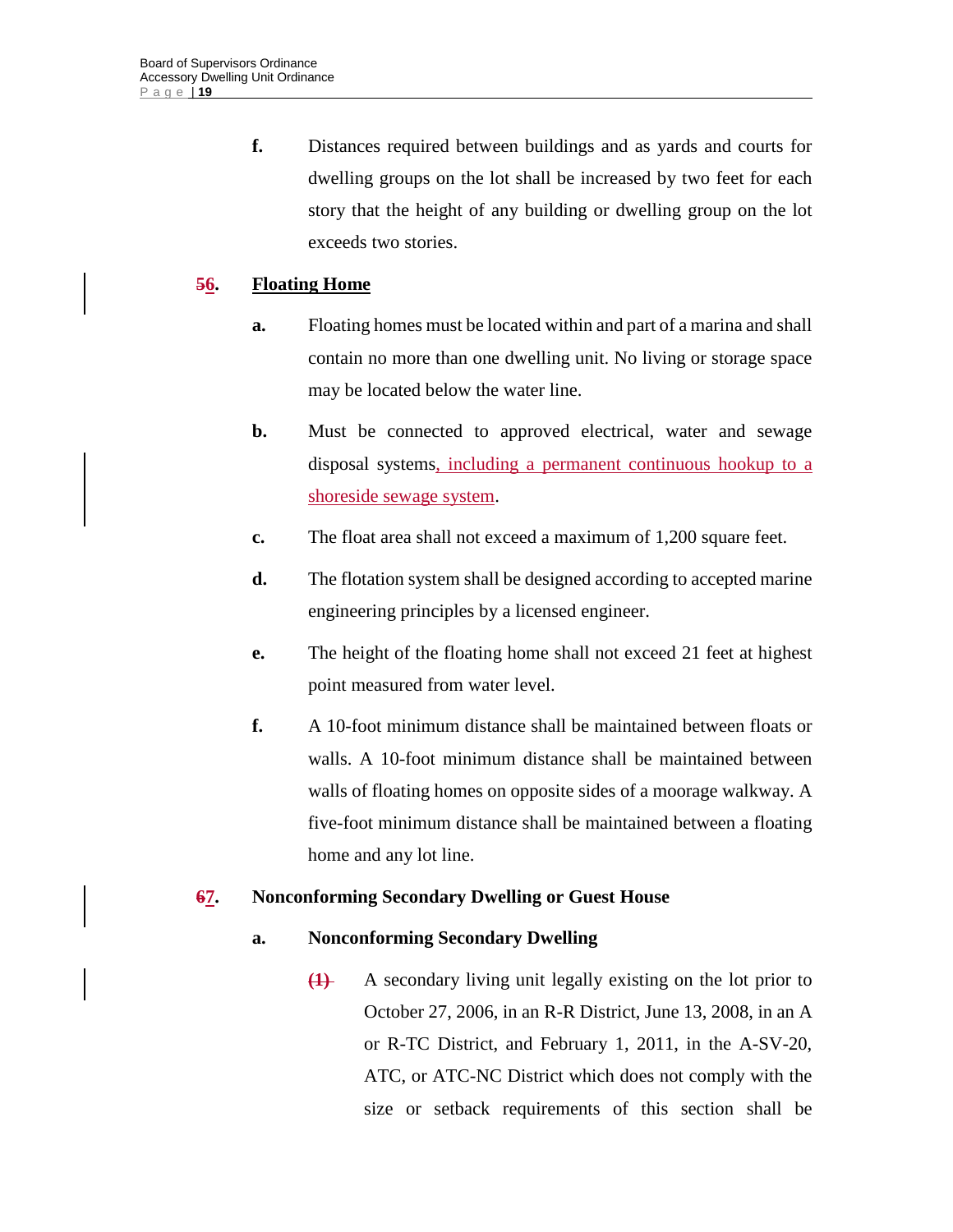considered legal nonconforming and subject to the provisions of Section 28-114 ("Nonconforming Uses"). Such use may continue; provided, that it is not enlarged, increased or otherwise modified and fully complies with any conditions of approval that may have been adopted.

- **(2) Exception.** A maximum of one single-family dwelling may be built on a parcel that existed and was designated "Agricultural" by the general plan as of January 1, 1984; provided, that the owner demonstrates compliance with all other applicable County requirements.
- **b.** Nonconforming Guest House. A guest house legally existing on the lot prior to October 27, 2006, in an R-R District, June 13, 2008, in an A or R-TC District, and February 1, 2011, in the A-SV-20, ATC, or ATC-NC District shall be considered legal nonconforming and subject to the provisions of Section 28-114 ("Nonconforming Uses"). Such a guest house or building may be converted to a secondary dwelling an accessory dwelling unit provided all of the following are met: (1) no other secondary dwelling or accessory dwelling unit is on the lot; (2) all facilities necessary to convert the structure to a dwelling, including cooking, sanitation, and parking facilities, shall be installed in compliance with County building and zoning standards as applicable; (3) except in an R-R or R-TC district, either the primary residence or the secondary dwelling is owner occupied; and (4) if the structure does not meet the size or setback requirements of this section for a secondary dwelling, it shall be considered legal nonconforming and subject to the provisions of Section 28-114 ("Nonconforming Uses").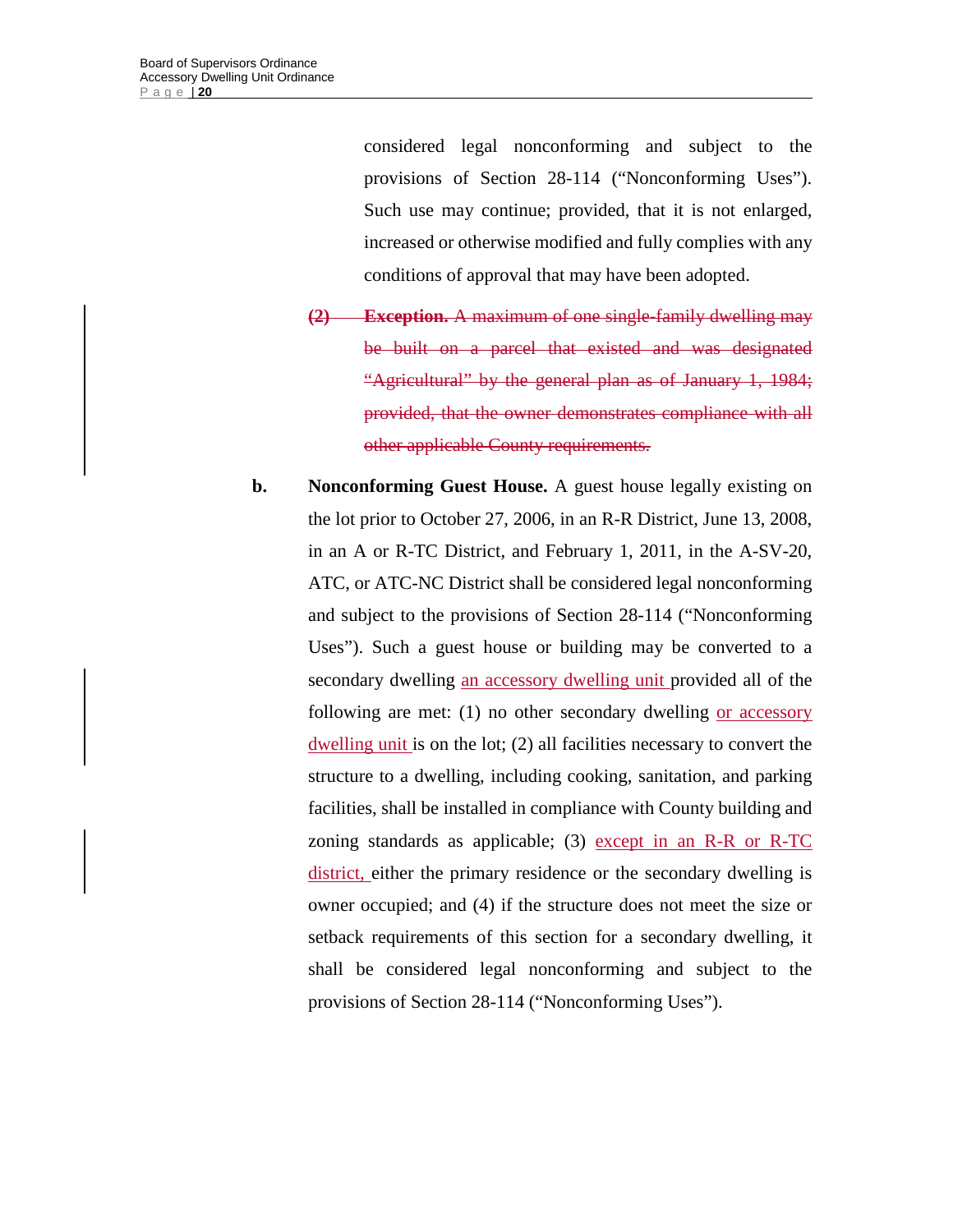# **SECTION III**

Subdivisions (B)(2) and (3) of section 28.72.20 are amended as follows:

- 2. Temporary Dwellings. **Temporary dwellings** When authorized within the zoning district, a temporary dwelling may be permitted in any A-L, MP, R-E, P and M-G Districts for a temporary, fixed term corresponding to the circumstances of the particular case, and provided an administrative permit or a use permit is first secured by the owner of the lot in each case., except that a temporary dwelling may be utilized on any such site to provide emergency replacement housing in the event of loss due to fire, flood or other disaster for up to 18 months, with written approval from the Zoning Administrator and without the granting of a use permit.
- **3. Temporary Emergency Dwelling.** Temporary Notwithstanding the permit requirements otherwise applicable, a temporary dwelling may be utilized to provide emergency replacement housing on any lot where a dwelling is destroyed due to fire, flood or other disaster for a period of up to 18 months with written approval from the Zoning Administrator and without the granting of an administrative permit or use permit.

# SECTION IV

Subdivision (A) of section 28.108 is amended as follows:

**A. Neighborhood Compatibility Waiver.** Waiver of any of the residential minimum development and architectural standards in subsection  $28.72.10(A)(1)$ subsections  $28.72.10(A)(2)$  and and/or the development standards in Section 28.72.10(B)(1) may be granted by the Director of Resource ManagementZoning Administrator if the proposed dwelling is compatible with the surrounding neighborhood in accord with the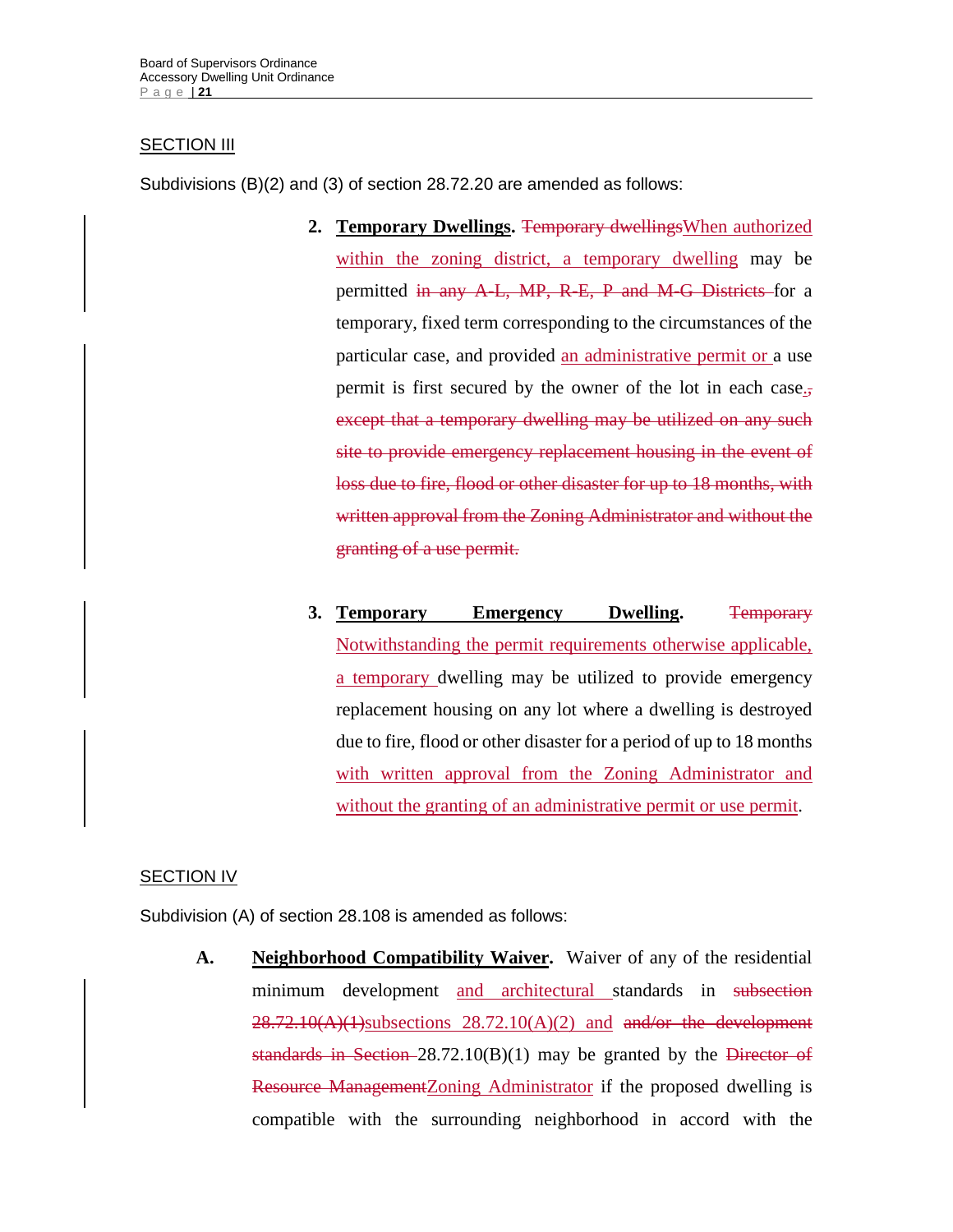architectural standards set forth in Section 28.91. The waiver request shall be submitted on an application form prepared by the Director or Resource Management and is subject to the noticing requirements as set forth in subsection 28.04(F).

# **SECTION V**

The row in Table 28.21A pertaining to secondary dwellings as a type of residential land use in the Exclusive Agricultural (A) districts is amended as follows:

|                            | Allowed uses       |        | <b>Permit Requirements</b> |      | <b>Land Use Regulations</b> |                         |
|----------------------------|--------------------|--------|----------------------------|------|-----------------------------|-------------------------|
|                            |                    | $A-40$ | A-80                       | A-20 | A-160                       |                         |
| Replace this $\rightarrow$ | Secondary dwelling | ΑP     | AP                         | AP   | AP.                         | $128.72.10(A)$ & (B)(6) |
| With this $\rightarrow$    | Secondary dwelling |        |                            |      |                             | 28.72.10(A) & (B)(3)    |

#### **SECTION VI**

The row in Table 28.22A pertaining to secondary dwellings as a type of residential land use in the Suisun Marsh Agricultural (A-SM) districts is amended as follows:

|                            | Allowed uses<br><b>Permit Requirements</b> |                      | <b>Land Use Regulations</b> |
|----------------------------|--------------------------------------------|----------------------|-----------------------------|
|                            |                                            | A-SM-80 and A-SM-160 |                             |
| Replace this $\rightarrow$ | Secondary dwelling                         | ΑP                   | 28.72.10(A) & (B)(6)        |
| With this $\rightarrow$    | Secondary dwelling                         | АP                   | 28.72.10(A) & (B)(3)        |

#### **SECTION VII**

The row in Table 28.23A pertaining to secondary dwellings as a type of residential land use in the Suisun Valley Agricultural (A-SV) districts is amended as follows:

|                            | Allowed uses       |         | <b>Permit Requirements</b> | <b>Land Use Regulations</b> |             |
|----------------------------|--------------------|---------|----------------------------|-----------------------------|-------------|
|                            |                    | A-SV-20 | ATC.                       | ATC-NC                      |             |
| Replace this $\rightarrow$ | Secondary dwelling | AP      | $- - -$                    | $- - -$                     | 28.23.50.20 |
| With this $\rightarrow$    | Secondary dwelling |         | $- - -$                    | $- - -$                     | 28.23.50.20 |

#### **SECTION VIII**

In Table 28.23B, pertaining to general development standards in the Suisun Valley Agricultural (A-SV) districts, the heading is amended as follows:

| Replace this $\rightarrow$ | MAIN BUILDING, PRIMARY or SECONDARY DWELLING |
|----------------------------|----------------------------------------------|
| With this $\rightarrow$    | MAIN BUILDING or PRIMARY DWELLING            |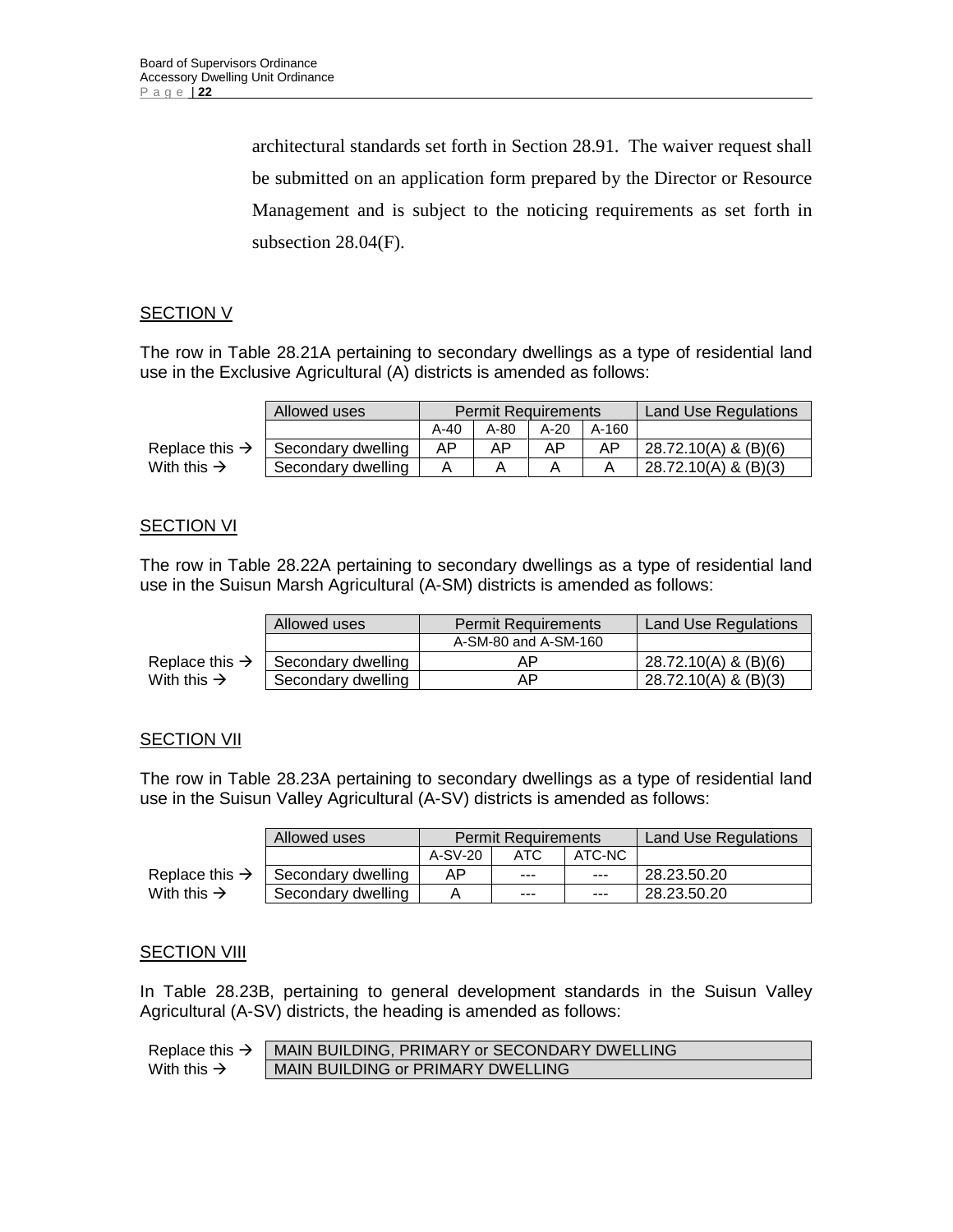# **SECTION IX**

The row in Table 28.31A pertaining to secondary dwellings as a type of residential land use in the Rural Residential (RR) districts is amended as follows:

|                            | Allowed uses            | <b>Permit Requirements</b> |             |       | <b>Land Use Regulations</b> |
|----------------------------|-------------------------|----------------------------|-------------|-------|-----------------------------|
|                            |                         | RR-2.5                     | <b>RR-5</b> | RR-10 |                             |
| Replace this $\rightarrow$ | Secondary dwelling      | AP                         | AP          | AP    | 28.72.10(A) & (B)(6)        |
| With this $\rightarrow$    | Accessory dwelling unit |                            |             |       | 28.72.10(A) & (B)(2)        |

# **SECTION X**

Subsection (A) of section 28.31.030, relating to general development standards for the Rural Residential districts, is amended as follows:

# **A. General site and building standards**.

Subdivision, new land uses, main buildings inclusive of primary dwellings, secondary dwellingsaccessory dwelling units, and alterations to existing land uses and buildings, shall be designed, constructed, and/or established in compliance with the applicable development standards delineated or referenced in Table 28- 23B.

# **SECTION XI**

Table 28.31B, pertaining to development standards for main buildings and secondary dwellings in the Rural Residential (RR) districts, is amended as follows:

The table heading is amended as follows:

Replace this  $\rightarrow$  Development Standards for Main Building<sup>(1)</sup> and Secondary Dwelling With this  $\rightarrow$  Development Standards for Main Building<sup>(1)</sup> and Accessory Dwelling Unit

The rows relating to dwelling size are amended as follows:

| Dwelling size           | Minimum or maximum gross floor area for new dwelling |
|-------------------------|------------------------------------------------------|
| Primary dwelling        | 1,000 square feet minimum                            |
| Accessory dwelling unit | See subsection $28.72.10(B)(2)$                      |

The row referencing "Rural Residential Districts 28.23" is deleted.

# **SECTION XII**

Footnote 1 to Table 28.31C, pertaining to development standards for accessory buildings in the Rural Residential (RR) districts, is amended as follows: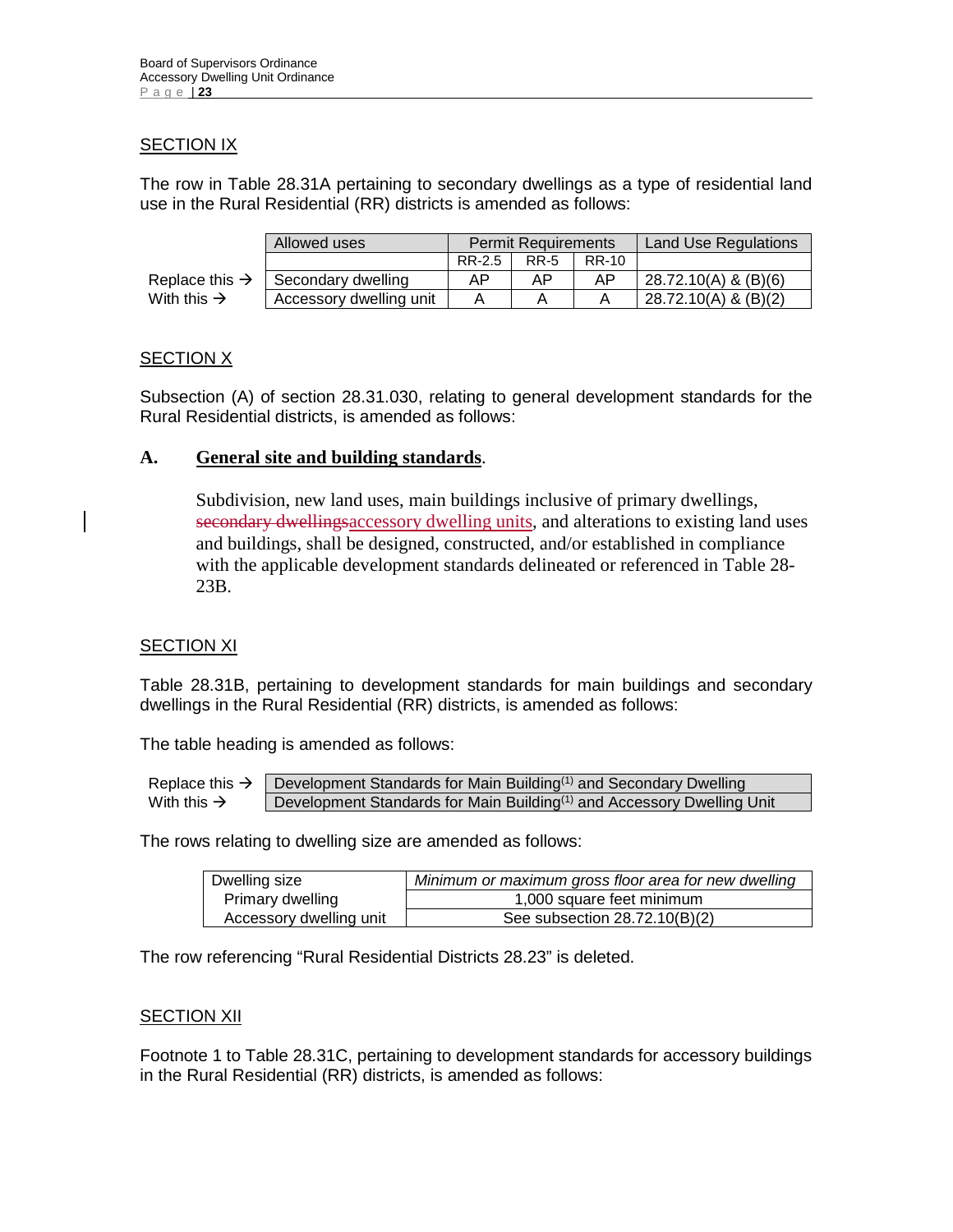#### (1) Does not include a secondary dwellingan accessory dwelling unit as defined in Section 28- 0428.01.

# SECTION XIII

The row in Table 28.32A pertaining to secondary dwellings as a type of residential land use in certain Residential-Traditional Community (R-TC) districts is amended as follows:

|                         | Allowed uses  |      |      | <b>Permit Requirements</b> | <b>Land Use Regulations</b> |      |                        |
|-------------------------|---------------|------|------|----------------------------|-----------------------------|------|------------------------|
|                         |               | R-TC | R-TC | R-TC                       | R-TC                        | R-TC |                        |
|                         |               | 1AC  | 20   | 15                         | 10                          | 6    |                        |
| Replace                 | Secondary     | AP   | AP   | AP                         | AP                          | AP   | 28.72.10(A) & (B)(6)   |
| this $\rightarrow$      | dwelling      |      |      |                            |                             |      |                        |
| With this $\rightarrow$ | Accessory     |      | A    | A                          | A                           | A    | $28.72.10(A)$ & (B)(2) |
|                         | dwelling unit |      |      |                            |                             |      |                        |

# SECTION XIV

The row in Table 28.32B pertaining to secondary dwellings as a type of residential land use in certain Residential-Traditional Community (R-TC) districts is amended as follows:

|                               | Allowed<br>uses            |      |      | <b>Permit Requirements</b> | <b>Land Use Regulations</b> |      |      |                      |
|-------------------------------|----------------------------|------|------|----------------------------|-----------------------------|------|------|----------------------|
|                               |                            | R-TC | R-TC | R-TC                       | R-TC                        | R-TC | R-TC |                      |
|                               |                            | 5    | 4    | D-4                        | D-6                         | MF   | MU   |                      |
| Replace<br>this $\rightarrow$ | Secondary<br>dwelling      | AP   | AP   | $- - -$                    |                             | ---  | ---  | 28.72.10(A) & (B)(6) |
| With this $\rightarrow$       | Accessory<br>dwelling unit | A    | Α    | A                          | Α                           | A    | A    | 28.72.10(A) & (B)(2) |

# **SECTION XV**

Subsection (A) of section 28.32.30, relating to development standards for the Residential-Traditional Community (R-TC) districts, is amended as follows:

# **A. General site and building standards.**

Subdivision, new land uses, main buildings inclusive of primary dwellings, secondary dwellingsaccessory dwelling units, and alterations to existing land uses and buildings, shall be designed, constructed, and/or established in compliance with the applicable development standards delineated or referenced in Tables 28- 32C.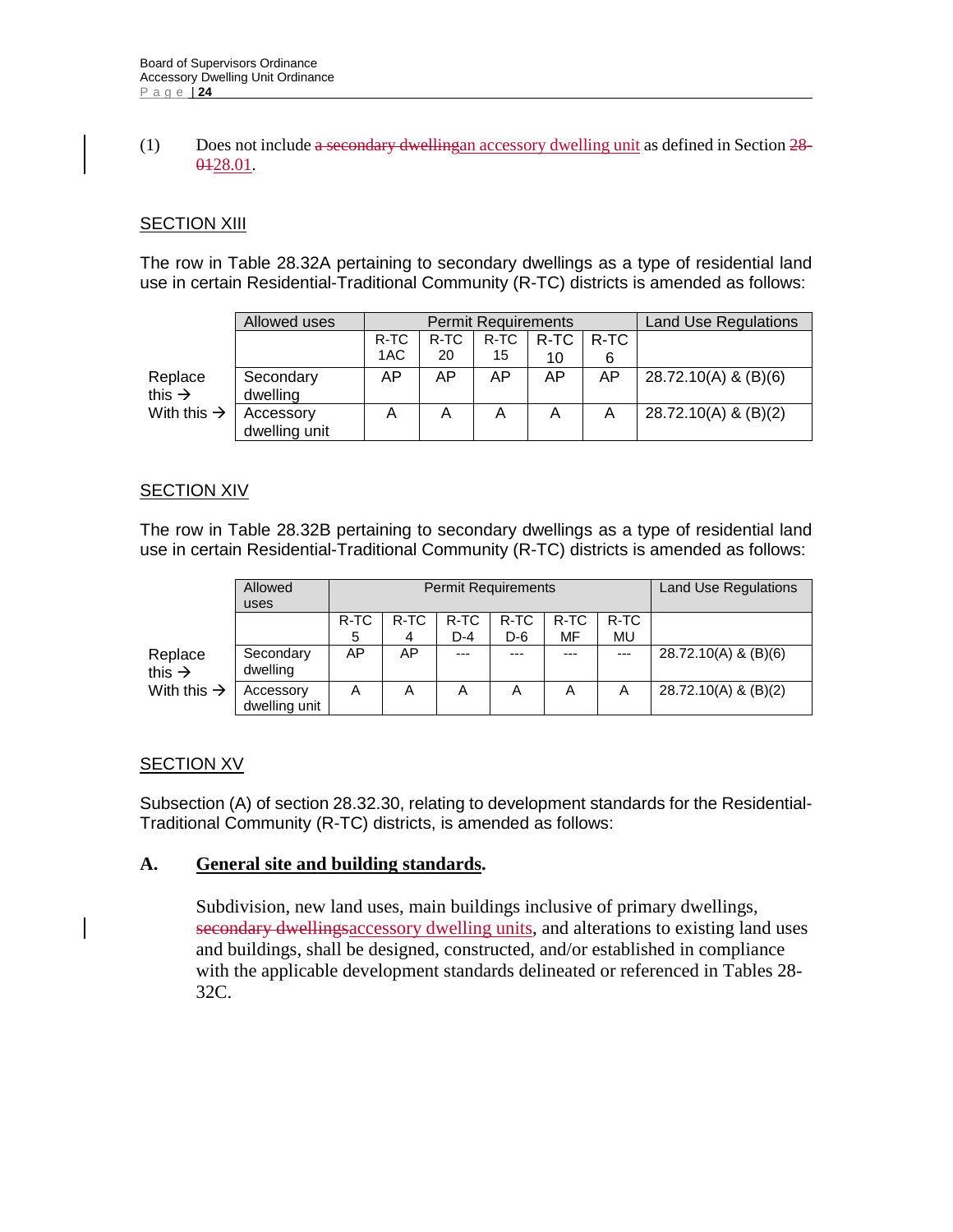#### **SECTION XVI**

Table 28.32C, pertaining to development standards for main buildings and secondary dwellings in the Residential-Traditional Community (R-TC) districts, is amended as follows:

The table heading is amended as follows:

|                         | Replace this $\rightarrow$ Development Standards for Main Building <sup>(1)</sup> and Secondary Dwelling |
|-------------------------|----------------------------------------------------------------------------------------------------------|
| With this $\rightarrow$ | Development Standards for Main Building <sup>(1)</sup> and Accessory Dwelling Unit                       |

The rows relating to dwelling size are amended as follows and apply to all R-TC districts:

| Dwelling size           | Minimum or maximum gross floor area for new dwelling |
|-------------------------|------------------------------------------------------|
| Primary dwelling        | 1,000 square feet minimum                            |
| Accessory dwelling unit | See subsection 28.72.10(B)(2)                        |

#### **SECTION XVII**

Footnote 3 to Table 28.32C, pertaining to development standards for main buildings and accessory dwelling units in the Residential-Traditional Community (R-TC) districts, is amended as follows:

(3) A duplex or up to two single family single-family dwellings in any arrangement is allowed on a lot in the R-TC-D-4 District when a minimum of 2,000 sq. ft. of land area is provided for each one familysingle-family dwelling or a minimum of 2,000 sq. ft. of land area is provided for each duplex unitdwelling unit of a duplex.

A duplex or up to two single family single-family dwellings in any arrangement is allowed on a lot in the R-TC-D-6 District when a minimum of 3,000 sq. ft. of land area is provided for each one familysingle-family dwelling or a minimum of 3,000 sq. ft. of land area is provided for each duplex unitdwelling unit of a duplex. An allowed second single familysingle-family dwelling shall be deemed to be a second main building and not a secondary dwellingan accessory dwelling unit or accessory building.

#### SECTION XVIII

Footnote 1 to Table 28.32D, pertaining to development standards for accessory buildings in the Residential-Traditional Community (R-TC) districts, is amended as follows:

(1) Does not include a secondary dwellingan accessory dwelling unit as defined in Section 28.01.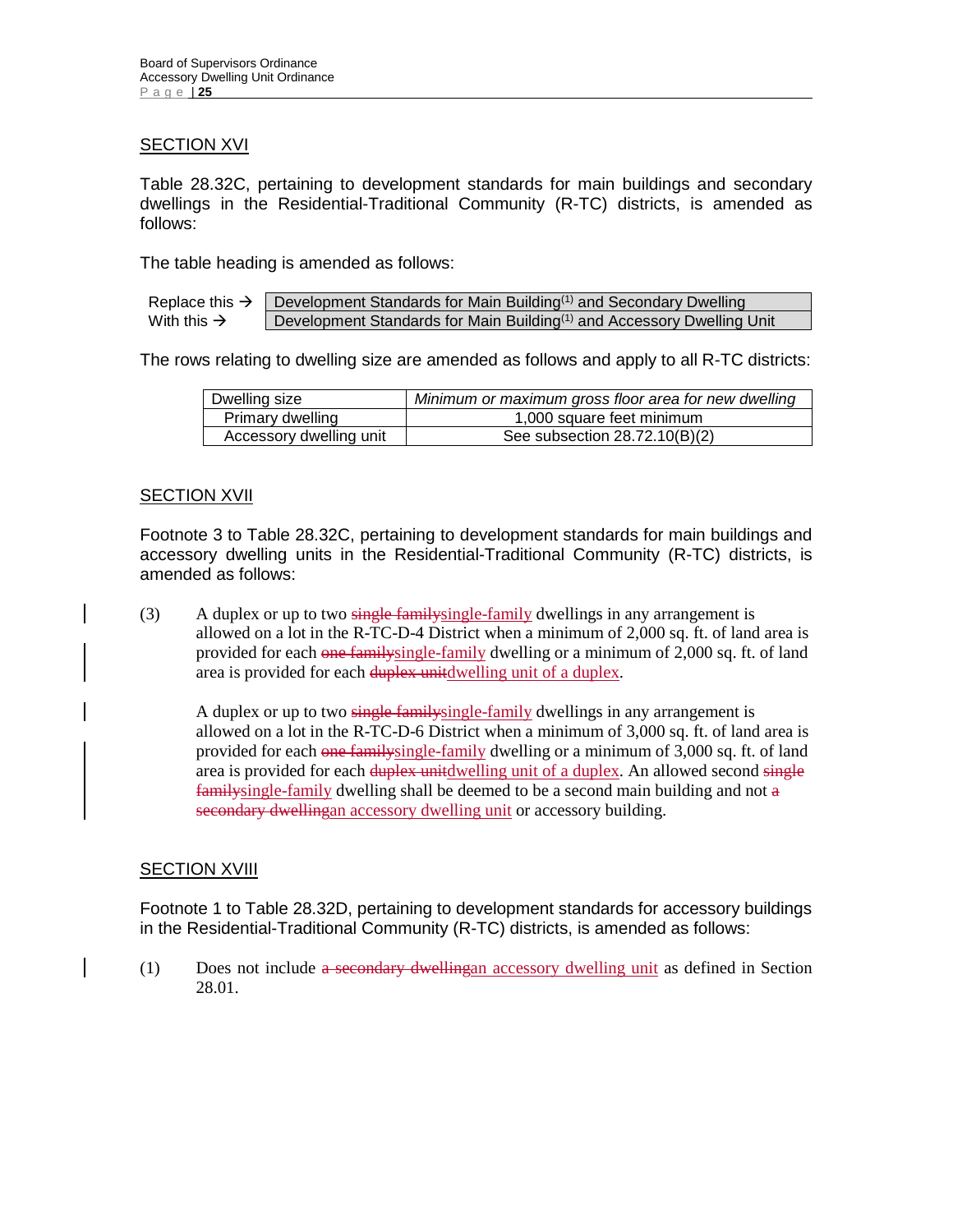# **SECTION XIX**

Section 28.41.30, relating to development standards for the Commercial (C) districts, is amended as follows:

# **28.41.30 Commercial District Development Standards**

Subdivision, new land uses, main buildings including primary and secondary dwellings, and alterations to existing land uses and buildings, shall be designed, constructed, and/or established in compliance with the applicable development standards delineated or referenced in Table 28-41B28.41B.

# SECTION XX

Table 28-41B is renumbered as Table 28.41B.

# **SECTION XXI**

Section 28.42.30, relating to development standards for the Manufacturing and Industrial (M-G, M-L, & I-WD) districts, is amended as follows:

# **28.42.30 Commercial District Development Standards**

Subdivision, new land uses, main buildings including primary and secondary dwellings, and alterations to existing land uses and buildings, shall be designed, constructed, and/or established in compliance with the applicable development standards delineated or referenced in Table 28-42B28.42B.

# SECTION XXII

Subsection (C) of section 28.51, relating to development standards for the Watershed (W) district, is amended as follows:

# **C. General Development Standards.**

Subdivision, new land uses, main buildings including primary and secondary dwellings, and alterations to existing land uses and buildings, shall be designed, constructed, and/or established in compliance with the applicable development standards delineated or referenced in Table 28-51B28.51B.

# **SECTION XXIII**

Table 28-51B is renumbered as Table 28.51B.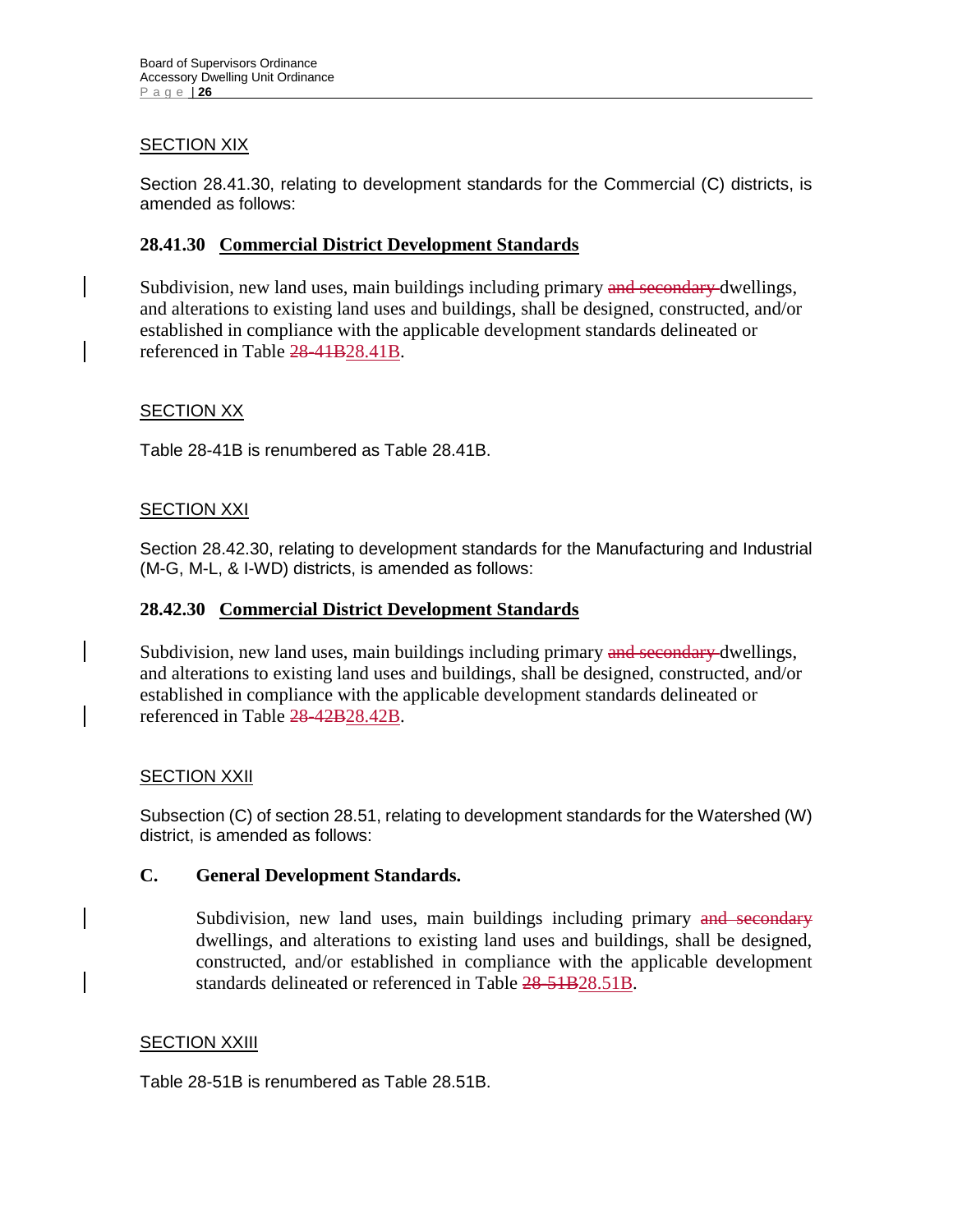# **SECTION XXIV**

Section 28.52.30, relating to development standards for the Marsh Preservation (MP) district, is amended as follows:

# **28.52.30 Marsh Preservation District Development Standards**

Subdivision, new land uses, main buildings including primary and secondary dwellings, and alterations to existing land uses and buildings, shall be designed, constructed, and/or established in compliance with the applicable development standards delineated or referenced in Table 28-52B28.52B.

# SECTION XXV

Table 28-52B is renumbered as Table 28.52B.

#### **SECTION XXVI**

Subsection (C) of section 28.61, relating to development standards for the Park (P) district, is amended as follows:

# **C. General Development Standards.**

Subdivision, new land uses, main buildings including primary and secondary dwellings, and alterations to existing land uses and buildings, shall be designed, constructed, and/or established in compliance with the applicable development standards delineated or referenced in Table 28-61B28.61B.

# SECTION XXVII

Table 28-61B is renumbered as Table 28.61B.

# **SECTION XXVIII**

Subdivision (B)(1)(g) of section 28.72.30 is amended as follows:

**g. Not a Secondary Dwelling.** An accessory building does not include a secondary dwelling or an accessory dwelling unit as defined in Section 28-0128.01. When an accessory dwelling unit is located within an accessory building, the provisions of this subsection shall not apply to the accessory dwelling unit portion of the building.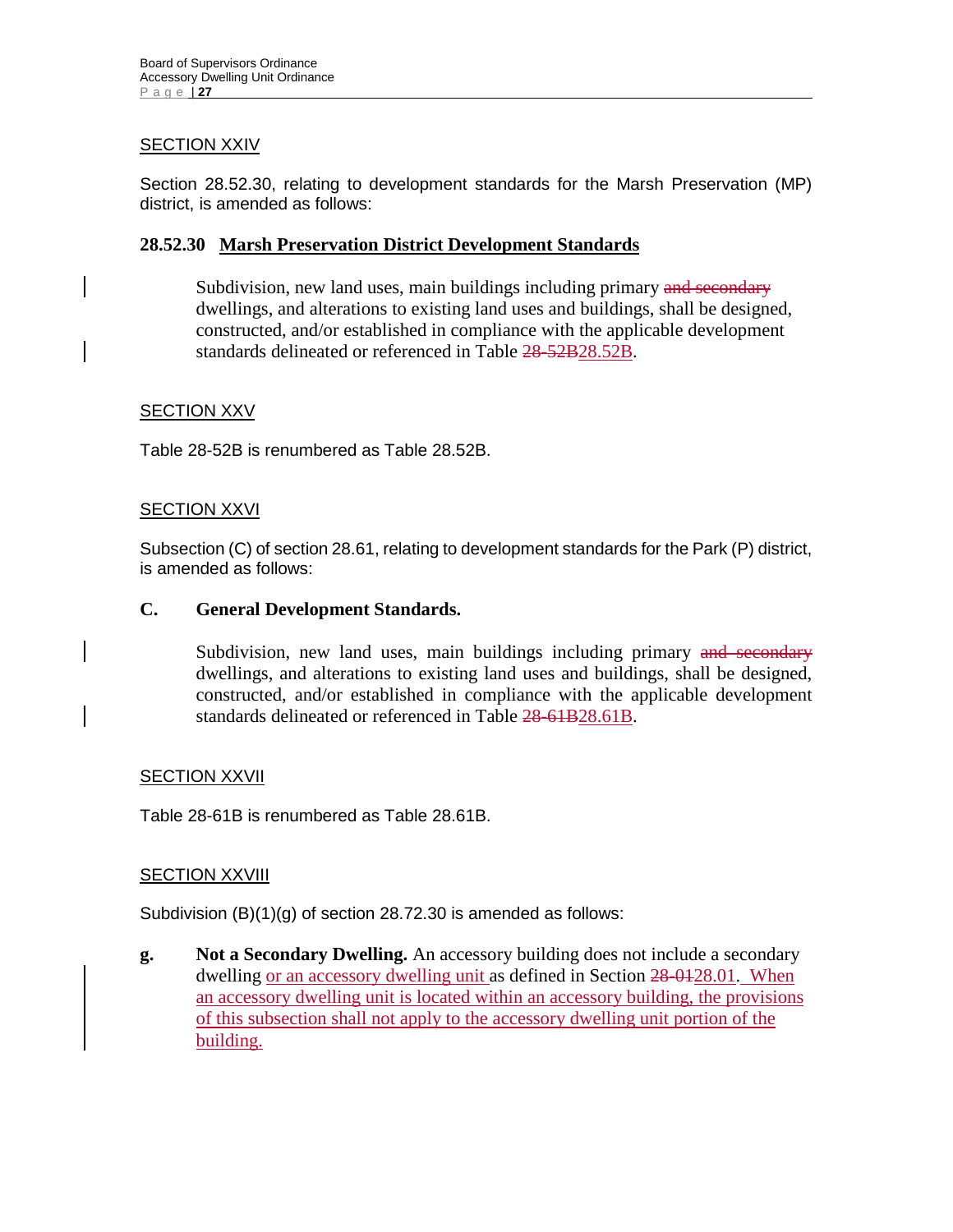# **SECTION XXIX**

In subdivision (A) of section 28.94, the provision for required off-street parking for residential uses is amended as follows:

| <b>Land Use</b>     | <b>Number of Off-Street Parking Spaces Required</b>                         |
|---------------------|-----------------------------------------------------------------------------|
| 1. Residential uses | Two spaces per each primary dwelling unit and one space for each            |
|                     | secondary dwelling, companion unit or secondary living unit or              |
|                     | accessory dwelling unit. A parking space is not required for a              |
|                     | junior accessory dwelling unit or for an accessory dwelling unit as         |
|                     | provided in $28.72.10(B)(2)(a)(3)$ . Spaces should be located behind        |
|                     | the front yard setback line in the $R$ -E, $R$ -S and $R$ -DR-TC districts. |
|                     | Spaces shall also comply with the development and architectural             |
|                     | standards in Section 28-102 (Architectural Approval) of this                |
|                     | <del>Chapter.</del>                                                         |
|                     | Exception to the above: oneOne enclosed space plus one                      |
|                     | unenclosed space per dwelling unit in a duplex in the R-D                   |
|                     | district multifamily or mixed occupancy building.                           |

# **SECTION XXX**

This ordinance will be effective thirty (30) days after its adoption.

#### **SECTION XXXI**

If any provision of this ordinance or the application of it to any persons or circumstances is held invalid, such invalidity shall not affect other provisions or applications of the ordinance which can be given effect without the invalid provision or application, and to this end the provisions of the interim ordinance are declared to be severable.

#### **SECTION XXXII**

A summary of this ordinance will be published once within fifteen (15) days after its adoption in the Fairfield Daily Republic, a newspaper of general circulation.

**\* \* \* \* \* \* \* \* \* \* \* \* \* \* \* \* \* \* \* \* \* \* \* \* \* \* \* \* \***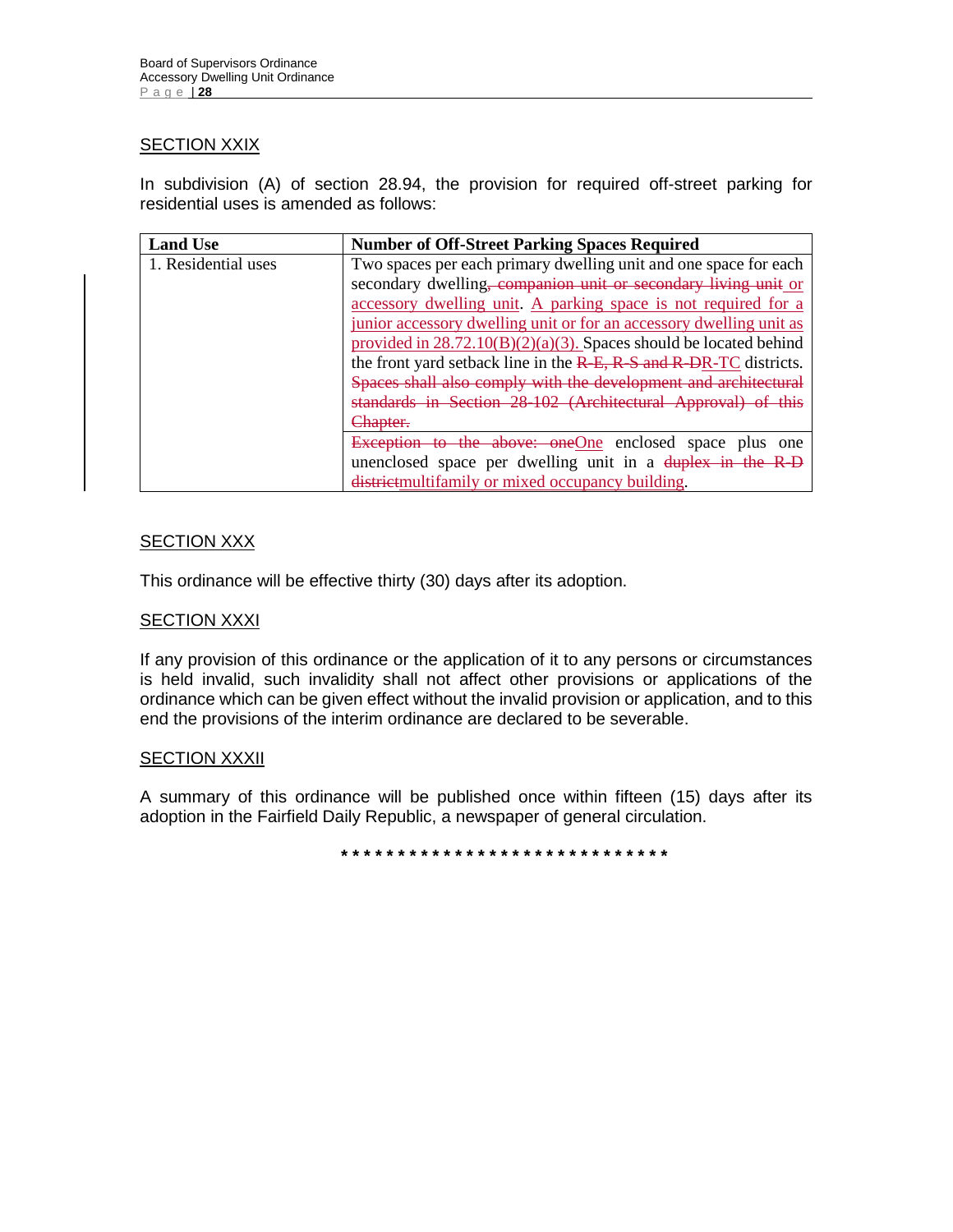Passed and adopted by the Solano County Board of Supervisors at its regular meeting on \_\_\_\_\_\_\_\_ by the following vote:

| AYES:    | <b>Supervisors</b> |                                                                 |
|----------|--------------------|-----------------------------------------------------------------|
|          |                    |                                                                 |
|          |                    |                                                                 |
| NOES:    | <b>Supervisors</b> |                                                                 |
| EXCUSED: | Supervisors        |                                                                 |
|          |                    |                                                                 |
|          |                    | Erin Hannigan, Chairwoman<br>Solano County Board of Supervisors |

ATTEST: BIRGITTA E. CORSELLO, Clerk Board of Supervisors

By:

Alicia Draves, Chief Deputy Clerk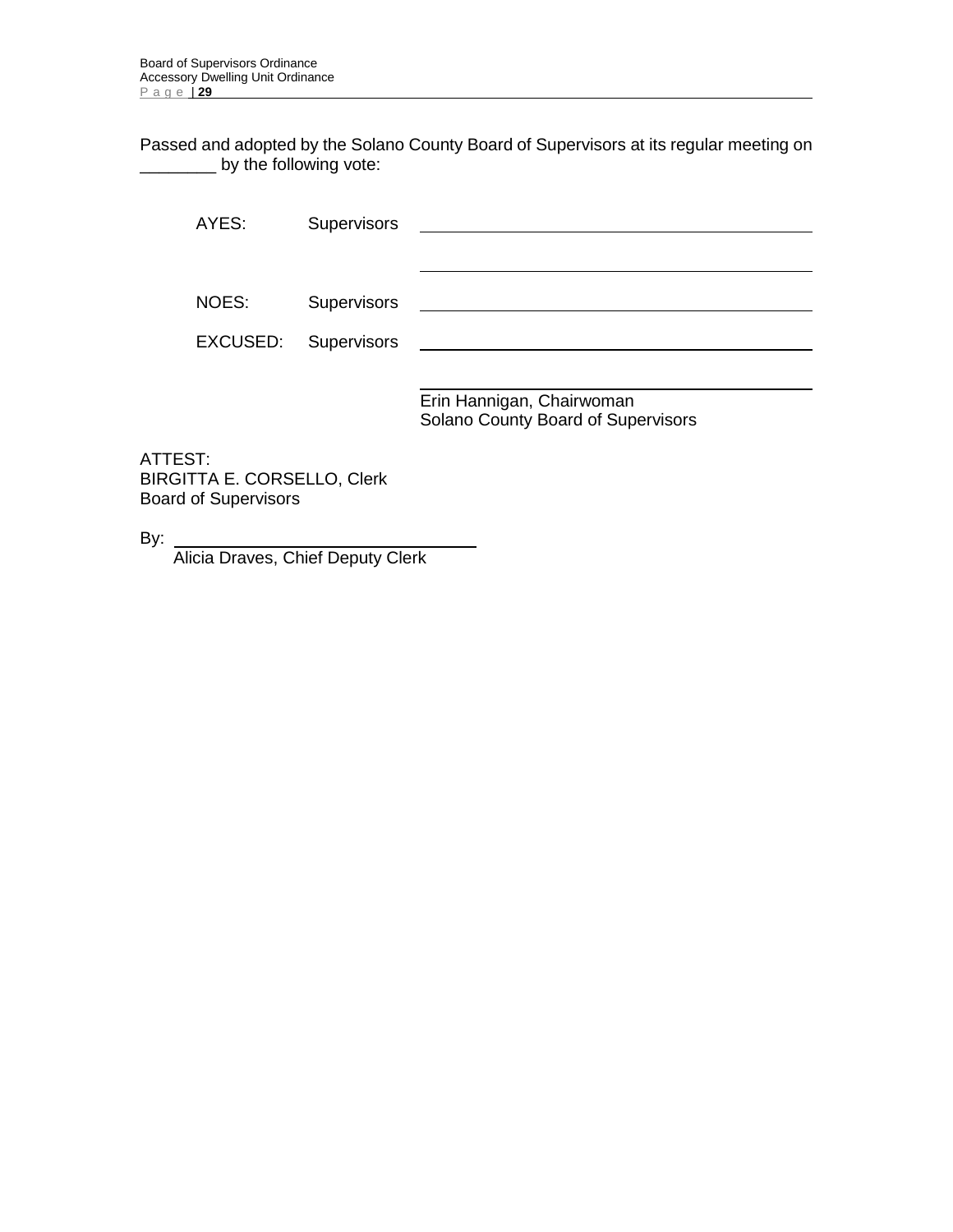# **ORDINANCE NO. 2020 – \_\_\_\_\_**

#### **AN ORDINANCE AMENDING CHAPTER 28 (ZONING REGULATIONS) OF THE SOLANO COUNTY CODE TO REVISE AND UPDATE LAND USE REGULATIONS FOR DWELLINGS, INCLUDING ACCESSORY DWELLNG UNITS AND JUNIOR ACCESSORY DWELLING UNITS**

The Board of Supervisors of the County of Solano ordains as follows:

#### SECTION I

The following definitions are added, deleted, or revised, in alphabetical order, to Section 28.01 of Chapter 28 of the Solano County Code:

**Accessory building, residential**. A detached building accessory to a single-family dwelling. Examples include a detached garage, a storage shed, or a dwelling space accessory building. In any R district, an accessory building on a lot that has a dwelling is classified as a residential accessory building even if the accessory building is used in conjunction with the use of the property for commercial crop production or grazing. A residential accessory building does not include an accessory dwelling unit or a secondary dwelling.

**Dwelling** . A single residential unit providing complete independent living facilities for one family, including permanent provisions for living, sleeping, eating, cooking and sanitation, that are used, intended, or designed to be used, rented, leased, or otherwise occupied for living purposes. **Accessory dwelling unit.** A dwelling attached to, or detached from, an existing or proposed single-family dwelling or multifamily dwelling and located on the same lot or parcel within a residential zoning district. Also includes a new dwelling unit created by repurposing existing space within the gross floor area of an existing single-family or multifamily dwelling into an independent living unit. An accessory dwelling unit is accessory to a single-family dwelling or multifamily dwelling.

**Dwelling group**. A group of two or more detached or semidetached single-family or multifamily dwellings occupying a parcel or one ownership, and having any yard or court in common. Does not include a single-family dwelling or multifamily dwelling with a detached accessory dwelling unit or a primary dwelling with a detached secondary dwelling.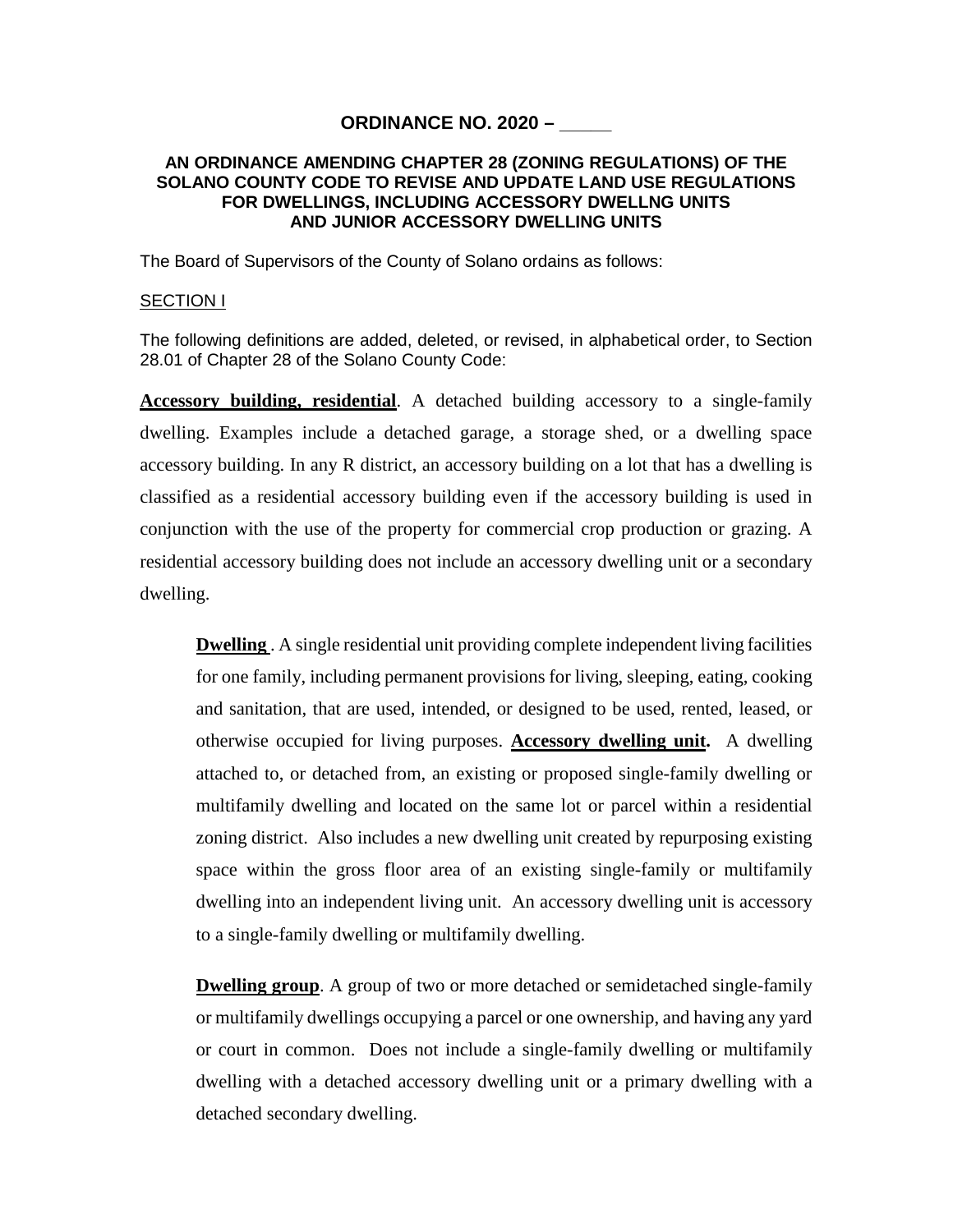**Dwelling unit**. An individual dwelling, other than an accessory dwelling unit or a junior accessory dwelling unit, within a multifamily dwelling or within a mixed occupancy building.

**Efficiency dwelling unit**. A dwelling or dwelling unit of not less than 320 square feet gross floor area that is intended for and occupied by not more than two people and includes the following: a living room of not less than 220 square feet; a separate closet; kitchen facilities consisting of a kitchen sink, cooking appliance, and refrigerator; and a separate bathroom containing a water closet, lavatory, and bathtub and/or shower.

**Junior accessory dwelling unit.** An accessory dwelling unit that is no more than 500 square feet in size, measured as gross floor area, and contained entirely within an existing or proposed single-family dwelling. A junior accessory dwelling unit may include separate sanitation facilities or may share sanitation facilities with the single-family dwelling.

**Manufactured dwelling**. A structure certified under the National Manufactured Housing Construction and Safety Standards Act of 1974 and designed for, or occupied exclusively by, one family as a dwelling. A manufactured dwelling shall be installed on a foundation system as a fixture or improvement to the real property, in accordance with the Health and Safety Code and implementing regulations, unless installed as a temporary dwelling or in a mobilehome park.

**Multifamily dwelling**. A building, or portion thereof, containing two or more dwelling units used or designed for residential use by two or more families living independently of each other, including apartment houses and flats.

**Single-family dwelling**. A detached building, other than a detached accessory dwelling unit, which meets the building regulations of the County and is designed for, or occupied exclusively by, one family as a dwelling. Includes a manufactured dwelling but does not include a tent or a recreational vehicle.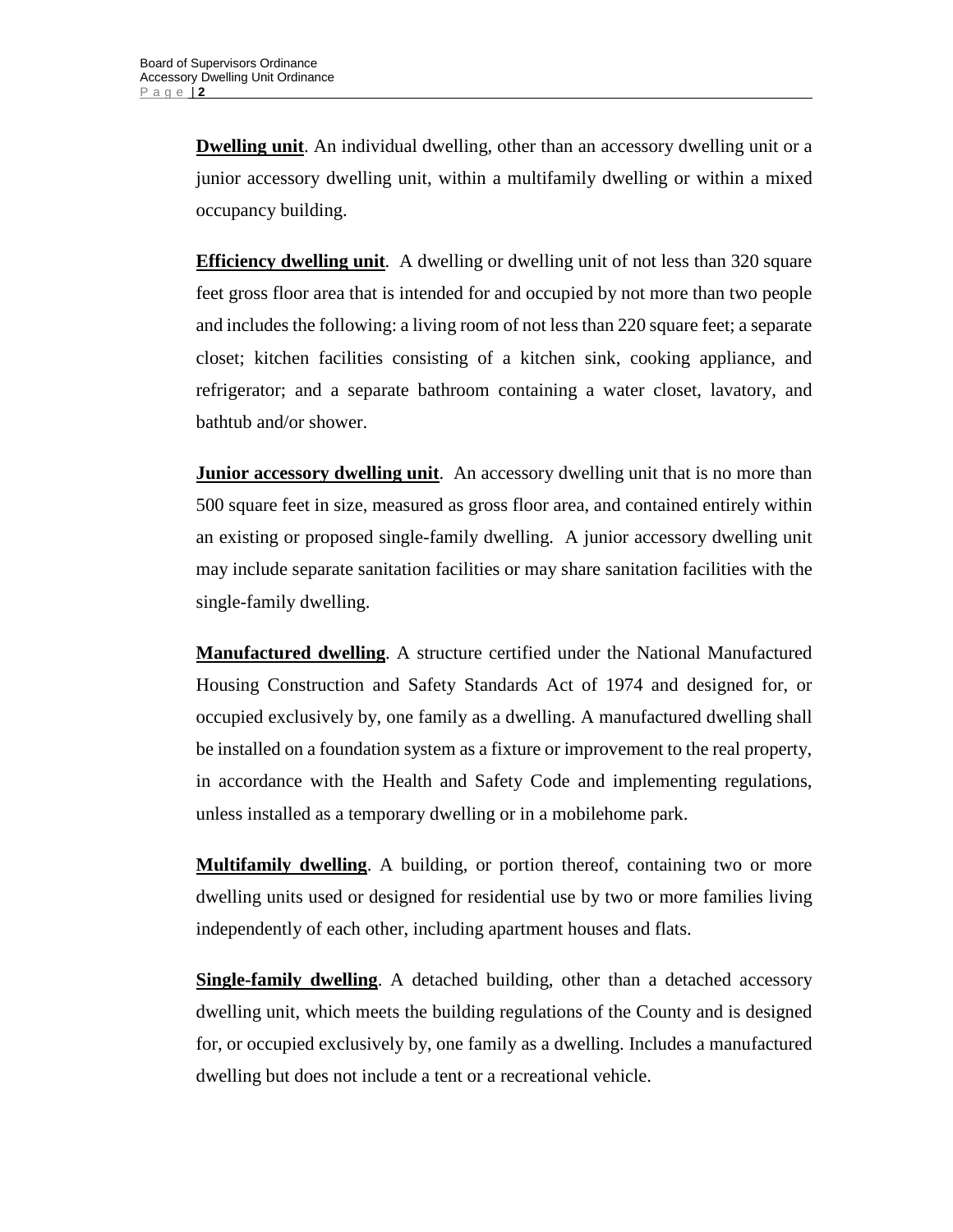**Primary dwelling**. If a lot is improved, or proposed to be improved, with two single-family dwellings, exclusive of employee housing, the first dwelling constructed shall be the primary dwelling unless a later constructed dwelling is larger in gross floor area than an existing dwelling, in which case the larger dwelling shall be the primary dwelling. Dwelling units within a mulifamily dwelling are not classified as primary or secondary dwellings.

**Secondary dwelling**. An independent dwelling unit that provides complete living facilities for one family and is situated on the same parcel as an existing or proposed primary dwelling. A secondary dwelling may be a detached building, attached to the primary dwelling, or located within the living area of an existing primary dwelling. For purposes of calculating dwelling unit density under zoning or the general plan, a secondary dwelling shall not be counted as an independent dwelling unit in addition to the primary dwelling. Dwelling units within a multifamily dwelling structure are not classified as primary or secondary dwellings.

**Temporary dwelling**. A manufactured dwelling installed as chattel property and for a limited, fixed term, for a purpose specified by the applicable Zoning District.

**Duplex**. A multifamily dwelling containing two dwelling units of approximately equal gross floor area designed for, or occupied exclusively by, two families living independently of each other, and separated by a common wall or floor. An accessory dwelling unit may also be attached to, or located within, a duplex building as provided in this chapter.

**Floating home**. A floating structure that is designed and built to be used, or is modified to be used, as a stationary waterborne dwelling, and which has no mode of power of its own.

**Gross floor area**. For residential structures, gross floor area shall be calculated as the total area of all floors of the dwelling or dwelling unit, as measured to the exterior finished surface of outside walls or to the centerline of common walls separating dwelling units, not including any carport, walkway, garage, overhang, patio, enclosed patio, detached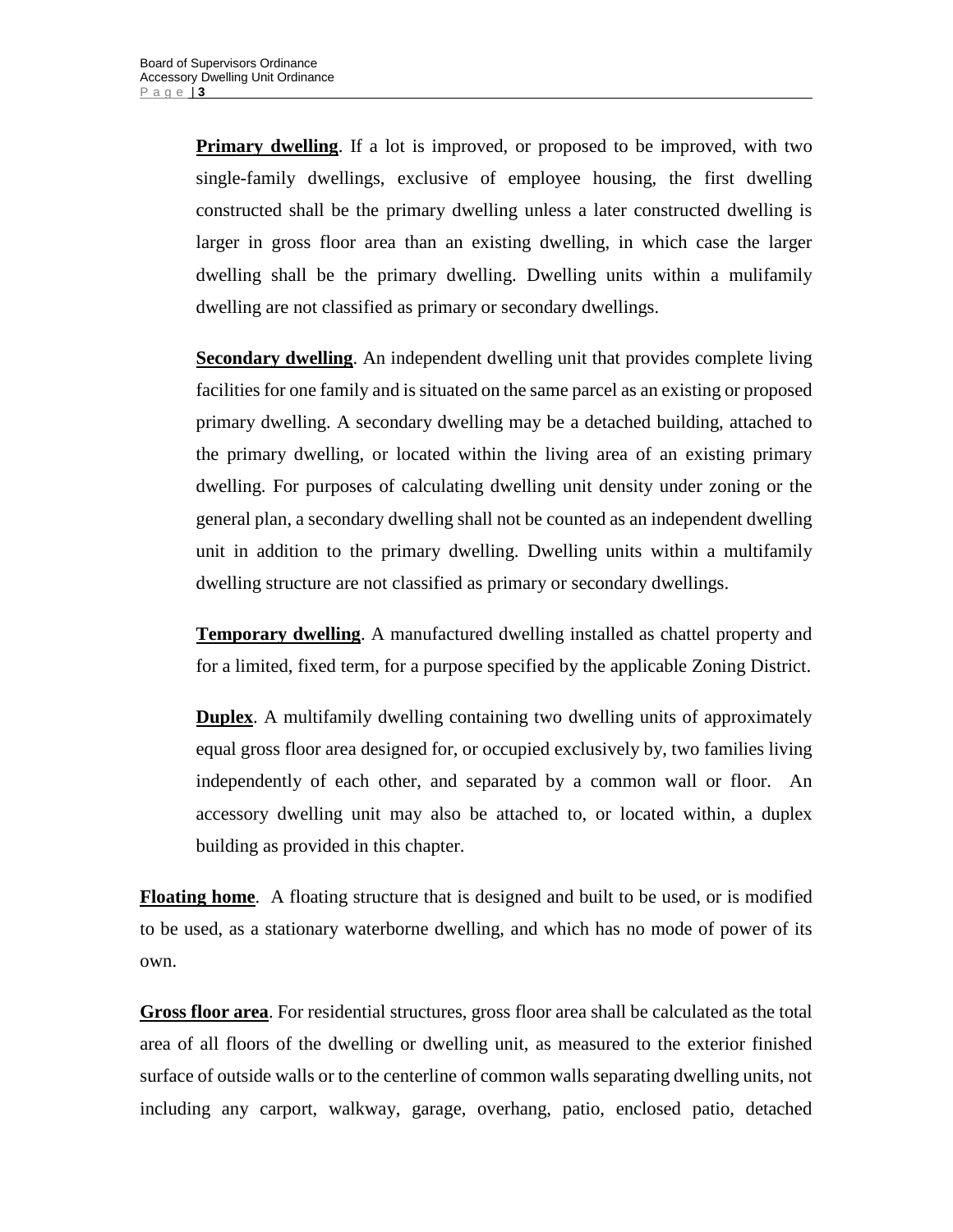residential accessory structure, or similar area. For commercial or industrial structures, gross floor area shall be calculated as the total area of all floors of the building, including any loft or mezzanine, measured to the exterior finished surface of outside walls or to the centerline of common walls, including covered and enclosed space, but not including any exterior storage areas incidental to the principal use of the construction, including any garage, parking structure, unenclosed walkway, or utility or disposal area.

**Kitchen**. A room, space, or area with equipment for the preparation and cooking of food, including a sink, a refrigerator, and either a stove, range, grill, or oven.

**Vacation house rental, hosted**. A vacation house rental on a parcel with either a primary and secondary dwelling or a single-family dwelling and an accessory dwelling unit, where the property owner resides on the property in the nonrental dwelling.

# SECTION II

Section 28.72.10 is amended as follows:

# **28.72.10 DWELLINGS**

# **A. General Requirements**

All dwellings shall conform to the following minimum development and architectural standards.

# **1. Minimum Development Standards**

- **a.** All dwellings and buildings containing one or more dwelling units shall conform to the setback and height limits applicable in the zoning district in which the building is located unless a different setback or height limit is established in this section for the specific type of dwelling.
- **b.** The finished first floor of the dwelling shall be a maximum of 30 inches from the exterior finished grade of the lot measured from its highest level where it supports the dwelling, except for an upstairs dwelling unit of a duplex or multifamily dwelling, or an accessory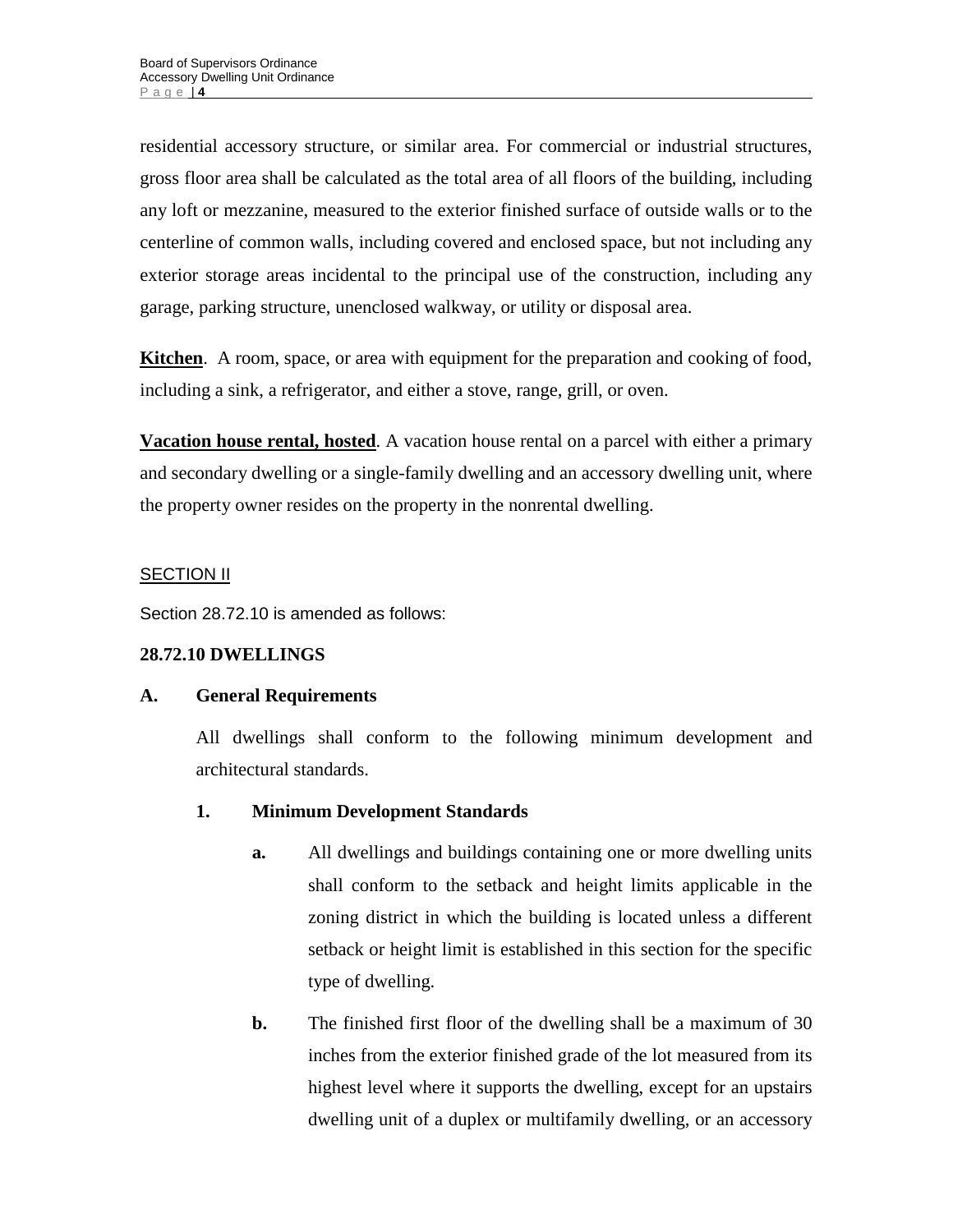dwelling unit, a junior accessory dwelling unit, or a secondary dwelling that is located above a primary dwelling or a residential accessory building.

- **c.** A dwelling shall have no more than one kitchen unless a second kitchen has been approved as provided in this chapter.
- **d.** Each dwelling shall have a separate and independent entrance from either the exterior or an interior common area.
- **e.** Except in the R-TC-MF district, a duplex and a single-family dwelling may not be located on the same lot unless both buildings are part of an approved dwelling group.
- **f.** Should the Zoning Administrator determine that a dwelling or a building containing a dwelling unit does not meet these minimum development standards, zoning consistency approval of the building permit shall not be granted.

# **2. Minimum Architectural Standards**

- **a.** Exterior siding shall be a material commonly found in conventionally built residential structures. Metal siding with a shiny or metallic appearance is not allowed. Siding shall extend to the ground or to the solid concrete or masonry perimeter foundation. Foundation or skirting materials simulating brick, concrete block or stone are permitted.
- **b.** Roof eave or gable overhang shall be not less than 12 inches measured horizontally from the vertical side of the dwelling. This standard does not apply to a detached accessory dwelling unit or to a multifamily dwelling with four or more dwelling units.
- **c.** Roofing material shall be limited to materials commonly found on conventionally built residential structures. Roofing material with a shiny, metallic appearance is not allowed. The minimum pitch of the roof shall be three inches vertical to 12 inches horizontal.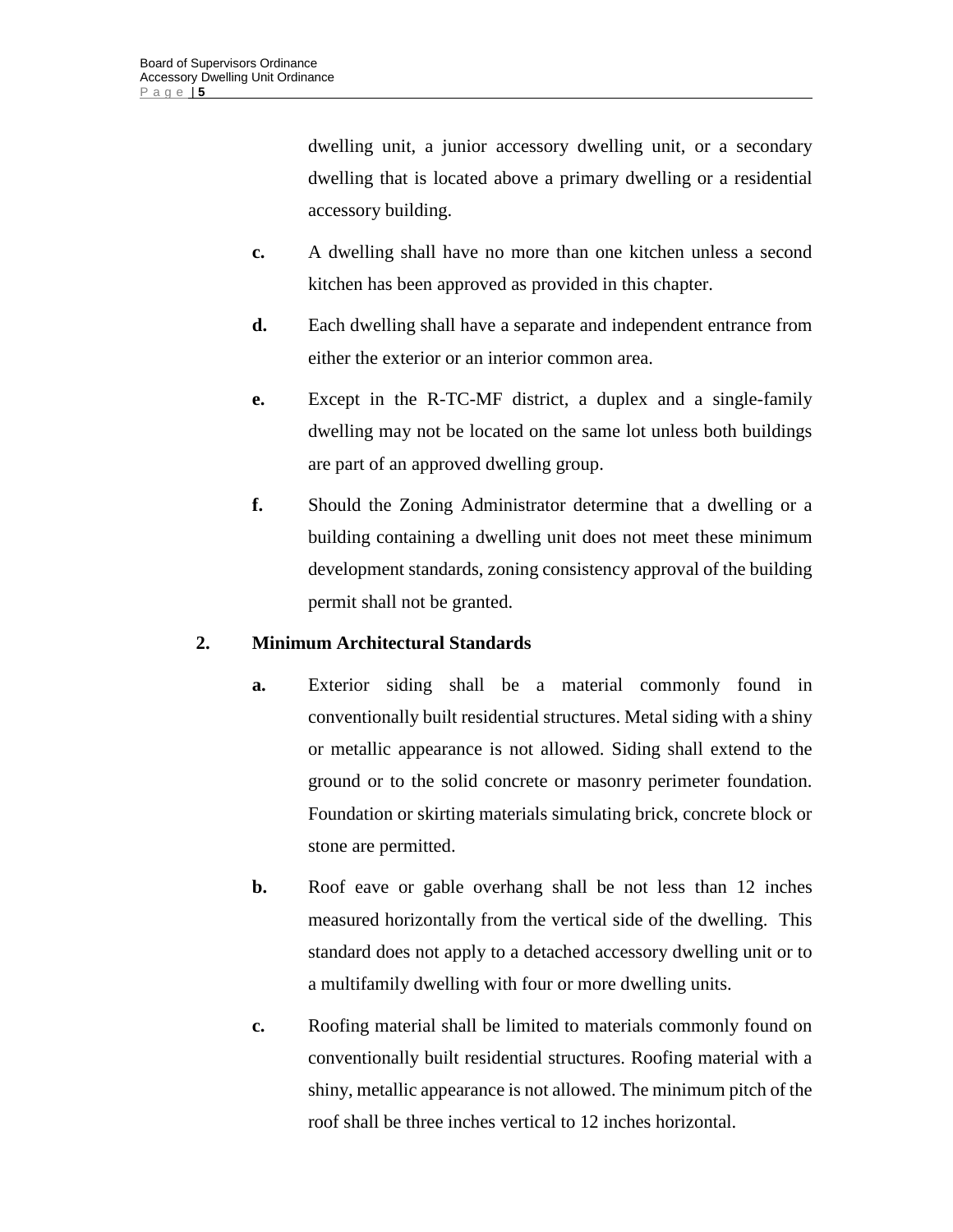- **d.** A waiver of any of these architectural standards may be granted pursuant to section 28.108.
- **B. Specific Requirements.** The specific residential uses listed below shall comply with the following specific standards:

# **1. Primary Dwelling**

- **a.** Minimum Dwelling Size. Except as otherwise provided for in this section, each dwelling shall have a minimum gross floor area of 1,000 square feet.
- **b.** Two-Car Garage Required. A two-car enclosed garage shall accompany each primary dwelling, and the siding and roofing materials shall match the dwelling.
- **2. Accessory Dwelling Unit or Junior Accessory Dwelling Unit.** An accessory dwelling unit or a junior accessory dwelling unit is allowed by right on a lot within a Rural Residential or Residential–Traditional Community zoning district, provided it complies with the following specific development standards:
	- a. Parking.
		- (1) One on-site parking space shall be provided for each accessory dwelling unit, as specified in Section 28.94, which may be in the front or side setback area or through tandem parking.
		- (2) When an existing garage, carport, or covered parking structure is demolished in conjunction with the construction of an accessory dwelling unit or converted to an accessory dwelling unit, those covered or enclosed parking spaces do not need to be replaced but two on-site parking spaces must be available for use by the primary dwelling in addition to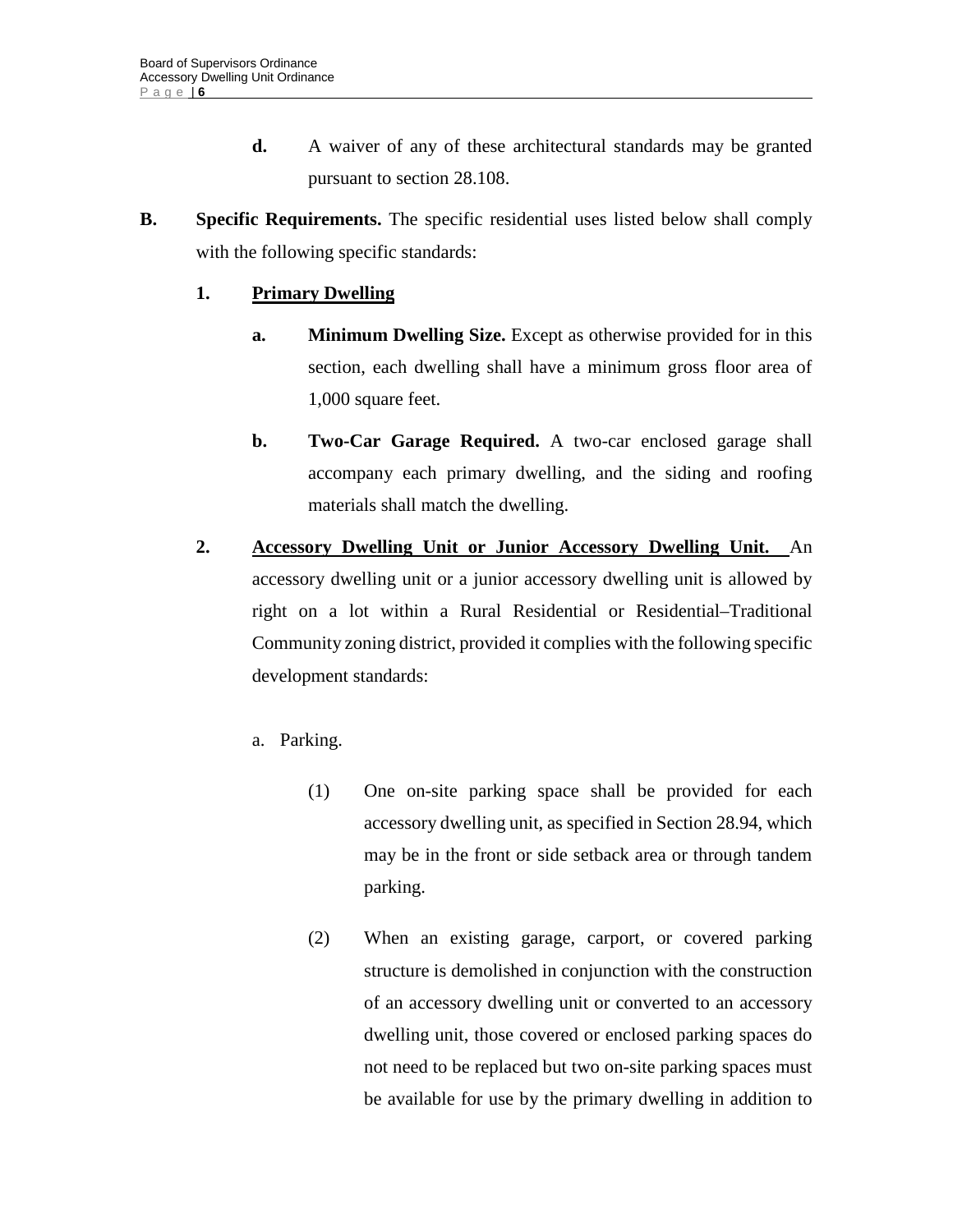the one on-site parking space required for the accessory dwelling unit.

- (3) Exception: An on-site parking space is not required for an accessory dwelling unit in any of the following instances:
	- i. The accessory dwelling unit is located within one-half mile walking distance of public transit.
	- ii. The accessory dwelling unit is part of the proposed or existing primary residence or a residential accessory structure.
- (4) No additional parking is required for a junior accessory dwelling unit.
- b. Height. The maximum allowable height of an accessory dwelling unit shall be as provided in Table 28-31B or 28-32C, as applicable to the zoning district in which the property is located.
- c. Setbacks.
	- (1) Front. The minimum required front yard or setback of an accessory dwelling unit shall be as provided in Table 28-31B or 28-32C, as applicable to the zoning district in which the property is located.
	- (2) Side and Rear. The minimum required side and rear yard or setback of an accessory dwelling unit shall be four feet from the side and rear lot lines
	- (3) Exception. No additional setback shall be required when existing living area of a dwelling or an existing residential accessory structure such as a garage is converted to an accessory dwelling unit, or when an accessory dwelling unit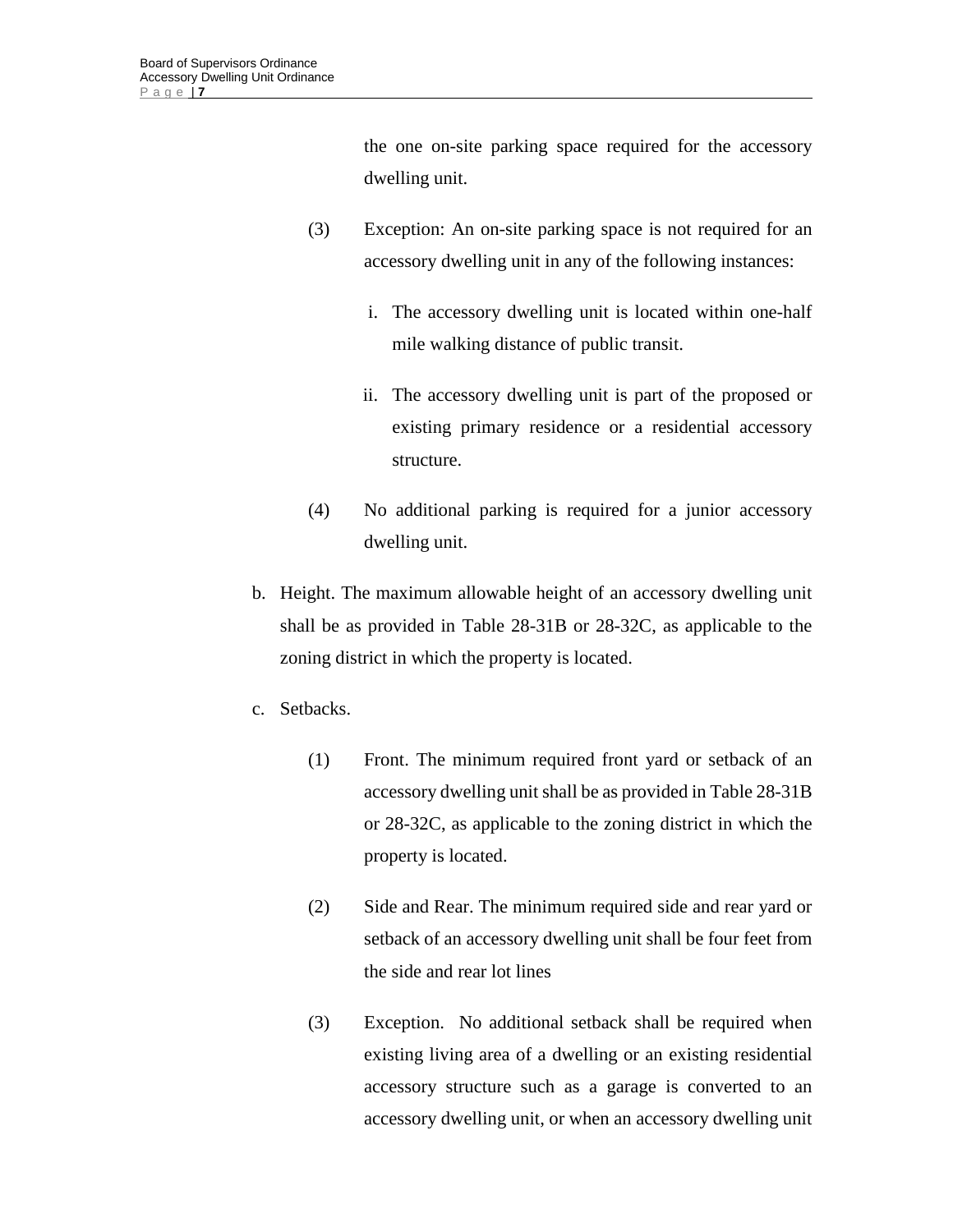is constructed in the same location and to the same dimensions as an existing dwelling or residential accessory structure.

- d. Landscape. The front yard landscaping for a detached accessory dwelling unit shall be consistent with the front yard landscaping for the primary dwelling.
- e. Architectural Review. An attached or a detached accessory dwelling unit shall be subject to architectural review, pursuant to sections 28.91 and 28.102, to the same extent as the primary dwelling.
- f. Maximum and Minimum Size.
	- (1) The gross floor area of an accessory dwelling unit attached to an existing or proposed primary dwelling shall not exceed 50 percent of the total floor area of the primary dwelling, but in no case shall exceed 1,200 square feet.
	- (2) The gross floor area of a detached accessory dwelling unit in an R-TC zoning district shall not exceed 850 square feet unless the accessory dwelling unit has more than one bedroom, in which case the total floor area shall not exceed 1,000 square feet.
	- (3) The gross floor area of a detached accessory dwelling unit in an R-R zoning district shall not exceed 1,500 square feet.
	- (4) The gross floor area of a junior accessory dwelling unit shall not exceed 500 square feet.
	- (5) Efficiency Unit. If the gross floor area of an attached or detached accessory dwelling unit or a junior accessory dwelling unit is less than 380 square feet, the unit shall be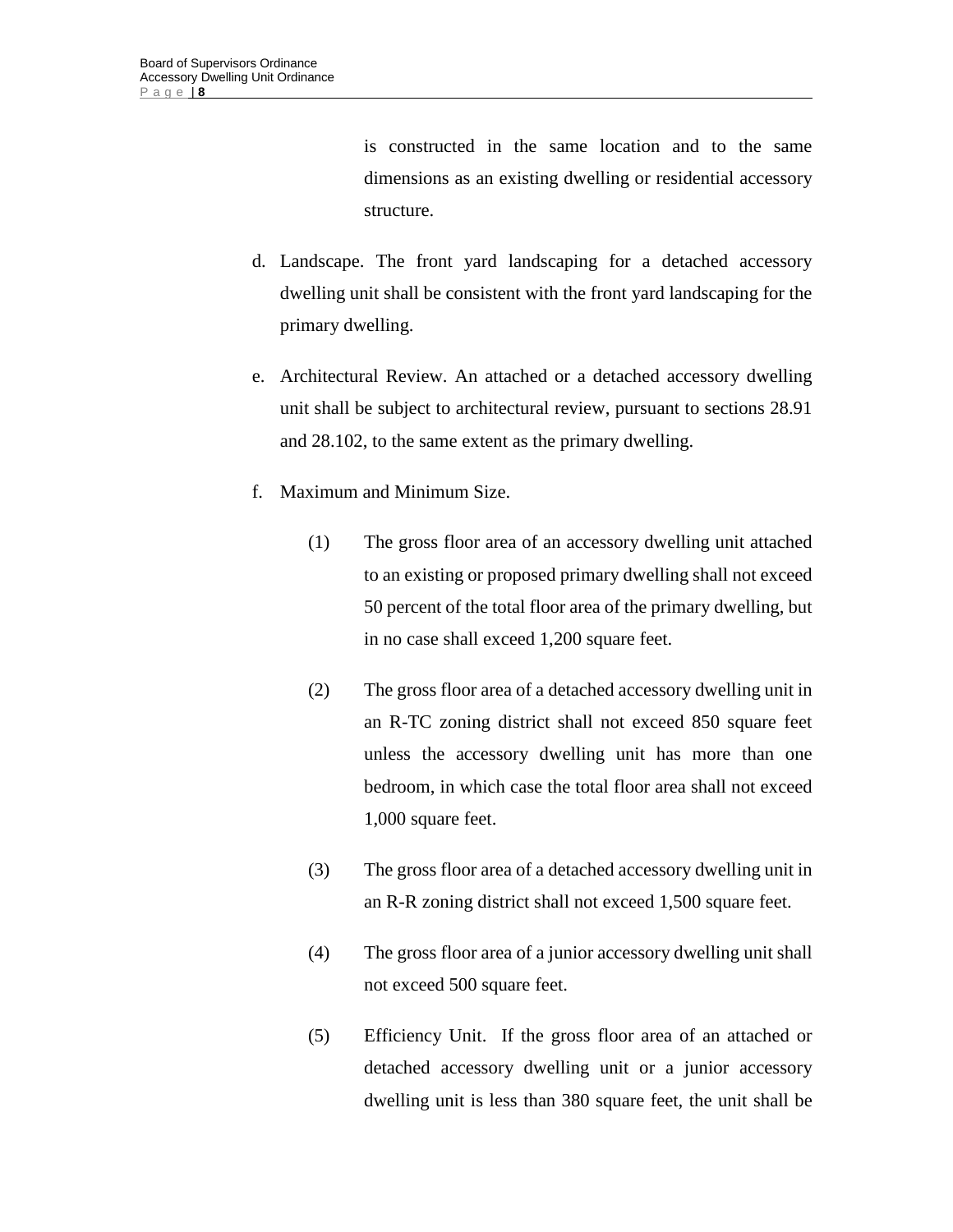occupied by no more than 2 people and shall provide all of the following features: (i) a living room of not less than 220 square feet of floor area, (ii) a separate closet, (iii) a kitchen sink, cooking appliance, and refrigerator, each having a clear working space of at least 30 inches in front, as well as light and ventilation conforming to the California Building Code, and (iv) a separate bathroom containing a water closet, lavatory, and bathtub or shower.

- g. Impacts to Historical Properties. A secondary dwelling unit or junior accessory dwelling unit shall not be allowed on a property listed on the California Register of Historic Places unless the Zoning Administrator makes a written determination that the unit would not have a significant adverse impact on the historic resource.
- h. Compliance with Density Requirements. The presence of an accessory dwelling unit or junior accessory dwelling unit, in and of itself, shall not cause the lot to exceed the allowable density for that lot. An accessory dwelling unit or junior accessory dwelling unit, occupied by a family as its place of residence, is a residential use that is consistent with the Solano County General Plan in all areas designated Residential on Figure LU-1 of the General Plan and zoned as part of a residential zoning district pursuant to this chapter.
- i. Rental or Sale of Accessory Dwelling Unit. An accessory dwelling unit or junior accessory dwelling unit may be rented separate from the primary dwelling but may not be sold or otherwise conveyed separate from the primary dwelling.
- j. Primary Dwelling Required. An accessory dwelling unit shall not be established on a lot unless both of the following are met:
	- (1) The lot is within a R-R or R-TC zoning district.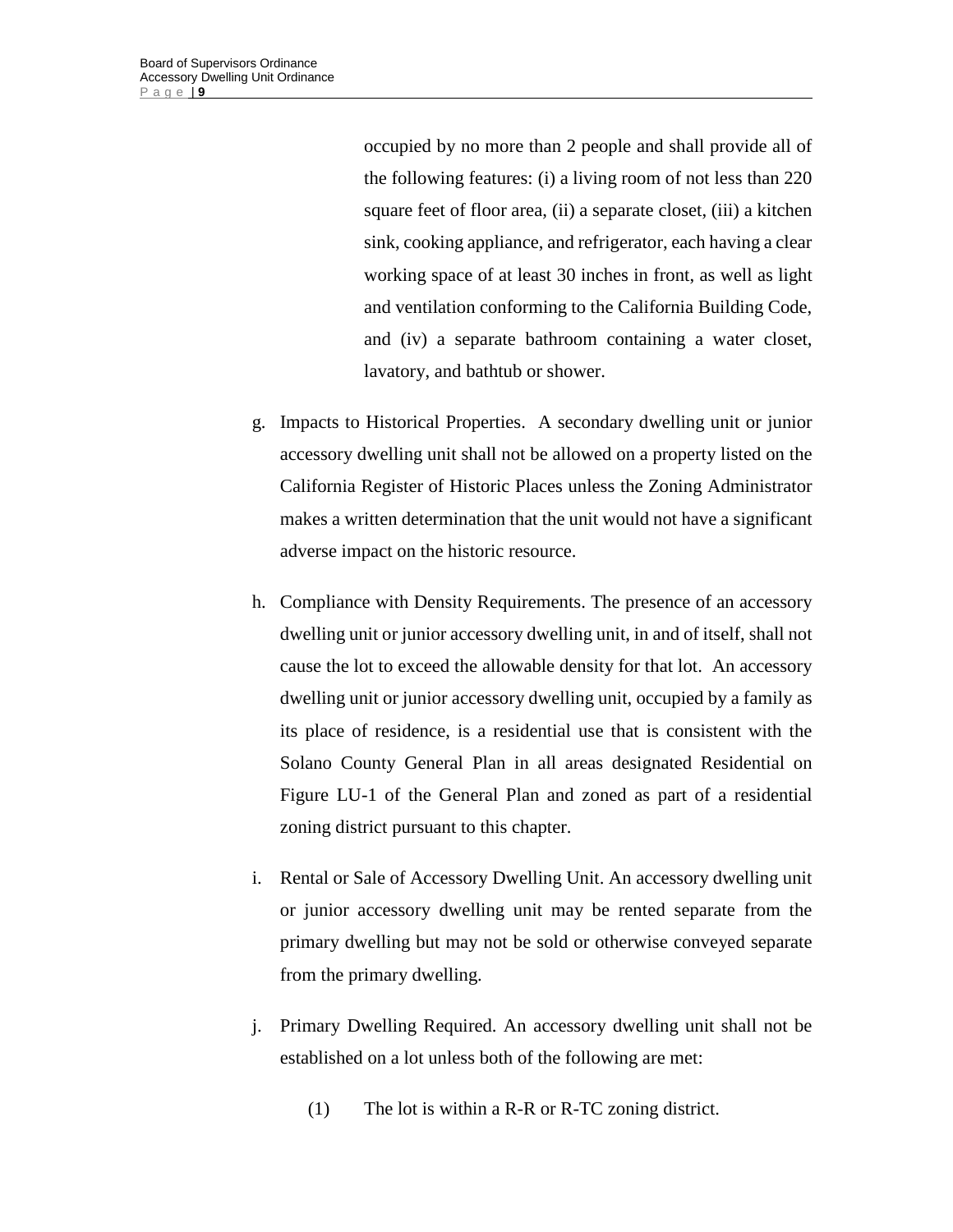- (2) The lot has an existing primary dwelling or is proposed to be developed with a primary dwelling in conjunction with the accessory dwelling unit. A certificate of occupancy shall not be issued from an accessory dwelling unit prior to issuance of a certificate of occupancy for the primary dwelling.
- k. Attached, Detached, or Within Primary Dwelling.
	- (1) An accessory dwelling unit may be (1) a detached structure, (2) attached to either the primary dwelling or a residential accessory building on the same lot, including a garage, or (3) located within the living area of the primary dwelling. If attached to the primary dwelling or a residential accessory building, or located within the living area of the primary dwelling, the accessory dwelling unit shall have an exterior access that is separate and independent from the entrance for the primary dwelling or accessory building to which it is attached or located within.
	- (2) A junior accessory dwelling unit shall be contained entirely within an existing or proposed single-family dwelling. A junior accessory dwelling unit shall have an entrance from the exterior that is separate and independent from the main entrance to the single-family dwelling.
- l. Passageway. A passageway is not required in conjunction with the construction of an accessory dwelling unit. For purposes of this paragraph, "passageway" means a pathway that is unobstructed clear to the sky and extends from a street to one entrance of the accessory dwelling unit.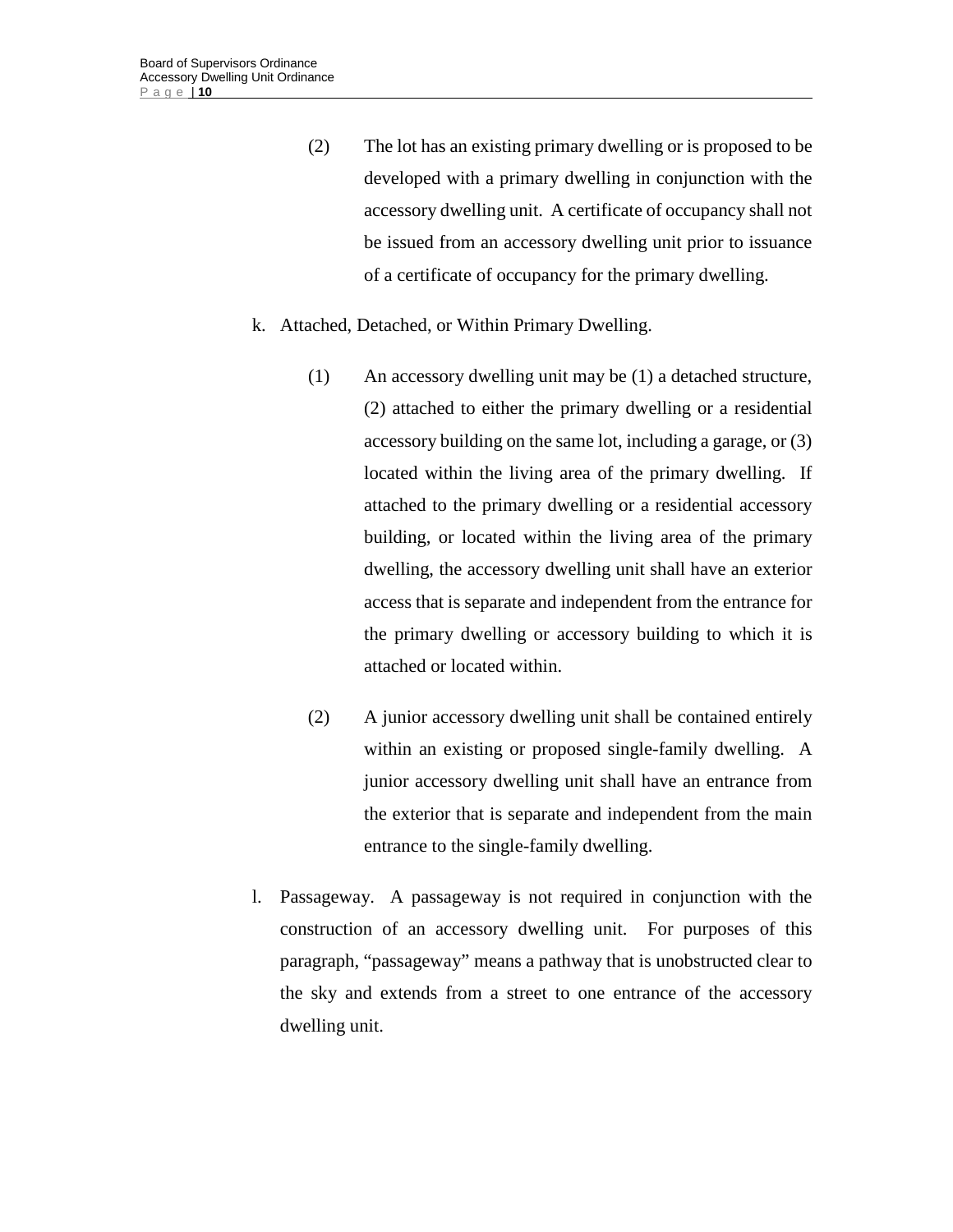- m. Compliance with Building Codes. An accessory dwelling unit or junior accessory dwelling unit shall comply with all building code requirements that apply to a detached dwelling unit, as appropriate.
- n. Approval of Septic Systems by Health Officer. When an accessory dwelling unit or junior accessory dwelling unit utilizes a private sewage disposal system, the unit shall not be occupied unless the system has been approved by, and is operating in compliance with the requirements of, the Division of Environmental Health Services.
- o. Fire Sprinklers. An accessory dwelling unit or junior accessory dwelling unit shall not be required to provide fire sprinklers if they are not required for the primary residence.
- p. Accessory Dwelling Unit and Junior Accessory Dwelling Unit on Same Lot. An accessory dwelling unit and a junior accessory dwelling unit are not allowed on the same lot unless all of the following requirements are met:
	- (1) The accessory dwelling unit is detached from the primary dwelling and complies with all applicable development standards.
	- (2) The accessory dwelling unit does not exceed 800 square feet gross floor area.
	- (3) The junior accessory dwelling unit is entirely within the existing space of an existing single-family dwelling, or entirely within the proposed space of a proposed singlefamily dwelling, provided that an existing single-family dwelling may be expanded by not more than 150 square feet for the sole purpose of accommodating ingress and egress for the junior accessory dwelling unit.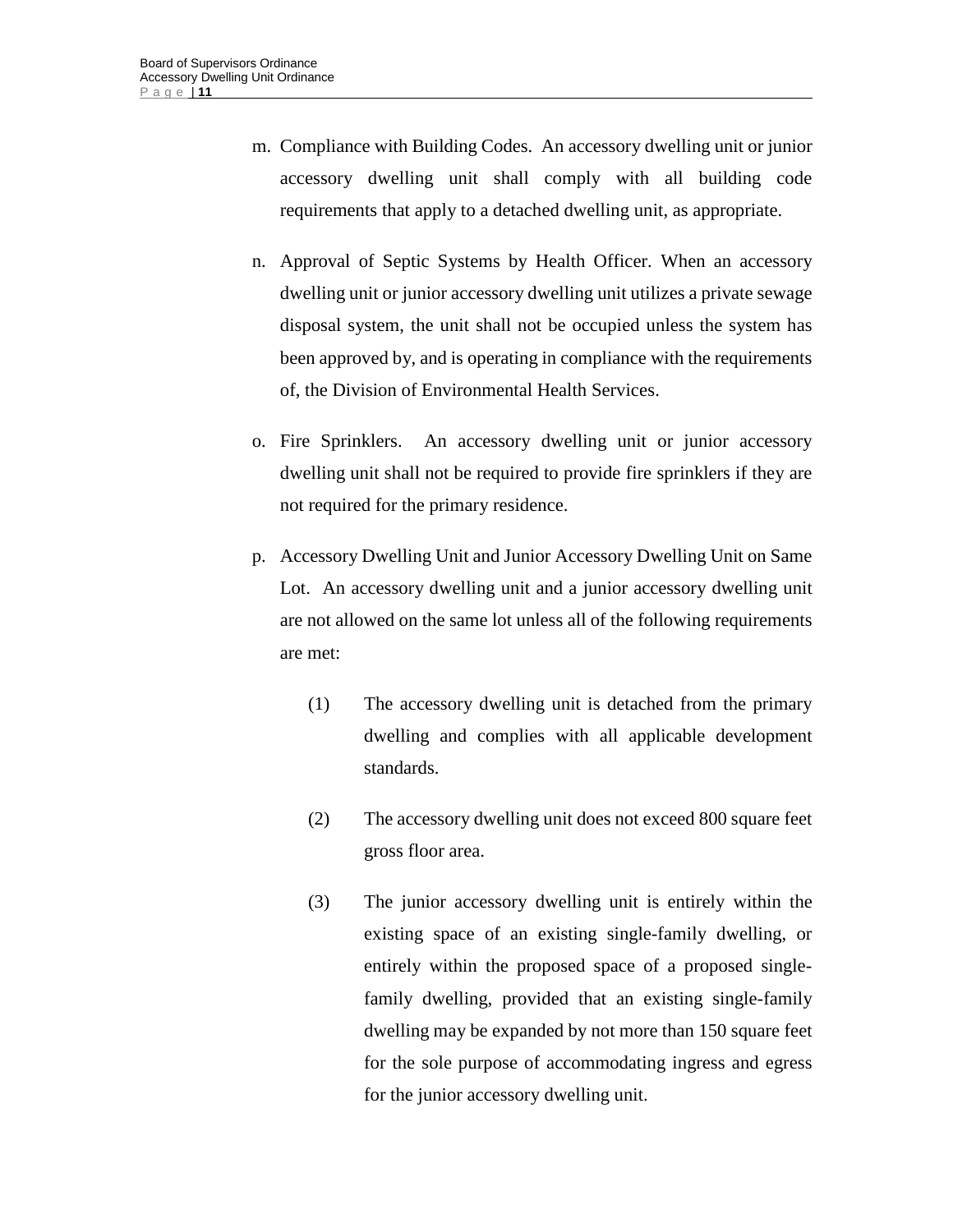- (4) When a lot is developed with both an accessory dwelling unit and a junior accessory dwelling unit, neither unit may be rented for a term of 30 days or less.
- q. Additional Requirements for Junior Accessory Dwelling Units.
	- (1) Either the primary dwelling or the junior accessory dwelling unit shall be occupied by the property owner, unless the owner is a governmental agency, land trust, or housing organization.
	- (2) Prior to construction of the junior accessory dwelling unit, the property owner shall record a deed restriction, which shall run with the land, that includes both of the following:
		- i. A prohibition on the sale of the junior accessory dwelling unit separate from the sale of the single-family residence, including a statement that the deed restriction may be enforced against future purchasers.
		- ii. A restriction on the size and attributes of the junior accessory dwelling unit that conforms with the development standards in this section.
	- (3) A junior accessory dwelling unit shall include an efficiency kitchen, which shall include all of the following:
		- i. A cooking facility with appliances; and
		- ii. A food preparation counter and storage cabinets that are of reasonable size in relation to the size of the junior accessory dwelling unit.
	- (4) A junior accessory dwelling unit shall not be rented for a term of 30 days or less.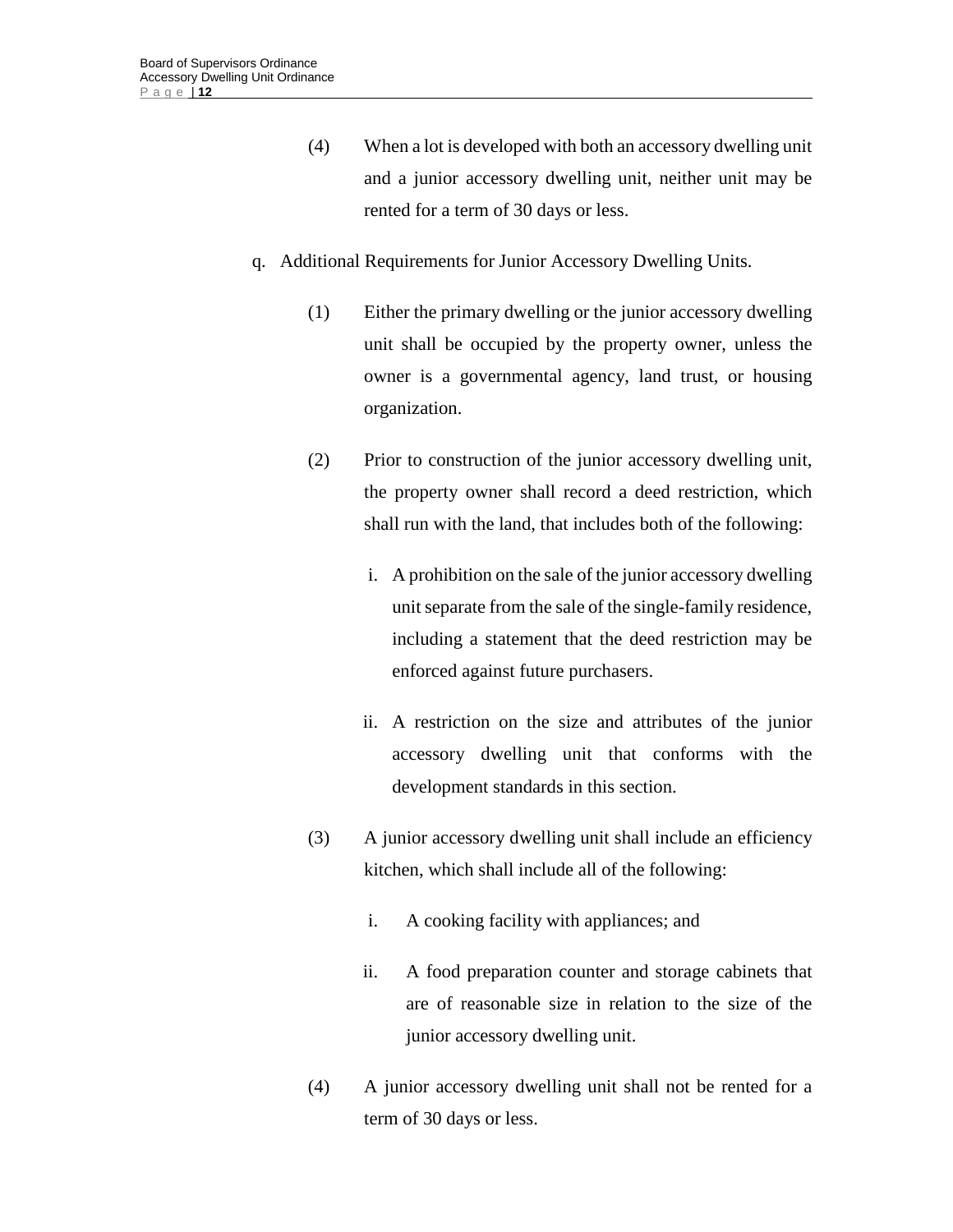**3. Secondary Dwelling.** A secondary dwelling*,* as permitted in the applicable zoning district, must meet the development standards for a dwelling, as delineated within the applicable zoning district, as well as the following specific development standards:

**a. Minimum and Maximum Size.** The gross floor area of a secondary dwelling shall not exceed 1,800 square feet. If the gross floor area of the secondary dwelling is less than 380 square feet, the unit shall be occupied by no more than 2 people and shall provide all of the following features: (i) a living room of not less than 220 square feet of floor area, (ii) a separate closet, (iii) a kitchen sink, cooking appliance, and refrigerator, each having a clear working space of at least 30 inches in front, as well as light and ventilation conforming to the California Building Code, and (iv) a separate bathroom containing a water closet, lavatory, and bathtub or shower.

Notwithstanding these limits, the gross floor area of an attached secondary dwelling shall not exceed fifty percent (50%) of the gross floor area of the primary dwelling. If the secondary dwelling is established within an existing primary dwelling, the gross floor area of the secondary dwelling shall not exceed thirty-three percent (33%) of the existing gross floor area of the primary dwelling.

**b. Minimum Lot Size.** Within any A district, a secondary dwelling shall not be constructed or established on any parcel that is smaller than the minimum parcel size required for the district unless one of the following is applicable: (a) the parcel was created in compliance with law prior to January 1, 1984; (b) the parcel is first merged with contiguous property that is under the same ownership, as of the date of the building permit application, to the maximum extent possible consistent with state law; or (c) the dwelling will replace a properly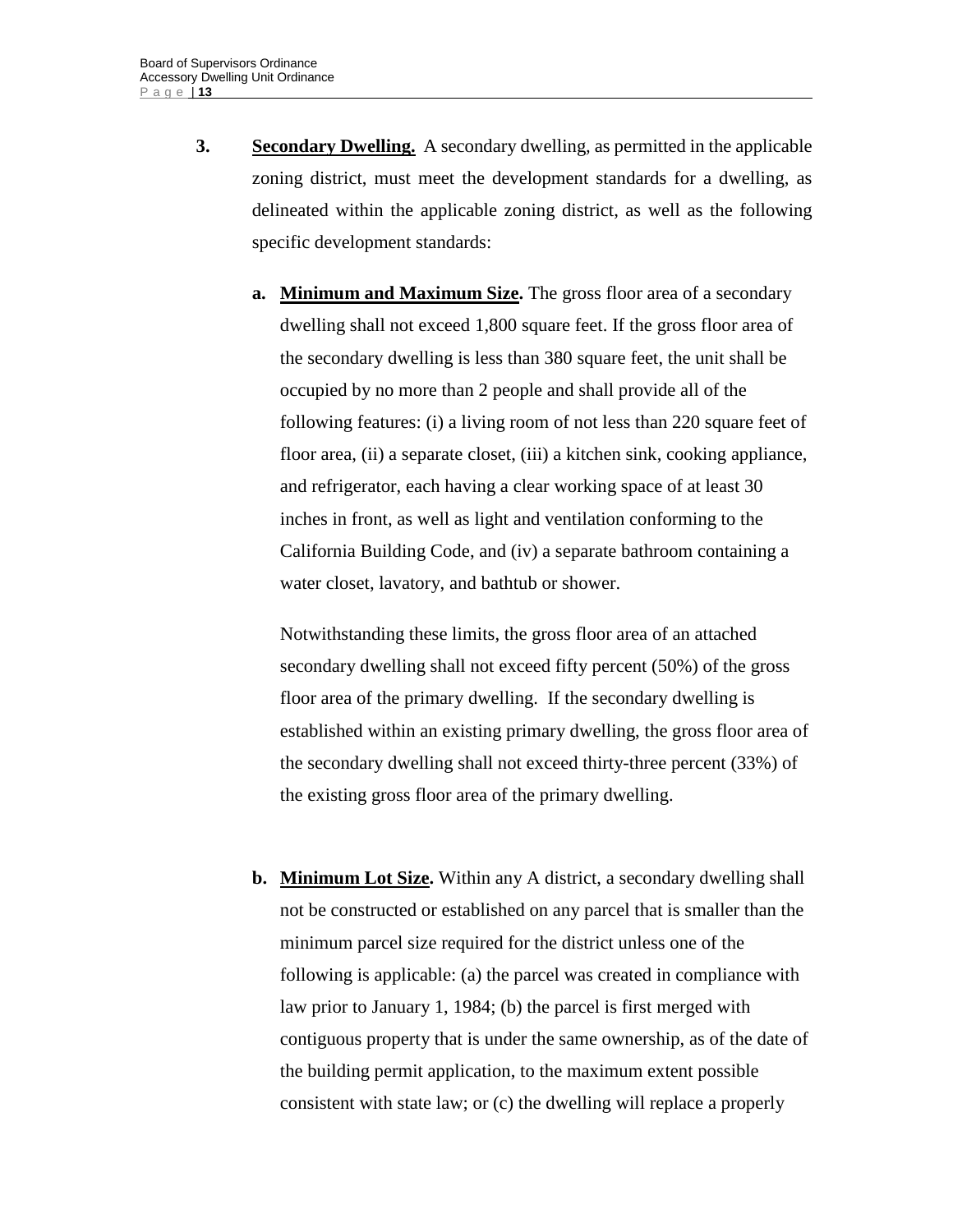permitted existing secondary dwelling.

- **c. Secondary Dwelling and Temporary Dwellings.** Only one secondary dwelling is allowed on a lot. A temporary dwelling shall not be located on the same lot as a secondary dwelling except as permitted by subsection 28.72.20(B)(3).
- **d. Secondary Dwellings and Other Housing Units.** A secondary dwelling shall not be allowed on a lot that has a companion living unit, duplex, multiple-family dwelling, rooming or boarding house or other similar accessory housing unit.
- **e. Attached / detached secondary dwelling units.** A secondary dwelling may be a detached structure or may be attached to or located within the primary dwelling or another building on the same lot. If attached to or located within the primary dwelling or another building, a separate exterior entrance shall be provided.
- **f. Height and setback requirements.** The height and setback requirements for a secondary dwelling are as provided in the development standards table for the applicable zoning district.
- **g. Parking**. Parking for a secondary dwelling shall comply with Section 28.94 (one off-street parking space required, either covered or uncovered).
- **h. Sale or Rental of a Secondary Dwelling.** A secondary dwelling may not be sold separate from the primary dwelling. A secondary dwelling may be offered for rent and rented only for residential purposes (occupancy longer than 30 days) unless otherwise allowed by this chapter.
- **i. Transient Occupancy and other Commercial Activity.** A secondary dwelling may not be offered for rent or rented for transient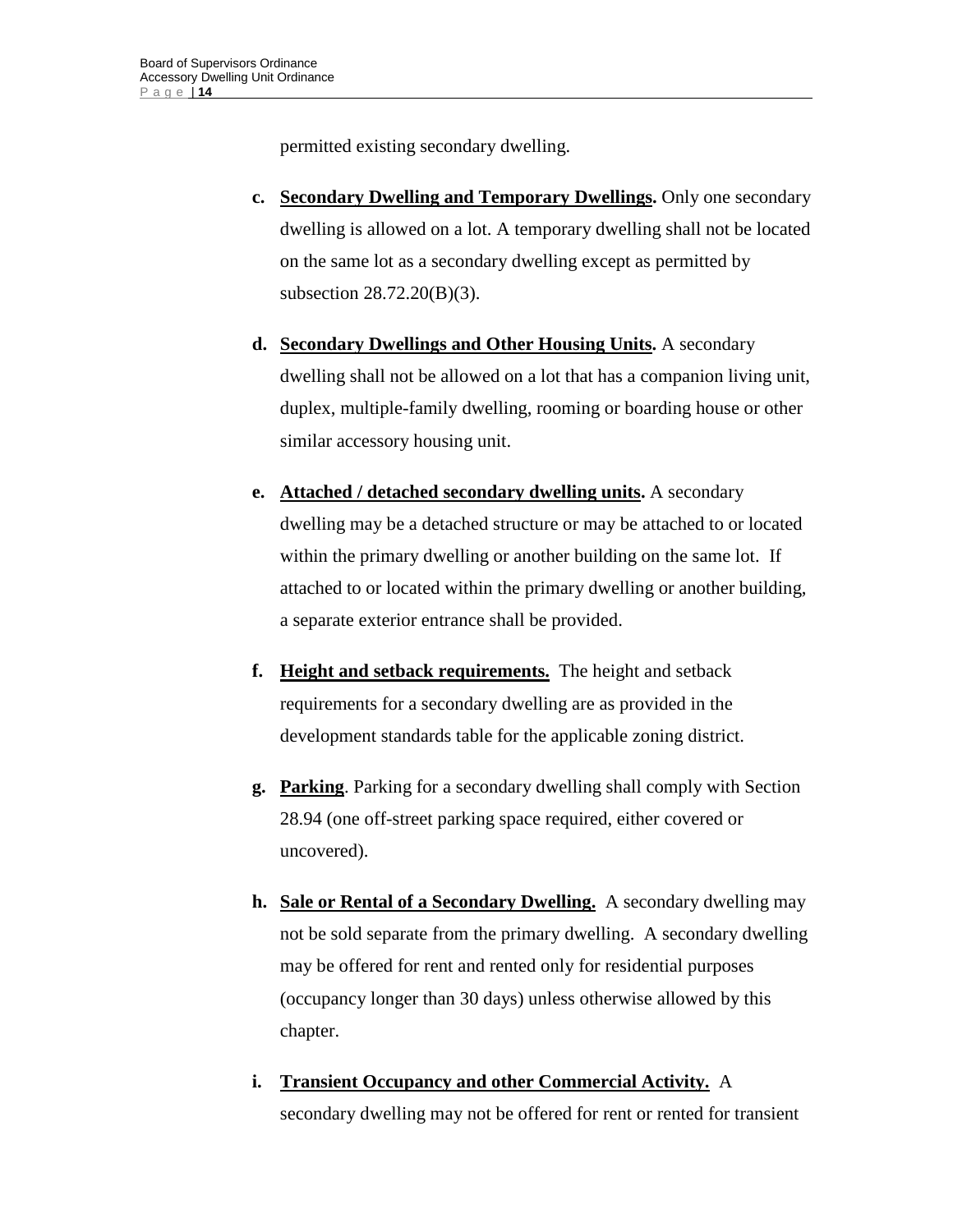purposes (occupancy of 30 days or less) unless such use of the dwelling is otherwise allowed by this chapter. A secondary dwelling shall not be used as a place of commercial or business activity, other than a Type I Home Occupation conducted entirely within the dwelling and without any employees other than residents of the dwelling, or a business required to be regulated as a residential use of property pursuant state law.

- **j. Utilities and Utility Connections.** As part of an application to construction of a new secondary dwelling or to convert an existing structure to a secondary dwelling, the property owner shall demonstrate that adequate potable water supply and wastewater treatment capacity is available to serve both the primary and secondary dwelling.
- **k. Manufactured home.** A manufactured home, as defined in California Health and Safety Code Section 18007, may be used as a secondary dwelling if it has been installed on a foundation system as a fixture or improvement to the real property and provided that the manufactured home meets all of the regulations of this section 28.72.10(B)(6)(a).

# **4. Duplex or Multi-Family Dwellings (Reserved)**

- **5. Dwelling Group.** Dwelling groups located on the same parcel in the R-TC-MF District must meet the applicable development standards delineated in Table 28-32C and the specific building setback and siting requirements as follows:
	- **a.** Where the front of a building abuts the rear of another building (i.e., a front-to-back series) in a dwelling group on the lot, the minimum building separation shall be 20 feet, and the yard providing access shall be no less than eight feet.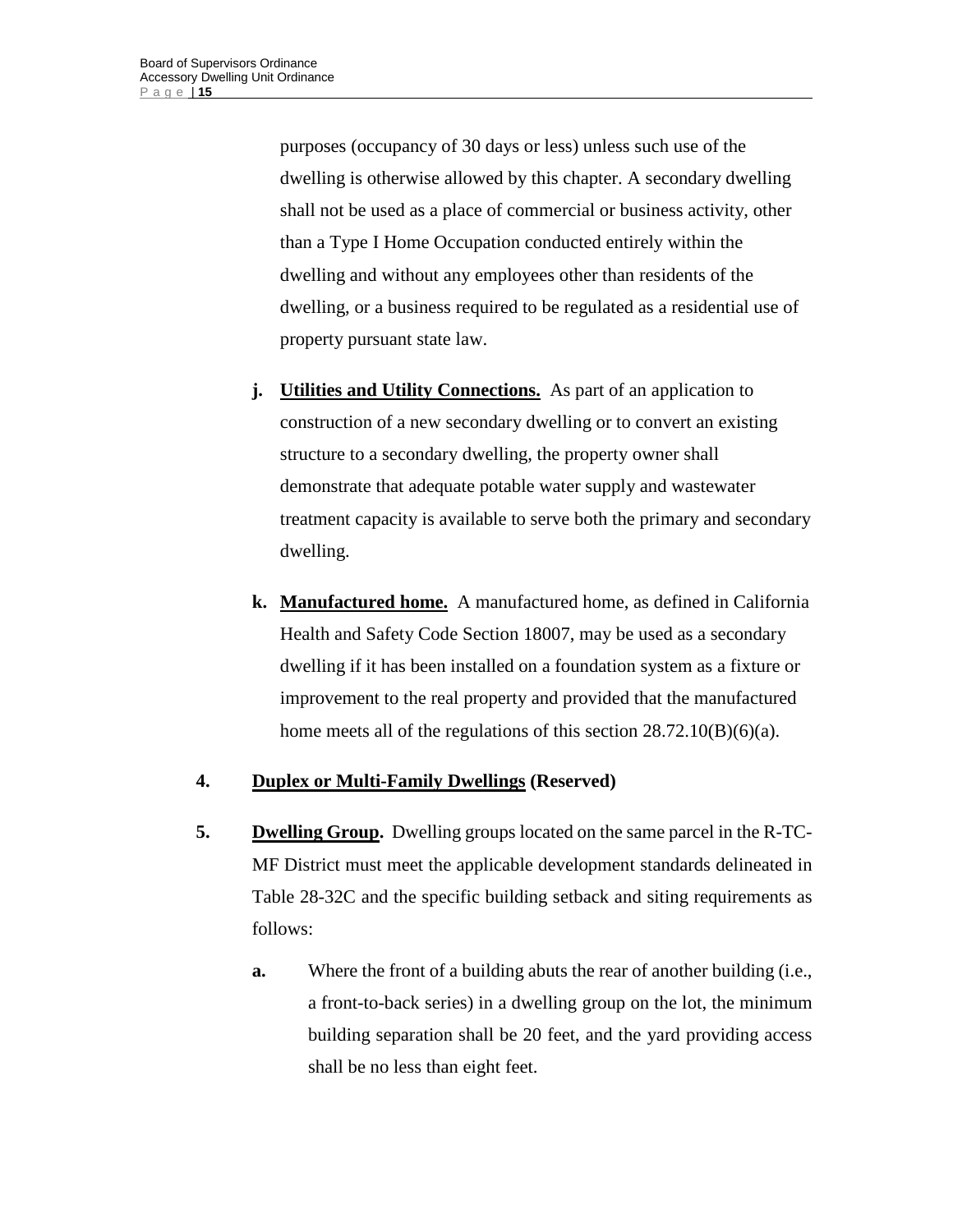- **b.** Where both the front and rear of a building abut a side yard (i.e., a single row side-to-side series) in a dwelling group on the lot, the side yard providing access shall have a width of not less than 12 feet.
- **c.** Where the rear of a building abuts a side yard and the front faces a court (i.e., a double row side-to-side series) in a dwelling group on the lot, the court shall have a width of not less than 20 feet.
- **d.** Buildings within a dwelling group on the lot shall be separated by a minimum distance of 10 feet.
- **e.** No building in any group shall be located on the lot such that the rear thereof abuts on any street right-of-way.
- **f.** Distances required between buildings and as yards and courts for dwelling groups on the lot shall be increased by two feet for each story that the height of any building or dwelling group on the lot exceeds two stories.

# **6. Floating Home**

- **a.** Floating homes must be located within and part of a marina and shall contain no more than one dwelling unit. No living or storage space may be located below the water line.
- **b.** Must be connected to approved electrical, water and sewage disposal systems, including a permanent continuous hookup to a shoreside sewage system.
- **c.** The float area shall not exceed a maximum of 1,200 square feet.
- **d.** The flotation system shall be designed according to accepted marine engineering principles by a licensed engineer.
- **e.** The height of the floating home shall not exceed 21 feet at highest point measured from water level.
- **f.** A 10-foot minimum distance shall be maintained between floats or walls. A 10-foot minimum distance shall be maintained between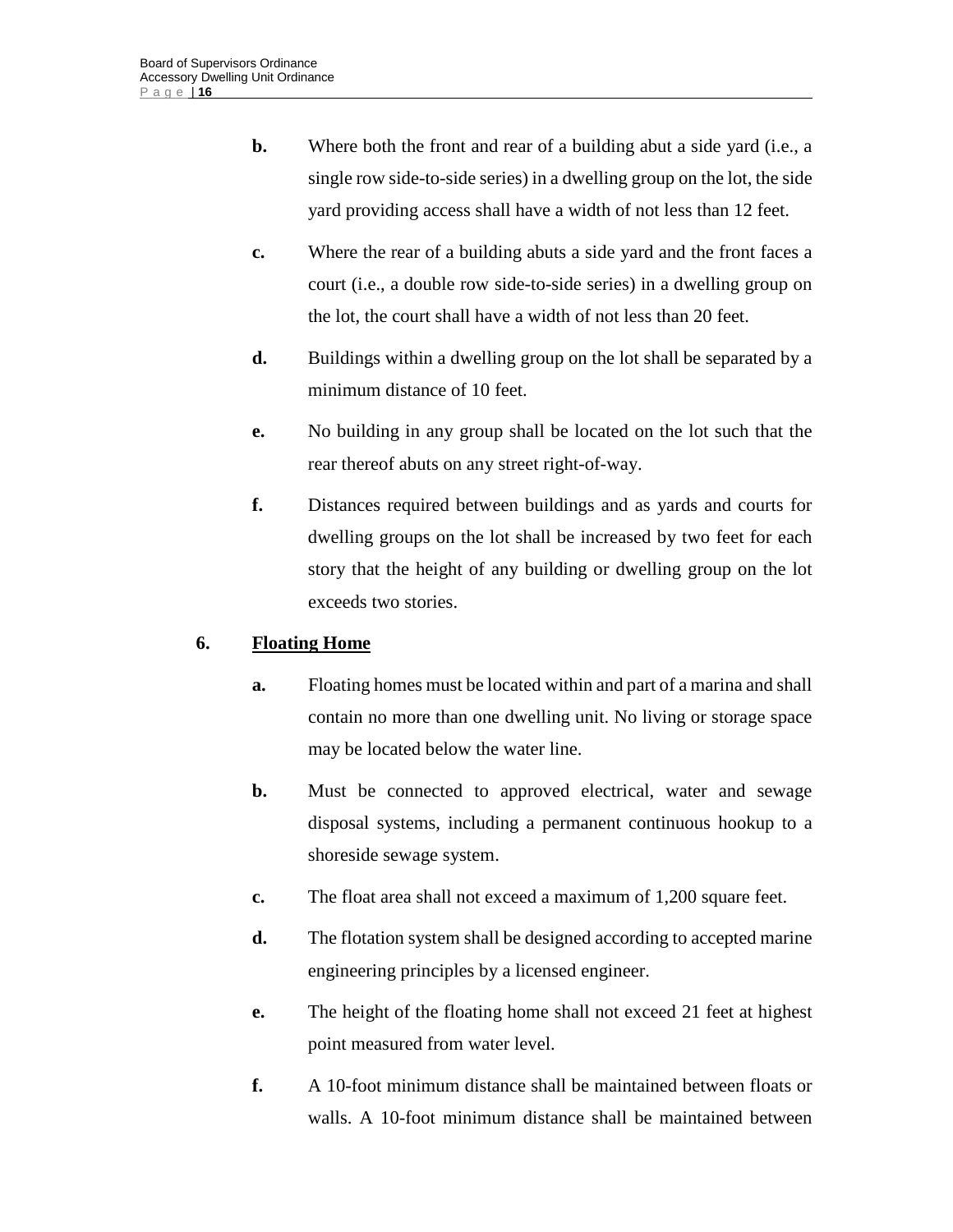walls of floating homes on opposite sides of a moorage walkway. A five-foot minimum distance shall be maintained between a floating home and any lot line.

# **7. Nonconforming Secondary Dwelling or Guest House**

- **a. Nonconforming Secondary Dwelling.** A secondary living unit legally existing on the lot prior to October 27, 2006, in an R-R District, June 13, 2008, in an A or R-TC District, and February 1, 2011, in the A-SV-20, ATC, or ATC-NC District which does not comply with the size or setback requirements of this section shall be considered legal nonconforming and subject to the provisions of Section 28-114 ("Nonconforming Uses"). Such use may continue; provided, that it is not enlarged, increased or otherwise modified and fully complies with any conditions of approval that may have been adopted.
- **b.** Nonconforming Guest House. A guest house legally existing on the lot prior to October 27, 2006, in an R-R District, June 13, 2008, in an A or R-TC District, and February 1, 2011, in the A-SV-20, ATC, or ATC-NC District shall be considered legal nonconforming and subject to the provisions of Section 28-114 ("Nonconforming Uses"). Such a guest house or building may be converted to a secondary dwelling an accessory dwelling unit provided all of the following are met: (1) no other secondary dwelling or accessory dwelling unit is on the lot; (2) all facilities necessary to convert the structure to a dwelling, including cooking, sanitation, and parking facilities, shall be installed in compliance with County building and zoning standards as applicable; (3) except in an R-R or R-TC district, either the primary residence or the secondary dwelling is owner occupied; and (4) if the structure does not meet the size or setback requirements of this section for a secondary dwelling, it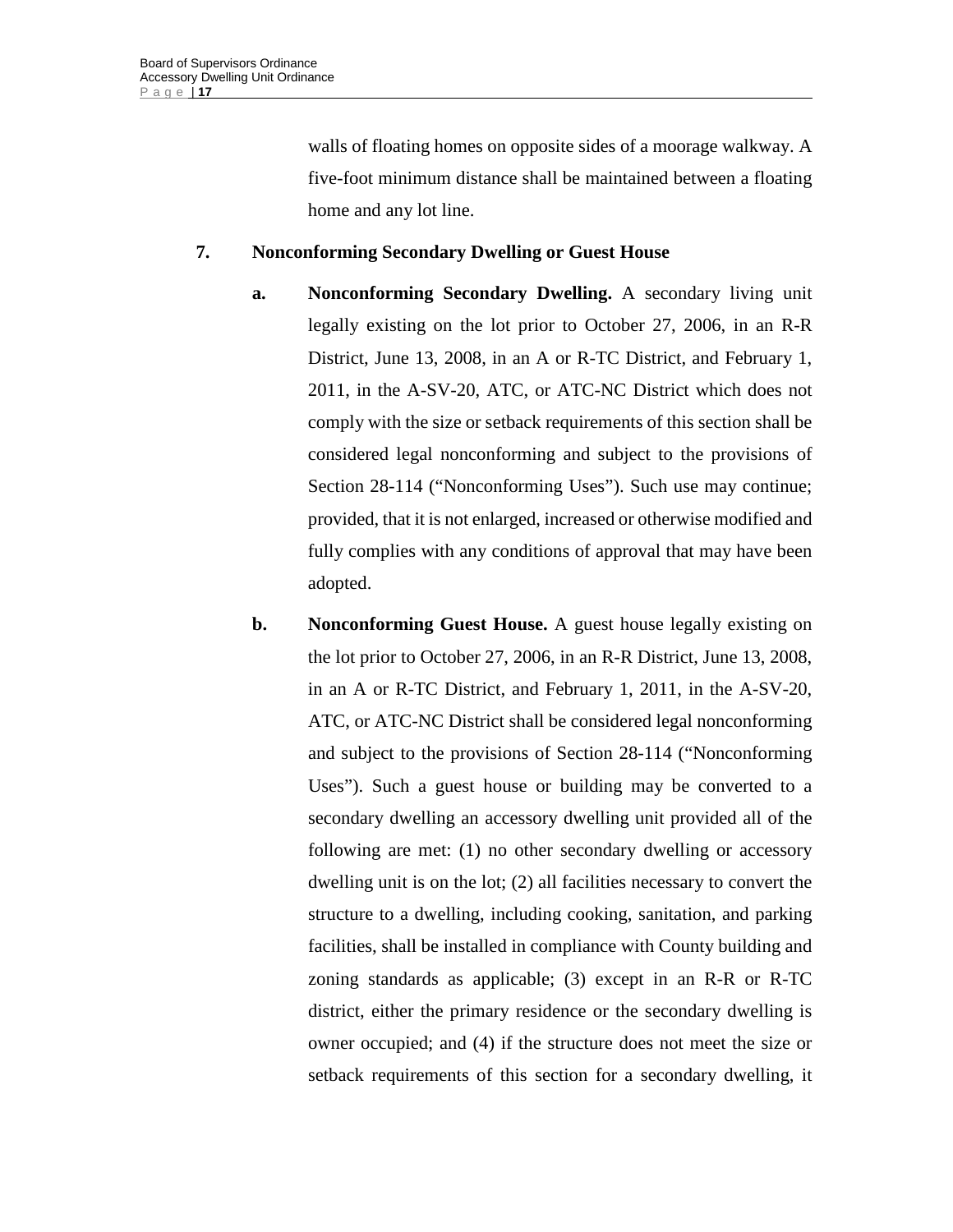shall be considered legal nonconforming and subject to the provisions of Section 28-114 ("Nonconforming Uses").

#### **SECTION III**

Subdivisions (B)(2) and (3) of section 28.72.20 are amended as follows:

- **2. Temporary Dwellings.** When authorized within the zoning district, a temporary dwelling may be permitted for a temporary, fixed term corresponding to the circumstances of the particular case, and provided an administrative permit or a use permit is first secured by the owner of the lot in each case.
- **3. Temporary Emergency Dwelling.** Notwithstanding the permit requirements otherwise applicable, a temporary dwelling may be utilized to provide emergency replacement housing on any lot where a dwelling is destroyed due to fire, flood or other disaster for a period of up to 18 months with written approval from the Zoning Administrator and without the granting of an administrative permit or use permit.

#### **SECTION IV**

Subdivision (A) of section 28.108 is amended as follows:

**A. Neighborhood Compatibility Waiver.** Waiver of any of the residential minimum development and architectural standards in subsections  $28.72.10(A)(2)$  and  $28.72.10(B)(1)$  may be granted by the Zoning Administrator if the proposed dwelling is compatible with the surrounding neighborhood in accord with the architectural standards set forth in Section 28.91. The waiver request shall be submitted on an application form prepared by the Director or Resource Management and is subject to the noticing requirements as set forth in subsection 28.04(F).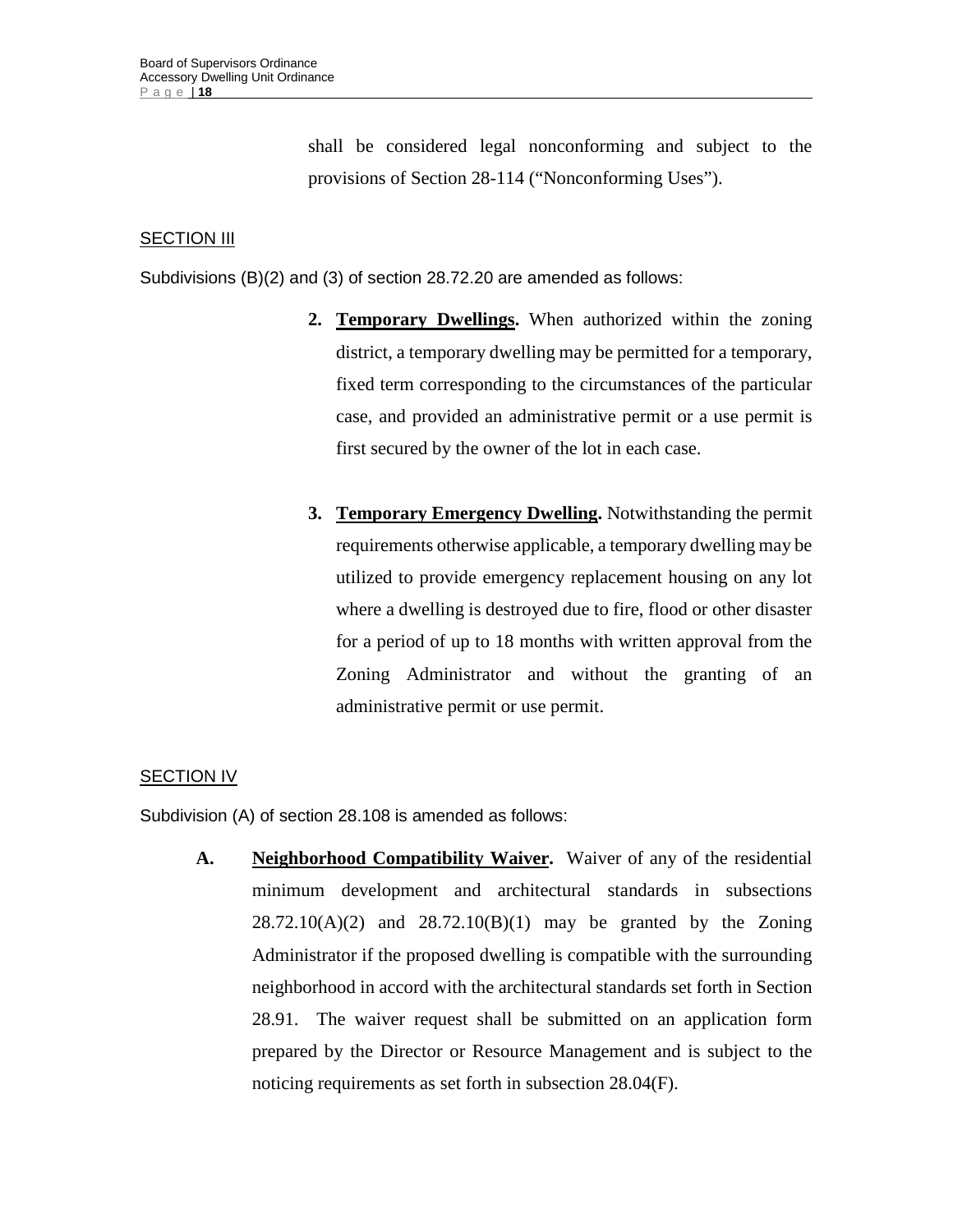#### **SECTION V**

The row in Table 28.21A pertaining to secondary dwellings as a type of residential land use in the Exclusive Agricultural (A) districts is amended as follows:

|                            | Allowed uses       |        | <b>Permit Requirements</b> |      | <b>Land Use Regulations</b> |                        |
|----------------------------|--------------------|--------|----------------------------|------|-----------------------------|------------------------|
|                            |                    | $A-40$ | A-80                       | A-20 | A-160                       |                        |
| Replace this $\rightarrow$ | Secondary dwelling | AΡ     | AΡ                         | AΡ   | AP                          | 28.72.10(A) & (B)(6)   |
| With this $\rightarrow$    | Secondary dwelling |        |                            |      |                             | $28.72.10(A)$ & (B)(3) |

#### **SECTION VI**

The row in Table 28.22A pertaining to secondary dwellings as a type of residential land use in the Suisun Marsh Agricultural (A-SM) districts is amended as follows:

|                            | Allowed uses       | Permit Requirements  | Land Use Regulations |
|----------------------------|--------------------|----------------------|----------------------|
|                            |                    | A-SM-80 and A-SM-160 |                      |
| Replace this $\rightarrow$ | Secondary dwelling | AP.                  | 28.72.10(A) & (B)(6) |
| With this $\rightarrow$    | Secondary dwelling | AP.                  | 28.72.10(A) & (B)(3) |

#### **SECTION VII**

The row in Table 28.23A pertaining to secondary dwellings as a type of residential land use in the Suisun Valley Agricultural (A-SV) districts is amended as follows:

|                            | Allowed uses       |           | Permit Requirements | Land Use Regulations |             |
|----------------------------|--------------------|-----------|---------------------|----------------------|-------------|
|                            |                    | $A-SV-20$ | ATC                 | ATC-NC               |             |
| Replace this $\rightarrow$ | Secondary dwelling | AP        | $- - -$             | $- - -$              | 28.23.50.20 |
| With this $\rightarrow$    | Secondary dwelling |           | $- - -$             | $- - -$              | 28.23.50.20 |

#### **SECTION VIII**

In Table 28.23B, pertaining to general development standards in the Suisun Valley Agricultural (A-SV) districts, the heading is amended as follows:

| Replace this $\rightarrow$ | ' MAIN BUILDING, PRIMARY or SECONDARY DWELLING |
|----------------------------|------------------------------------------------|
| With this $\rightarrow$    | MAIN BUILDING or PRIMARY DWELLING              |

#### **SECTION IX**

The row in Table 28.31A pertaining to secondary dwellings as a type of residential land use in the Rural Residential (RR) districts is amended as follows: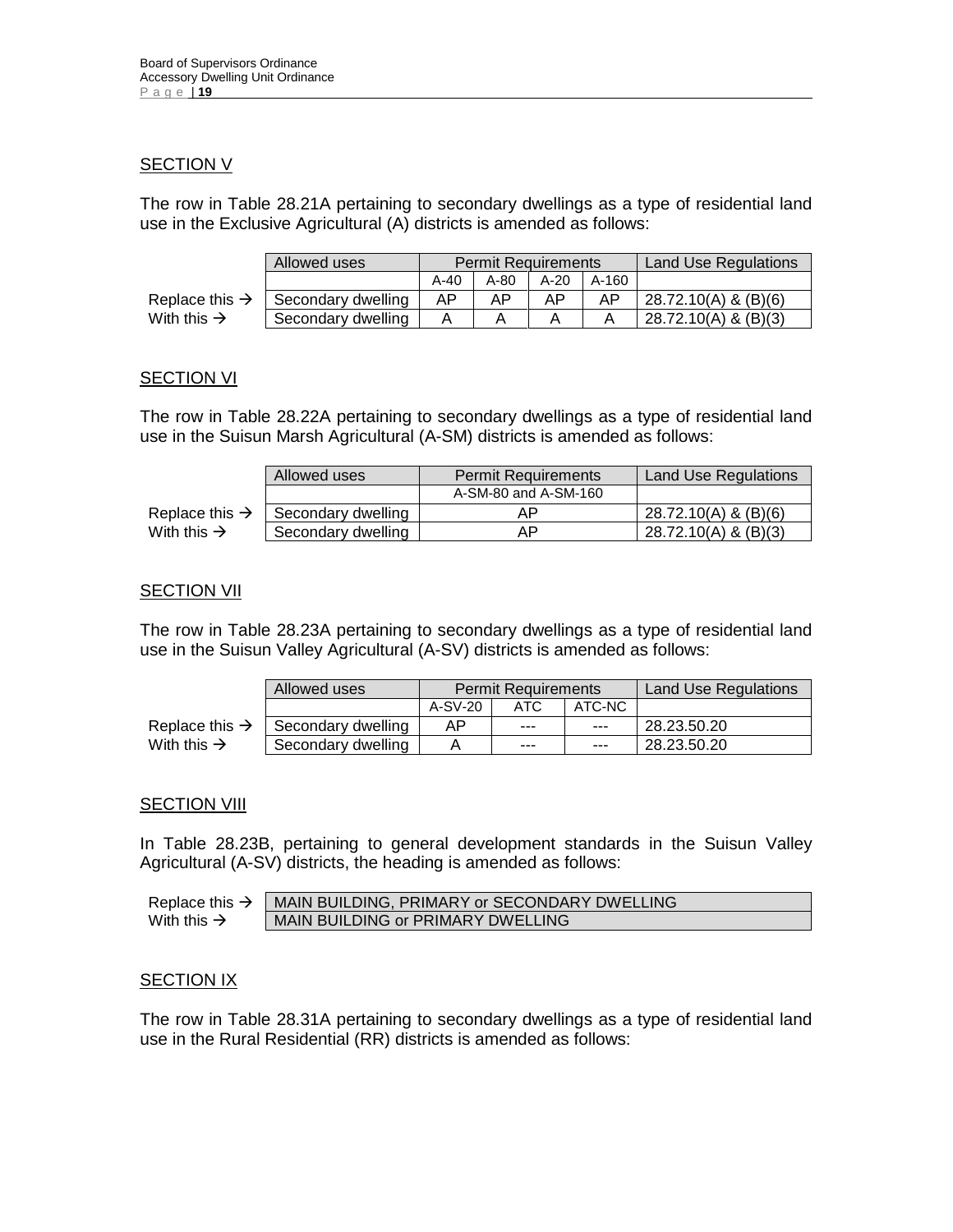|                            | Allowed uses            |        | <b>Permit Requirements</b> |       | <b>Land Use Regulations</b> |
|----------------------------|-------------------------|--------|----------------------------|-------|-----------------------------|
|                            |                         | RR-2.5 | <b>RR-5</b>                | RR-10 |                             |
| Replace this $\rightarrow$ | Secondary dwelling      | AP     | ΑP                         | AP    | 28.72.10(A) & (B)(6)        |
| With this $\rightarrow$    | Accessory dwelling unit |        |                            |       | $28.72.10(A)$ & $(B)(2)$    |

# **SECTION X**

Subsection (A) of section 28.31.030, relating to general development standards for the Rural Residential districts, is amended as follows:

#### **A. General site and building standards**.

Subdivision, new land uses, main buildings inclusive of primary dwellings, accessory dwelling units, and alterations to existing land uses and buildings, shall be designed, constructed, and/or established in compliance with the applicable development standards delineated or referenced in Table 28-23B.

#### SECTION XI

Table 28.31B, pertaining to development standards for main buildings and secondary dwellings in the Rural Residential (RR) districts, is amended as follows:

The table heading is amended as follows:

```
Replace this \rightarrow Development Standards for Main Building<sup>(1)</sup> and Secondary Dwelling
With this \rightarrow Development Standards for Main Building<sup>(1)</sup> and Accessory Dwelling Unit
```
The rows relating to dwelling size are amended as follows:

| Dwelling size           | Minimum or maximum gross floor area for new dwelling |
|-------------------------|------------------------------------------------------|
| Primary dwelling        | 1,000 square feet minimum                            |
| Accessory dwelling unit | See subsection $28.72.10(B)(2)$                      |

The row referencing "Rural Residential Districts 28.23" is deleted.

#### SECTION XII

Footnote 1 to Table 28.31C, pertaining to development standards for accessory buildings in the Rural Residential (RR) districts, is amended as follows:

(1) Does not include an accessory dwelling unit as defined in Section 28.01.

#### **SECTION XIII**

The row in Table 28.32A pertaining to secondary dwellings as a type of residential land use in certain Residential-Traditional Community (R-TC) districts is amended as follows: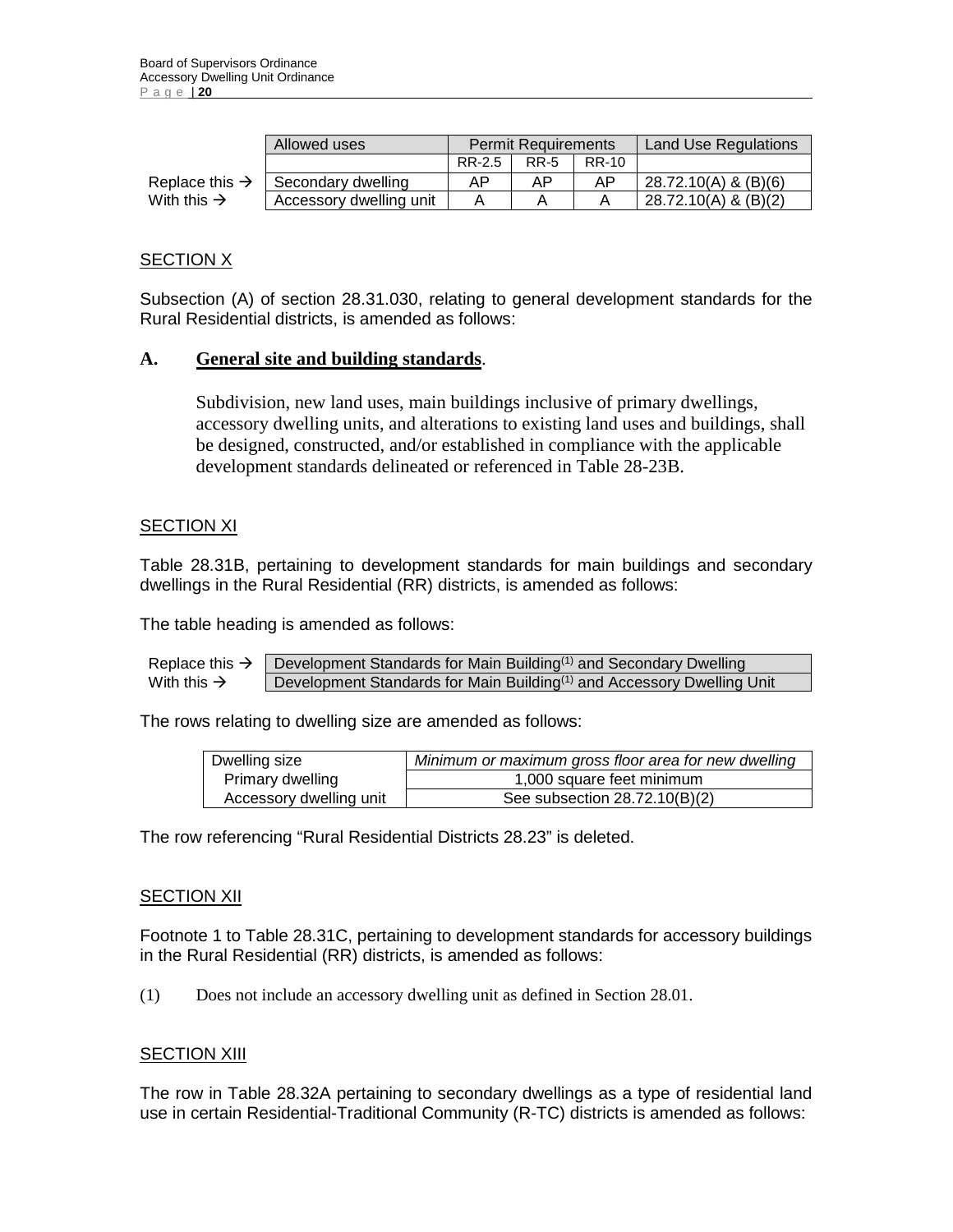|                               | Allowed uses               |      |      | <b>Permit Requirements</b> | <b>Land Use Regulations</b> |      |                        |
|-------------------------------|----------------------------|------|------|----------------------------|-----------------------------|------|------------------------|
|                               |                            | R-TC | R-TC | R-TC                       | R-TC                        | R-TC |                        |
|                               |                            | 1AC  | 20   | 15                         | 10                          | 6    |                        |
| Replace<br>this $\rightarrow$ | Secondary<br>dwelling      | AP   | AP   | AP                         | AP                          | AP   | 28.72.10(A) & (B)(6)   |
| With this $\rightarrow$       | Accessory<br>dwelling unit | A    | A    | A                          | Α                           | A    | $28.72.10(A)$ & (B)(2) |

# **SECTION XIV**

The row in Table 28.32B pertaining to secondary dwellings as a type of residential land use in certain Residential-Traditional Community (R-TC) districts is amended as follows:

|                               | Allowed<br>uses            |      | <b>Permit Requirements</b> | <b>Land Use Regulations</b> |         |         |       |                        |
|-------------------------------|----------------------------|------|----------------------------|-----------------------------|---------|---------|-------|------------------------|
|                               |                            | R-TC | R-TC                       | R-TC                        | R-TC    | R-TC    | R-TC  |                        |
|                               |                            | 5    | 4                          | $D-4$                       | D-6     | MF      | MU    |                        |
| Replace<br>this $\rightarrow$ | Secondary<br>dwelling      | AP   | AP                         | $---$                       | $- - -$ | $- - -$ | $---$ | $28.72.10(A)$ & (B)(6) |
| With this $\rightarrow$       | Accessory<br>dwelling unit | A    | A                          | A                           | A       | A       | A     | 28.72.10(A) & (B)(2)   |

#### **SECTION XV**

Subsection (A) of section 28.32.30, relating to development standards for the Residential-Traditional Community (R-TC) districts, is amended as follows:

#### **A. General site and building standards.**

Subdivision, new land uses, main buildings inclusive of primary dwellings, accessory dwelling units, and alterations to existing land uses and buildings, shall be designed, constructed, and/or established in compliance with the applicable development standards delineated or referenced in Tables 28-32C.

#### SECTION XVI

Table 28.32C, pertaining to development standards for main buildings and secondary dwellings in the Residential-Traditional Community (R-TC) districts, is amended as follows:

The table heading is amended as follows:

| Replace this $\rightarrow$ | Development Standards for Main Building $(1)$ and Secondary Dwelling               |
|----------------------------|------------------------------------------------------------------------------------|
| With this $\rightarrow$    | Development Standards for Main Building <sup>(1)</sup> and Accessory Dwelling Unit |

The rows relating to dwelling size are amended as follows and apply to all R-TC districts: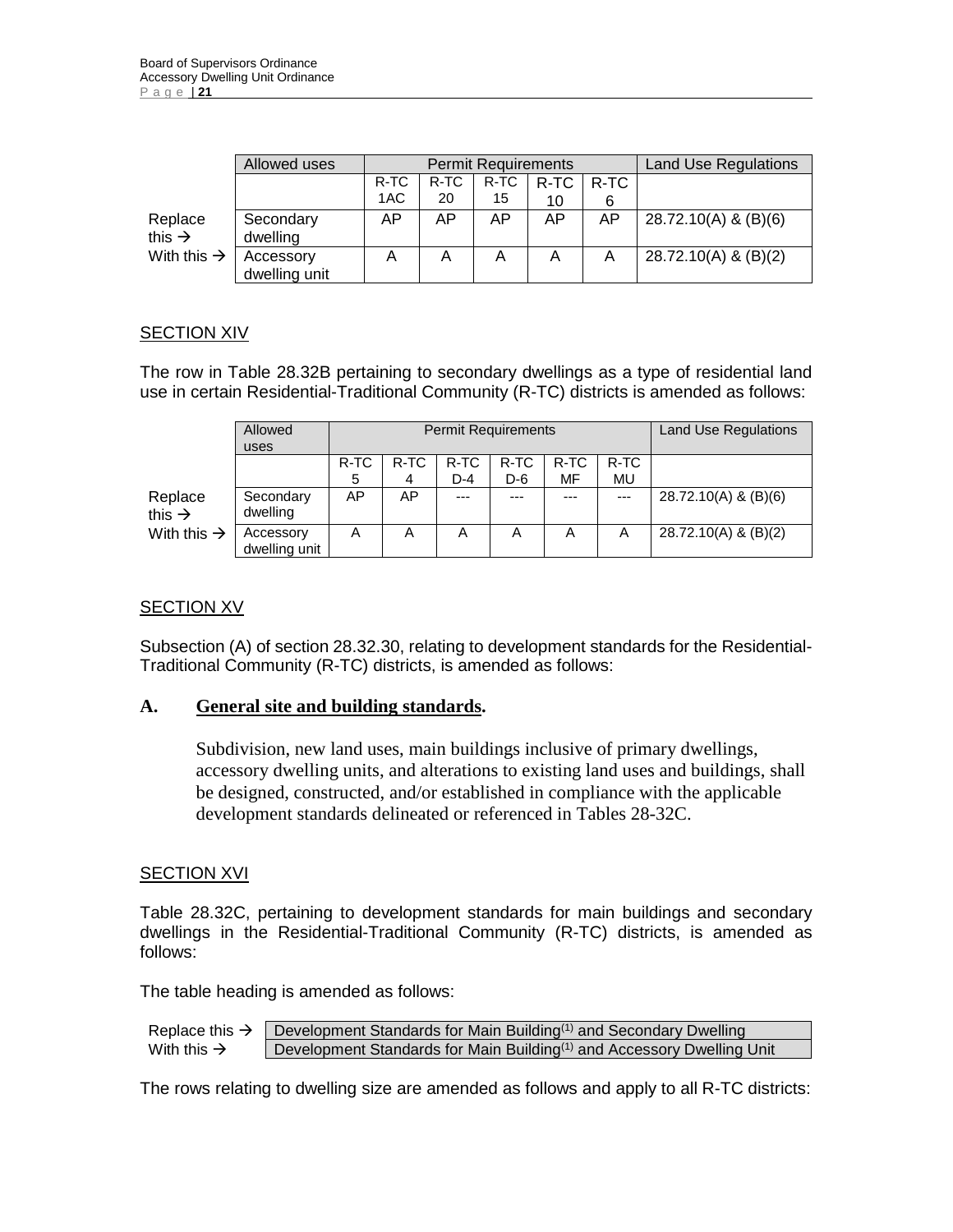| Dwelling size           | Minimum or maximum gross floor area for new dwelling |
|-------------------------|------------------------------------------------------|
| Primary dwelling        | 1,000 square feet minimum                            |
| Accessory dwelling unit | See subsection $28.72.10(B)(2)$                      |

#### **SECTION XVII**

Footnote 3 to Table 28.32C, pertaining to development standards for main buildings and accessory dwelling units in the Residential-Traditional Community (R-TC) districts, is amended as follows:

(3) A duplex or up to two single-family dwellings in any arrangement is allowed on a lot in the R-TC-D-4 District when a minimum of 2,000 sq. ft. of land area is provided for each single-family dwelling or a minimum of 2,000 sq. ft. of land area is provided for each dwelling unit of a duplex.

A duplex or up to two single-family dwellings in any arrangement is allowed on a lot in the R-TC-D-6 District when a minimum of 3,000 sq. ft. of land area is provided for each single-family dwelling or a minimum of 3,000 sq. ft. of land area is provided for each dwelling unit of a duplex. An allowed second single-family dwelling shall be deemed to be a second main building and not an accessory dwelling unit or accessory building.

#### **SECTION XVIII**

Footnote 1 to Table 28.32D, pertaining to development standards for accessory buildings in the Residential-Traditional Community (R-TC) districts, is amended as follows:

(1) Does not include an accessory dwelling unit as defined in Section 28.01.

# **SECTION XIX**

Section 28.41.30, relating to development standards for the Commercial (C) districts, is amended as follows:

# **28.41.30 Commercial District Development Standards**

Subdivision, new land uses, main buildings including primary dwellings, and alterations to existing land uses and buildings, shall be designed, constructed, and/or established in compliance with the applicable development standards delineated or referenced in Table 28.41B.

#### SECTION XX

Table 28-41B is renumbered as Table 28.41B.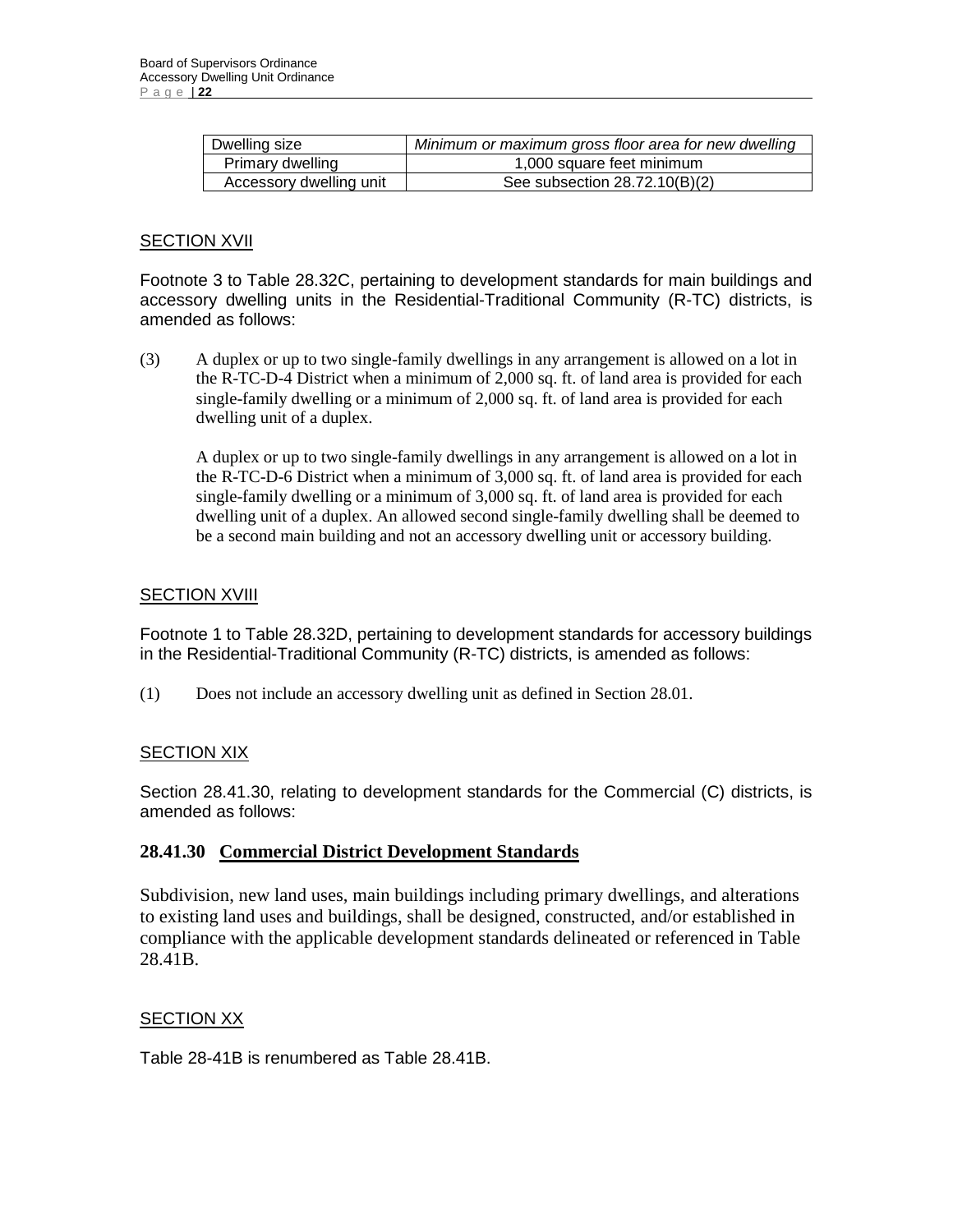# **SECTION XXI**

Section 28.42.30, relating to development standards for the Manufacturing and Industrial (M-G, M-L, & I-WD) districts, is amended as follows:

# **28.42.30 Commercial District Development Standards**

Subdivision, new land uses, main buildings including primary dwellings, and alterations to existing land uses and buildings, shall be designed, constructed, and/or established in compliance with the applicable development standards delineated or referenced in Table 28.42B.

# SECTION XXII

Subsection (C) of section 28.51, relating to development standards for the Watershed (W) district, is amended as follows:

# **C. General Development Standards.**

Subdivision, new land uses, main buildings including primary dwellings, and alterations to existing land uses and buildings, shall be designed, constructed, and/or established in compliance with the applicable development standards delineated or referenced in Table 28.51B.

# SECTION XXIII

Table 28-51B is renumbered as Table 28.51B.

# SECTION XXIV

Section 28.52.30, relating to development standards for the Marsh Preservation (MP) district, is amended as follows:

# **28.52.30 Marsh Preservation District Development Standards**

Subdivision, new land uses, main buildings including primary dwellings, and alterations to existing land uses and buildings, shall be designed, constructed, and/or established in compliance with the applicable development standards delineated or referenced in Table 28.52B.

#### **SECTION XXV**

Table 28-52B is renumbered as Table 28.52B.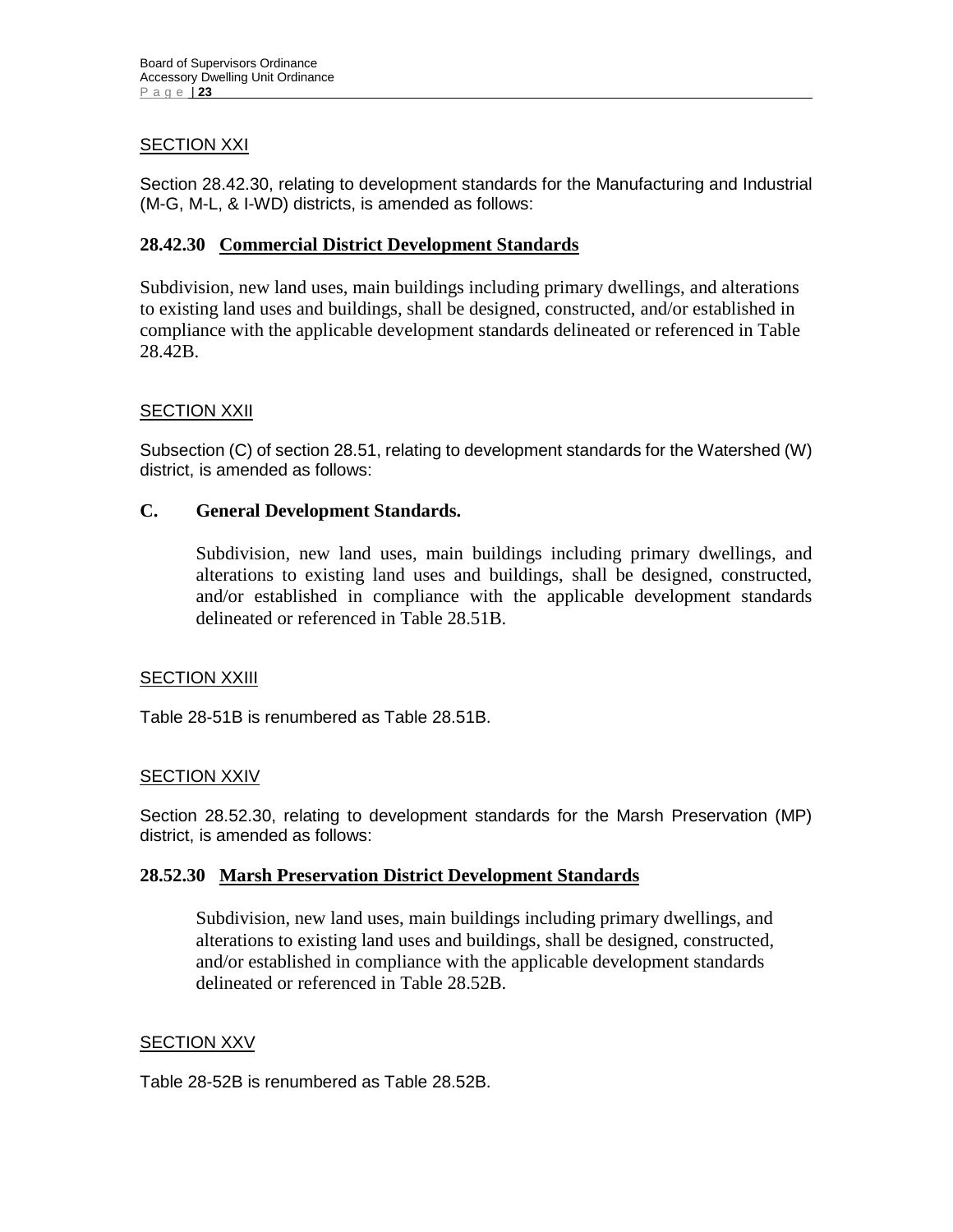# **SECTION XXVI**

Subsection (C) of section 28.61, relating to development standards for the Park (P) district, is amended as follows:

# **C. General Development Standards.**

Subdivision, new land uses, main buildings including primary dwellings, and alterations to existing land uses and buildings, shall be designed, constructed, and/or established in compliance with the applicable development standards delineated or referenced in Table 28.61B.

#### SECTION XXVII

Table 28-61B is renumbered as Table 28.61B.

#### **SECTION XXVIII**

Subdivision (B)(1)(g) of section 28.72.30 is amended as follows:

**g. Not a Secondary Dwelling.** An accessory building does not include a secondary dwelling or an accessory dwelling unit as defined in Section 28.01. When an accessory dwelling unit is located within an accessory building, the provisions of this subsection shall not apply to the accessory dwelling unit portion of the building.

#### **SECTION XXIX**

In subdivision (A) of section 28.94, the provision for required off-street parking for residential uses is amended as follows:

| <b>Land Use</b>     | <b>Number of Off-Street Parking Spaces Required</b>                                                                                                                                                                                                                                                                                                              |
|---------------------|------------------------------------------------------------------------------------------------------------------------------------------------------------------------------------------------------------------------------------------------------------------------------------------------------------------------------------------------------------------|
| 1. Residential uses | Two spaces per each primary dwelling unit and one space for each<br>secondary dwelling or accessory dwelling unit. A parking space is<br>not required for a junior accessory dwelling unit or for an<br>accessory dwelling unit as provided in $28.72.10(B)(2)(a)(3)$ .<br>Spaces should be located behind the front yard setback line in the<br>R-TC districts. |
|                     | One enclosed space plus one unenclosed space per dwelling unit<br>in a multifamily or mixed occupancy building.                                                                                                                                                                                                                                                  |

# SECTION XXX

This ordinance will be effective thirty (30) days after its adoption.